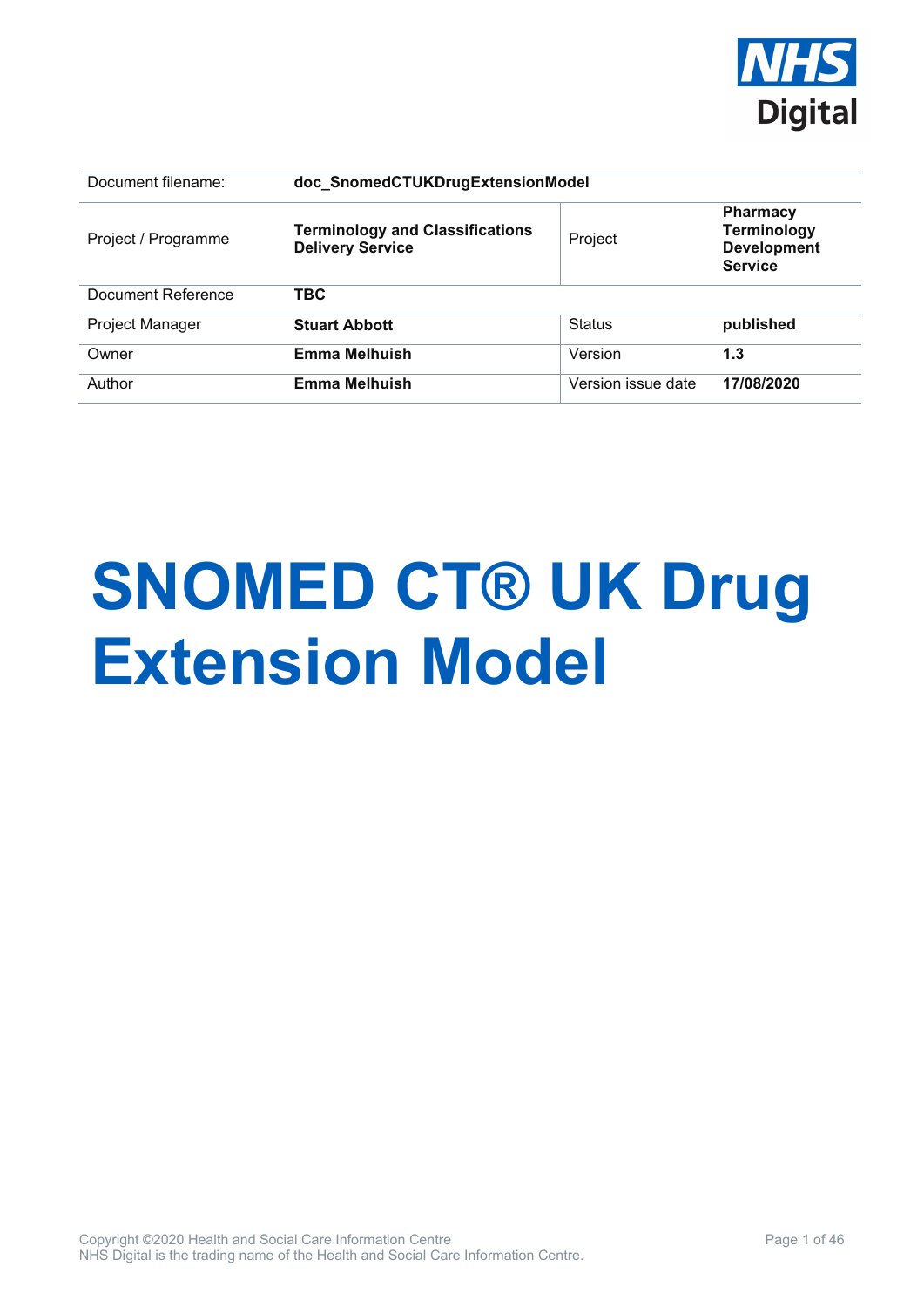# **Document management**

#### **Reviewers**

This document must be reviewed by the following people:

| <b>Reviewer name</b> | <b>Title / Responsibility</b>                  | <b>Date</b>        | <b>Version</b> |
|----------------------|------------------------------------------------|--------------------|----------------|
| Jo Goulding          | <b>Business Lead - Pharmacy</b><br>Terminology | September 2018 0.2 |                |
| Hui Teoh             | <b>Principal Terminology Specialist</b>        | August 2020        | 1.3            |

### **Approved by**

This document must be approved by the following people:

| Name                 | <b>Signature</b> | Title                                        | <b>Date</b> | <b>Version</b> |
|----------------------|------------------|----------------------------------------------|-------------|----------------|
| <b>Stuart Abbott</b> |                  | Senior Terminology Specialist 09/10/2018 1.0 |             |                |

#### **Contact Information**

|            | This document is produced by:           |
|------------|-----------------------------------------|
| Address:   | The UK National Release Centre (UK NRC) |
| Telephone: | 0300 30 34 777                          |
| Email:     | information.standards@nhs.net           |
| Internet:  | www.digital.nhs.uk                      |

#### **Document Control:**

The controlled copy of this document is maintained in the NHS Digital corporate network. Any copies of this document held outside of that area, in whatever format (e.g. paper, email attachment), are considered to have passed out of control and should be checked for currency and validity.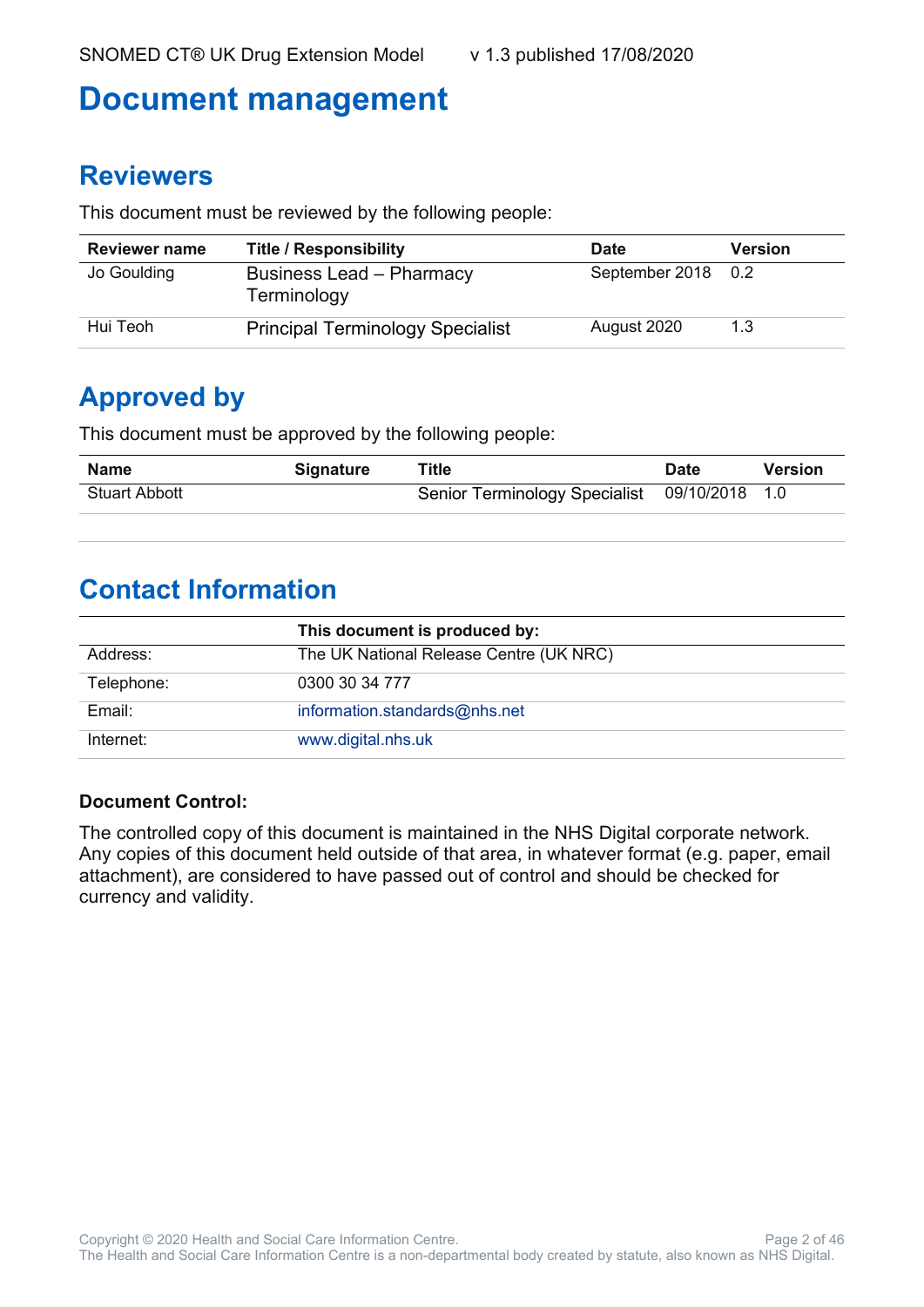# **Contents**

| <b>About this Document</b>                              | 5      |
|---------------------------------------------------------|--------|
| Purpose<br>Audience                                     | 5<br>5 |
| Acronyms and abbreviations                              | 5      |
| <b>Notation</b>                                         | 8      |
| <b>Related Documents</b>                                | 8      |
| <b>Introduction</b><br>$\mathbf{2}$                     | 9      |
| <b>Need for Standardisation</b>                         | 9      |
| Integration with SNOMED CT                              | 9      |
| <b>SNOMED CT Extensions</b>                             | 9      |
| <b>Overview of The SNOMED CT UK Drug Extension</b><br>3 | 9      |
| The SNOMED CT UK Drug Extension Model                   | 11     |
| <b>Creation of the SNOMED CT UK Drug Extension</b><br>4 | 13     |
| <b>General Principles</b>                               | 13     |
| Main translation points                                 | 13     |
| <b>The SNOMED CT UK Drug Extension Components</b><br>5  | 16     |
| Concepts                                                | 16     |
| <b>Descriptions</b>                                     | 16     |
| Relationships                                           | 16     |
| <b>SNOMED CT International Drug Model</b><br>6          | 18     |
| <b>Medicinal Product</b>                                | 18     |
| Medicinal Product (containing only)                     | 19     |
| <b>Medicinal Product Form</b>                           | 19     |
| Medicinal Product Form (containing only)                | 21     |
| <b>Clinical Drug</b>                                    | 22     |
| dm+d concept associations in SNOMED CT format<br>7      | 23     |
| Virtual Therapeutic Moiety (VTM)                        | 23     |
| Virtual Medicinal Product (VMP)                         | 24     |
| Virtual Medicinal Product Pack (VMPP)                   | 27     |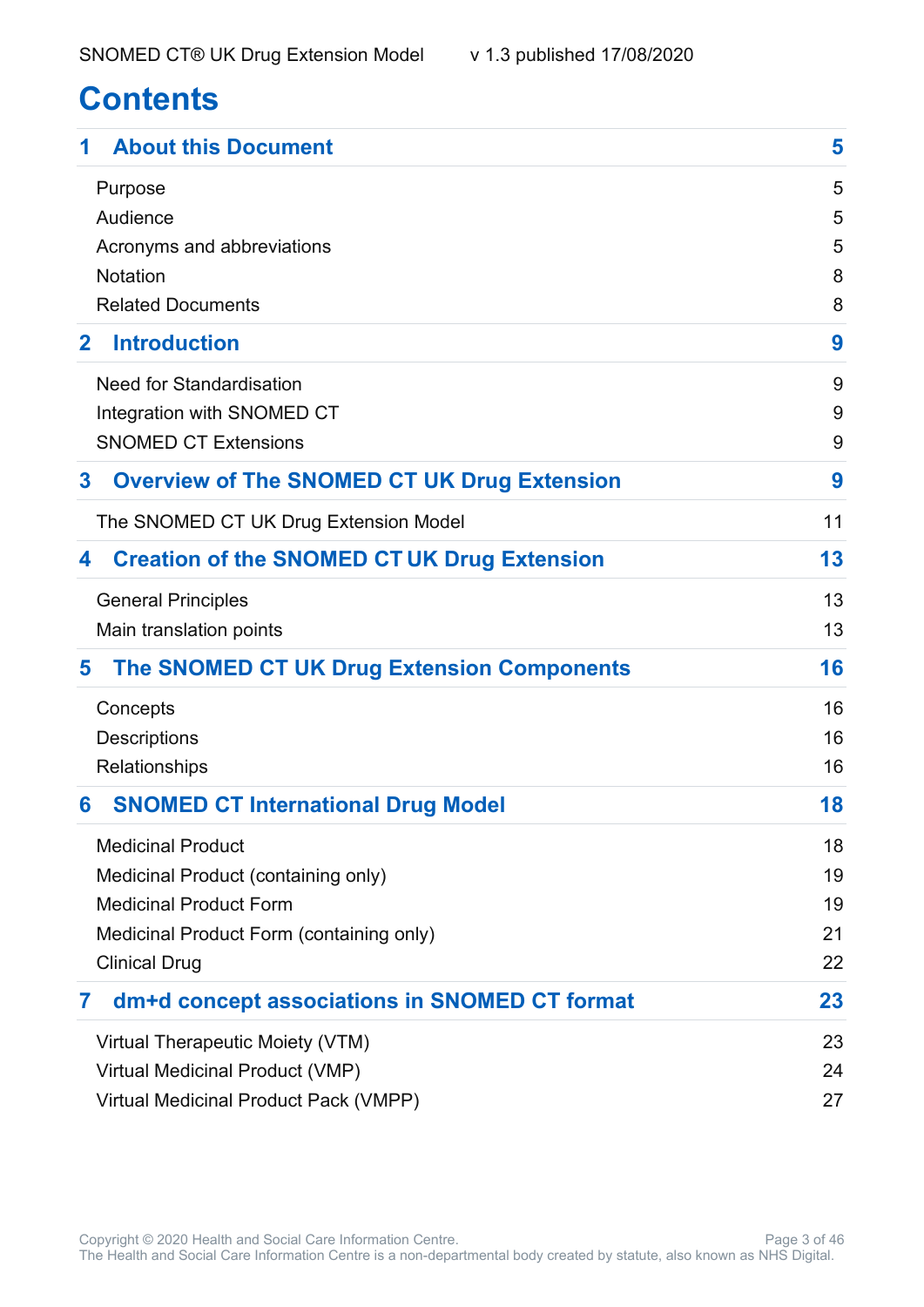| <b>SNOMED CT® UK Drug Extension Model</b>                | v 1.3 published 17/08/2020 |    |
|----------------------------------------------------------|----------------------------|----|
| <b>Actual Medicinal Product (AMP)</b>                    |                            | 28 |
| <b>Actual Medicinal Product Pack (AMPP)</b>              |                            | 29 |
| Trade Family (TF)                                        |                            | 30 |
| <b>Ingredients</b><br>8                                  |                            | 32 |
| <b>Qualifier Value Concepts</b><br>9                     |                            | 33 |
| Trade Family Group (TFG)                                 |                            | 33 |
| Route of Administration (ROA)                            |                            | 33 |
| Dose Forms                                               |                            | 35 |
| Units of Measure (UOM)                                   |                            | 37 |
| <b>Suppliers</b>                                         |                            | 37 |
| 10<br><b>Radiopharmaceuticals content</b>                |                            | 39 |
| The Model                                                |                            | 39 |
| <b>Concept Class Definitions</b>                         |                            | 40 |
| Virtual Radiopharmaceutical Moiety                       |                            | 40 |
| <b>Virtual Radiopharmaceutical Product</b>               |                            | 41 |
| <b>Actual Radiopharmaceutical Product</b>                |                            | 42 |
| <b>Virtual Radiopharmaceutical Product Pack</b>          |                            | 43 |
| <b>Actual Radiopharmaceutical Product Pack</b>           |                            | 44 |
| Radiopharmaceuticals Trade Family                        |                            | 45 |
| <b>APPENDIX I. The SNOMED CT UK Drug Extension model</b> |                            | 46 |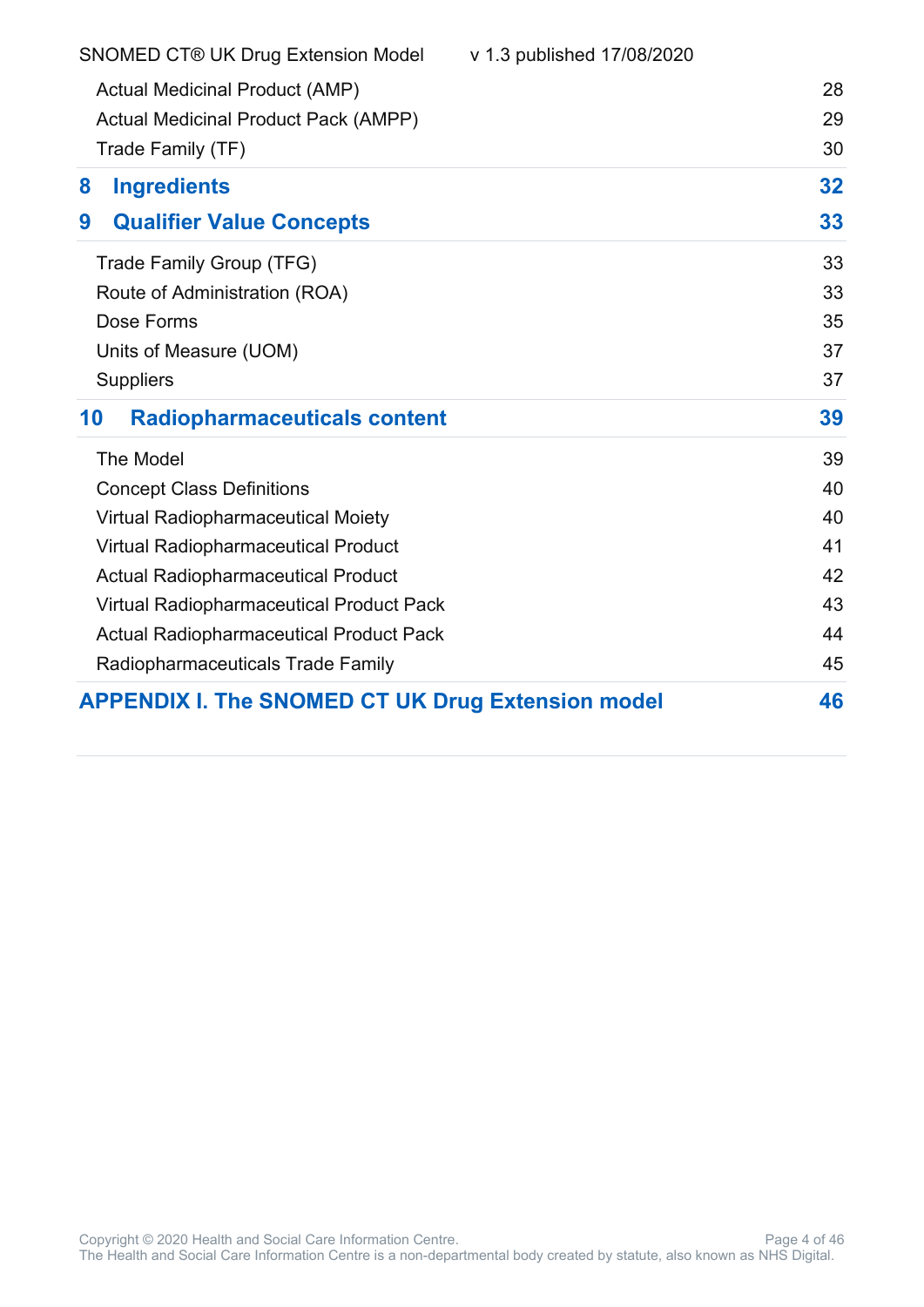# <span id="page-4-0"></span>**1 About this Document**

### <span id="page-4-1"></span>**Purpose**

This document specifies the Data Model for the SNOMED  $CT<sup>1</sup>$  $CT<sup>1</sup>$  $CT<sup>1</sup>$  UK Drug Extension and focuses on the association between the SNOMED CT UK Drug Extension data and the data held in the SNOMED CT International release.

For further information on SNOMED CT there are a number of resources produced by SNOMED International[2](#page-4-5) which describe how the content of SNOMED CT should be developed and maintained, these are constantly updated and users should refer to the SNOMED International website [\(https://confluence.ihtsdotools.org/display/DOC](https://confluence.ihtsdotools.org/display/DOC) ) for the latest version.

### <span id="page-4-2"></span>**Audience**

This document has been written for all those involved in the use and implementation of the SNOMED CT UK Drug Extension. This will include, but is not limited to, dictionary authors, system implementers, and end users. A basic understanding of NHS terminology products and history is assumed.

### <span id="page-4-3"></span>**Acronyms and abbreviations**

| Acronym       | <b>Description</b>                                                                                                                                                                                                                                                                                                                                                                                                                                                                                                   |
|---------------|----------------------------------------------------------------------------------------------------------------------------------------------------------------------------------------------------------------------------------------------------------------------------------------------------------------------------------------------------------------------------------------------------------------------------------------------------------------------------------------------------------------------|
| AMP           | Actual Medicinal Product. A concept class used in dm+d.                                                                                                                                                                                                                                                                                                                                                                                                                                                              |
| <b>AMPP</b>   | Actual Medicinal Product Pack. A concept class used in dm+d.                                                                                                                                                                                                                                                                                                                                                                                                                                                         |
| <b>ARP</b>    | Actual Radiopharmaceutical Product. A concept class used in the SNOMED CT UK<br>Drug Extension.                                                                                                                                                                                                                                                                                                                                                                                                                      |
| <b>ARPP</b>   | Actual Radiopharmaceutical Product Pack. A concept class used in SNOMED CT<br>UK Drug Extension.                                                                                                                                                                                                                                                                                                                                                                                                                     |
| Clinical drug | A concept class used in the SNOMED CT International drug data defined as; - An<br>abstract representation of the intended active ingredient, (basis of strength<br>substance (BoSS), strength, and manufactured dose form of a drug product.                                                                                                                                                                                                                                                                         |
| Concept       | A "concept" as referred to in this document is a clinical meaning identified by a<br>unique numeric identifier (Concept ID) that never changes. Concepts are<br>represented by a unique human-readable Fully Specified Name (FSN). The concepts<br>are formally defined in terms of their relationships with other concepts. These "logical<br>definitions" give explicit meaning which a computer can process and query on. Every<br>concept also has a set of terms that name the concept in a human-readable way. |

<span id="page-4-4"></span><sup>1</sup> SNOMED® and SNOMED CT® are registered trademarks of the International Health Terminology Standards Development Organisation (IHTSDO)® [\(www.snomed.org\)](http://www.snomed.org/). SNOMED CT® was originally created by the College of American Pathologists.

<span id="page-4-5"></span><sup>2</sup> SNOMED International is the trading name of the International Health Terminology Standards Development Organisation (IHTSDO), but references thereafter should be to SNOMED International.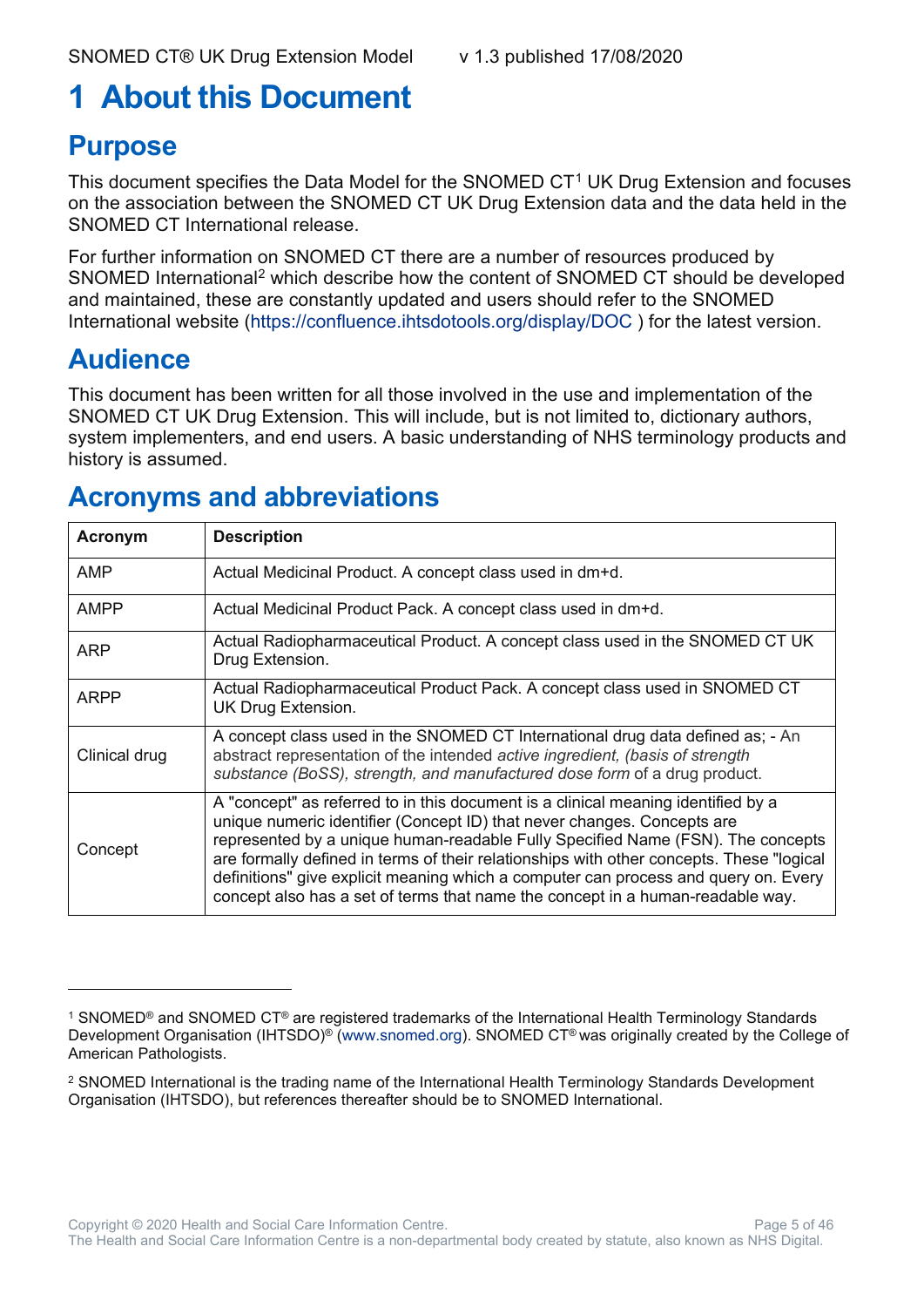| Concept ID                  | The unique identifier (code) for each SNOMED CT concept. Refer to the SNOMED<br>CT Release File Specification for a full explanation of how this identifier is structured.                                                                                                                                                            |
|-----------------------------|---------------------------------------------------------------------------------------------------------------------------------------------------------------------------------------------------------------------------------------------------------------------------------------------------------------------------------------|
| CT <sub>v3</sub>            | Clinical Terms Version 3. A clinical terminology developed in the UK for use in<br>electronic health records. This terminology is no longer maintained or updated.                                                                                                                                                                    |
| Description                 | The human-readable phrases or names associated with SNOMED CT concepts. All<br>of the concept descriptions in SNOMED CT are listed in the Descriptions Table.                                                                                                                                                                         |
| Description ID              | An SCTID that uniquely identifies a Description. Refer to the SNOMED CT Release<br>File Specification for a full explanation of how this identifier is structured.                                                                                                                                                                    |
| $dm+d$                      | NHS Dictionary of Medicines and Devices                                                                                                                                                                                                                                                                                               |
| <b>EDQM</b>                 | European Directorate for Quality of Medicines. https://www.edqm.eu/                                                                                                                                                                                                                                                                   |
| Extension                   | Extensions are complements to a released version of SNOMED CT. Extensions are<br>components that are created in accordance with the data structures and authoring<br>guidelines applicable to SNOMED CT.                                                                                                                              |
| Fully defined               | SNOMED CT concepts are either primitive or fully defined. A concept is primitive<br>when its modelling (attributes and parents) does not fully express its meaning.                                                                                                                                                                   |
| concept                     | Fully defined concepts can be differentiated from their parent and sibling concepts by<br>virtue of their relationships. Primitive concepts do not have the unique relationships<br>needed to distinguish them from their parent or sibling concepts.                                                                                 |
| <b>FSN</b>                  | Fully Specified Name - A description that names a concept in a manner intended to<br>be unambiguous.                                                                                                                                                                                                                                  |
| International<br>Release    | The SNOMED CT International Release is the data produced and published by<br><b>SNOMED International</b>                                                                                                                                                                                                                              |
|                             | A concept class used in the SNOMED CT International drug data defined as; -                                                                                                                                                                                                                                                           |
| Medicinal<br>product        | An abstract representation of the intended active ingredient for a drug product. It<br>implies that the drug product non-exclusively contains the intended active ingredient<br>specified in the FSN but may also contain other intended active ingredients.                                                                          |
| Medicinal<br>product form   | A concept class used in the SNOMED CT International drug data defined as; - An<br>abstract representation of the <i>active ingredient and dose form</i> for a drug product. It<br>implies that the drug product non-exclusively contains the active ingredient specified<br>in the FSN but may also contain other active ingredients. |
| <b>NPfIT</b>                | National Programme for IT                                                                                                                                                                                                                                                                                                             |
| <b>Preferred Term</b>       | Preferred Term (PT) - A description that names a concept in a manner that is<br>intended to capture the common word used by clinicians in the UK.                                                                                                                                                                                     |
| Reference Set               | A reference set or refset is a subset of SNOMED CT components.                                                                                                                                                                                                                                                                        |
| Relationship                | An association between two Concepts. The nature of the association is indicated by<br>a Relationship Type. Each Relationship is represented by a row in the Relationships<br>Table.                                                                                                                                                   |
| Relationship<br><b>Type</b> | The nature of a Relationship between two concepts within SNOMED CT. The<br>RelationshipType field indicates the ConceptID for the concept that forms the<br>relationship between two other concepts (ConceptID1 and ConceptID2). SNOMED<br>CT has four types of relationships:                                                        |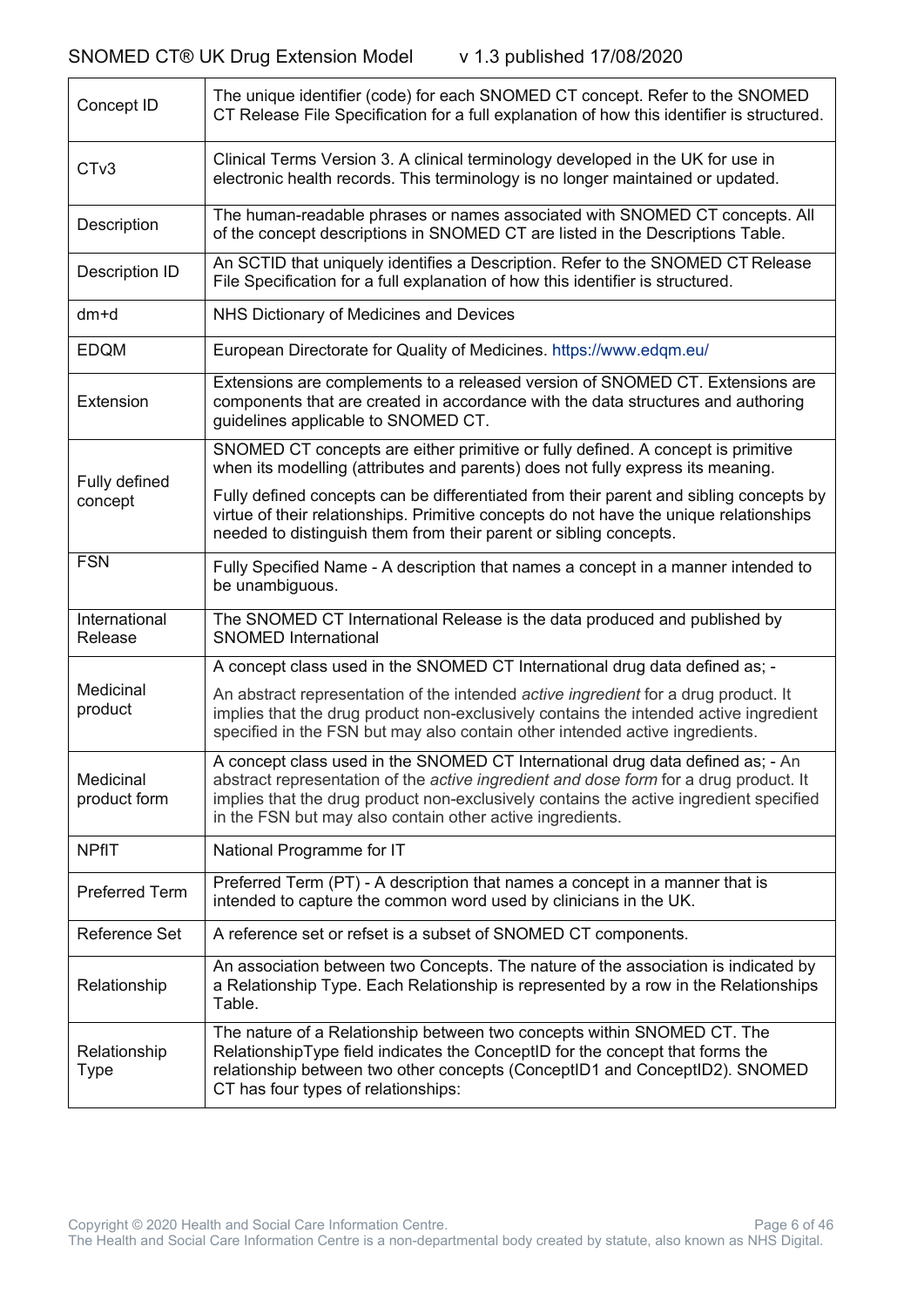|                                | Defining characteristics are IS A relationships and defining attributes. Example:<br>"PROCEDURE-SITE = Liver" is a defining characteristic of Liver biopsy.                                                                                                                   |
|--------------------------------|-------------------------------------------------------------------------------------------------------------------------------------------------------------------------------------------------------------------------------------------------------------------------------|
|                                | Qualifying characteristics are non-defining, qualifying attributes.                                                                                                                                                                                                           |
|                                | Historical relationships relate inactive concepts to active concepts. For example, a<br>concept may be inactivated because it is a duplicate. In this example a relationship is<br>created when one concept is inactivated and stated to be the "same-as" another<br>concept. |
|                                | Additional relationships are other non-defining characteristics, like PART OF which is<br>retained for backward compatibility with SNOMED RT.                                                                                                                                 |
|                                | A SNOMED CT ID that uniquely identifies a Relationship between three concepts: a<br>source concept (ConceptID1), a target concept (ConceptID2), and a relationship<br>type.                                                                                                   |
| Relationship ID                | Each row in the Relationships Table represents a relationship "triplet" (ConceptID1 -<br>RelationshipType - ConceptID2) identified by a RelationshipID.                                                                                                                       |
|                                | Refer to the SNOMED CT Release File Specification for a full explanation of how this<br>identifier is structured.                                                                                                                                                             |
| RF <sub>2</sub>                | Release Format 2. The SNOMED CT UK Edition and UK Drug Extension is released<br>by the UK National Release Centre (UK NRC) in RF2 format. The release is provided<br>as a 'Supported Product' in line with the UK NTC Product Development Lifecycle<br>criteria.              |
|                                | Further details on the release formats can be found in the SNOMED International<br>Technical Implementation Guide and the SNOMED International SNOMED CT<br>Starter Guide.                                                                                                    |
| <b>RTF</b>                     | Radiopharmaceutical Trade Family                                                                                                                                                                                                                                              |
| <b>RTFG</b>                    | Radiopharmaceutical Trade Family Group                                                                                                                                                                                                                                        |
| SNOMED CT                      | SNOMED CT is a terminology used by health and care professionals to record and<br>share information via electronic patient record (EPR) systems to support the<br>provision of care.                                                                                          |
| <b>SNOMED</b><br>International | SNOMED International is the trading name of the International Health Terminology<br>Standards Development Organisation (IHTSDO)                                                                                                                                               |
| <b>SCT ID</b>                  | SNOMED CT Identifier                                                                                                                                                                                                                                                          |
| <b>TF</b>                      | Trade Family. A concept class used in SNOMED CT UK Drug Extension.                                                                                                                                                                                                            |
| <b>TFG</b>                     | Trade Family Group. A concept class used in SNOMED CT UK Drug Extension.                                                                                                                                                                                                      |
| <b>UK NRC</b>                  | UK National Release Centre formerly known as the UK Terminology Centre (UKTC)                                                                                                                                                                                                 |
| <b>VMP</b>                     | Virtual Medicinal Product. A concept class used in dm+d.                                                                                                                                                                                                                      |
| <b>VMPP</b>                    | Virtual Medicinal Product Pack. A concept class used in dm+d.                                                                                                                                                                                                                 |
| <b>VRP</b>                     | Virtual Radiopharmaceutical Product. A concept class used in SNOMED CT UK<br>Drug Extension.                                                                                                                                                                                  |
| <b>VRPP</b>                    | Virtual Radiopharmaceutical Product Pack. A concept class used in SNOMED CT<br>UK Drug Extension.                                                                                                                                                                             |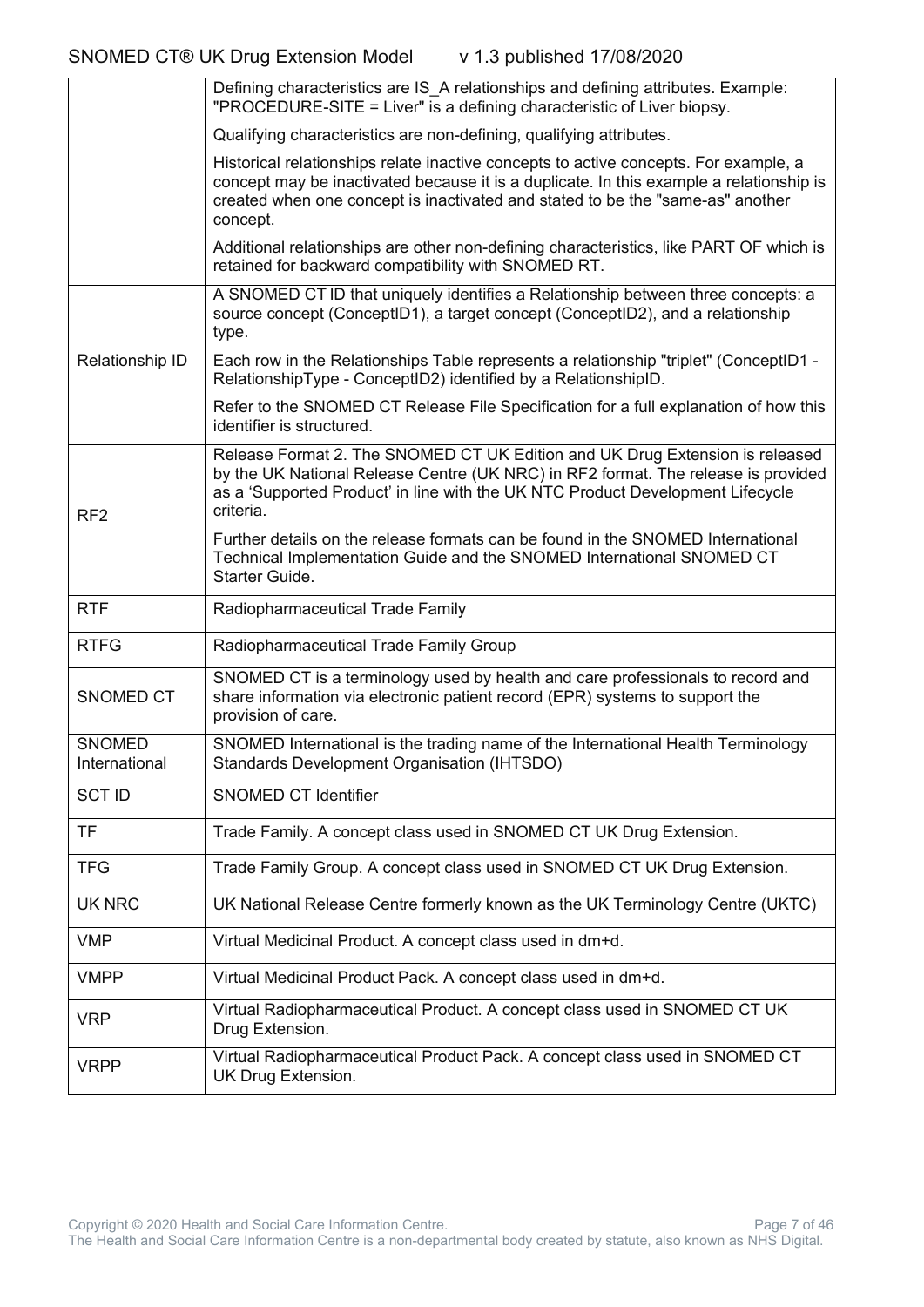#### SNOMED CT® UK Drug Extension Model v 1.3 published 17/08/2020

| <b>VRM</b> | Virtual Radiopharmaceutical Moiety. A concept class used in SNOMED CT UK Drug<br>Extension. |
|------------|---------------------------------------------------------------------------------------------|
| VTM        | Virtual Therapeutic Moiety. A concept class used in dm+d.                                   |

### <span id="page-7-0"></span>**Notation**

| <b>Character</b>       | <b>Name</b>                | <b>Description</b>                                                                 |
|------------------------|----------------------------|------------------------------------------------------------------------------------|
| ∶≔                     | <b>Definition</b>          | The symbol on the left can be replaced by the expression on the<br>right.          |
|                        | Terminating<br>character   | This identifies the end of a rule (called a "production rule")                     |
|                        | Logical OR                 | A choice, with alternative items separated by this symbol.                         |
| []                     | Optional                   | Encloses optional items.                                                           |
| $\{ \}$                | Optional and<br>repeatable | Encloses optional items that can be repeated zero or more times.                   |
| $\left( \dots \right)$ | Arrangement in<br>groups   | Encloses items that need to be grouped together.                                   |
| $\mathbf{u}$           | Double<br>quotation        | A terminal expression (i.e. characters that appear exactly as shown).              |
| $(* \dots *)$          | Comment                    | Encloses a comment (i.e. the characters inside are not part of the<br>expression). |
|                        | Exception                  | An exception to the rule.                                                          |

#### <span id="page-7-1"></span>**Related Documents**

|    | NHS Dictionary of Medicines and Devices - Editorial Policy                                                                        |
|----|-----------------------------------------------------------------------------------------------------------------------------------|
|    | Available at https://www.nhsbsa.nhs.uk/pharmacies-gp-practices-and-appliance-<br>contractors/dictionary-medicines-and-devices-dmd |
|    | <b>SNOMED CT Starter Guide.</b>                                                                                                   |
| 3. | SNOMED CT Technical Implementation Guide.                                                                                         |
|    | SNOMED CT Release File Specification.                                                                                             |

SNOMED CT documentation produced by SNOMED International describes how the content of SNOMED CT should be developed and maintained, these are constantly updated and users should refer to the SNOMED International website [\(https://confluence.ihtsdotools.org/display/DOC\)](https://confluence.ihtsdotools.org/display/DOC) for the latest version.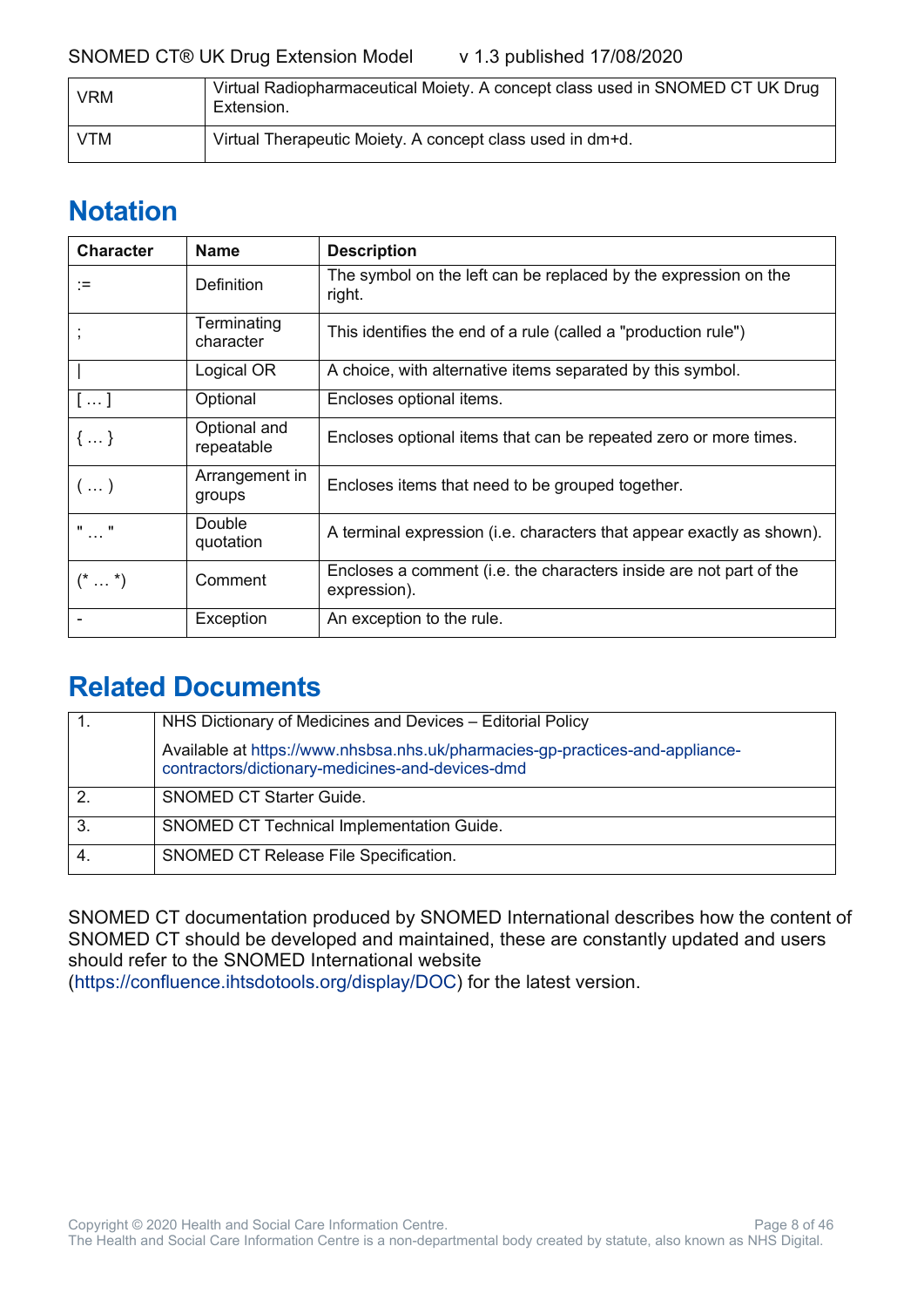# <span id="page-8-0"></span>**2 Introduction**

#### <span id="page-8-1"></span>**Need for Standardisation**

The NHS dictionary of medicines and devices (dm+d) has been developed for use throughout the NHS (in hospitals, primary care and the community) as a means of uniquely identifying the specific medicines or devices used in the diagnosis or treatment of patients. dm+d will be used as the underlying set of descriptors, codes and relationships wherever medicines and devices data is entered, processed or stored. Prior to dm+d there has been no common, standardised vocabulary for medicinal products for the UK. Lack of standardisation does not allow interoperability between diverse clinical systems or allow effective decision support through linkage of data. The case for change is driven at a strategic level by the need to underpin and support key national initiatives by providing a unique and unambiguous identifier.

### <span id="page-8-2"></span>**Integration with SNOMED CT**

The history of the development of dm+d required that a standalone entity be produced to allow implementation in systems independent of the strategic clinical terminology solution the NHS was committed to – SNOMED CT. However, even in taking this decision the importance of seamless integration with SNOMED CT was recognised and as a result all unique identifiers used in dm+d are SNOMED CT identifiers.

Feedback from stakeholders at the time of the inception of dm+d consistently pointed to the requirement to integrate dm+d into SNOMED CT. One of the key reasons for this feedback was a requirement to implement a single terminology structure from root node to Actual Medicinal Product Pack (AMPP). Furthermore, representation within the SNOMED CT file structures would provide benefit of a full concept history, something not provided by the dm+d XML format.

From a strategic perspective it was important both to the implementation of National Health Service clinical systems and for the internationalisation of its terminological structures that dm+d be seen as the SNOMED CT UK Drug Extension.

### <span id="page-8-3"></span>**SNOMED CT Extensions**

The Extension mechanism is a structure that enables authorised organisations to add Concepts, Descriptions, Relationships and Refsets to complement the International content of the SNOMED CT International Release. One example of the Extension mechanism is for extensibility of SNOMED CT for the specialised terminology needs such as medicine and device terminology.

# <span id="page-8-4"></span>**3 Overview of The SNOMED CT UK Drug Extension**

The SNOMED CT UK Drug Extension now comprises NHS Dictionary of Medicines and Devices (dm+d) derived content as well as unique content that is out of scope of dm+d and also content derived from Clinical Terms Version 3 (CTv3) .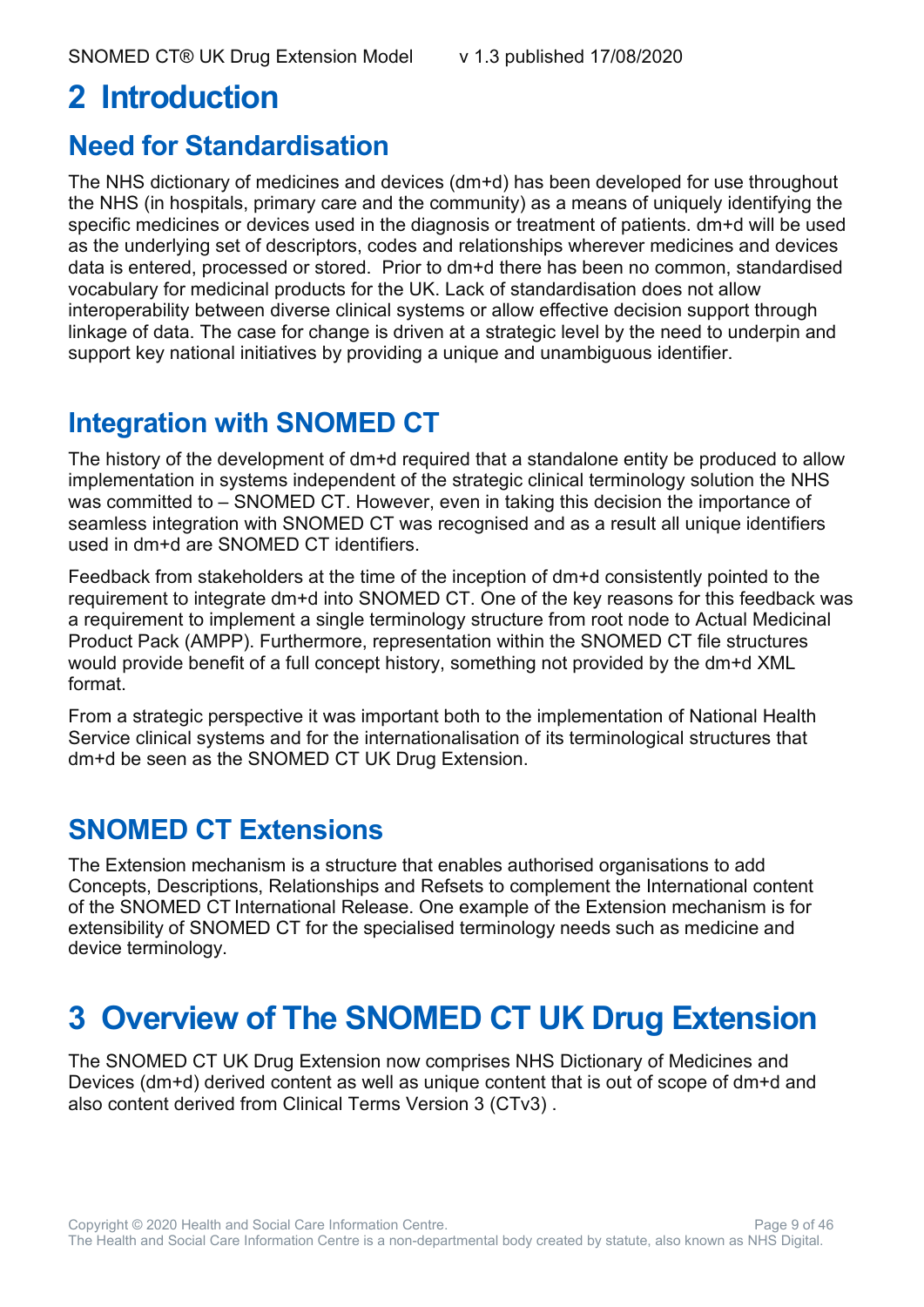SNOMED CT® UK Drug Extension Model v 1.3 published 17/08/2020

The NHS dm+d, as the NHS preferred drug terminology is the basis for all medicine and device codes forming the SNOMED CT UK Drug Extension. Data contained in the UK Drug Extension files is a subset of the data in the original dm+d XML format data. The five main concept classes (VTM, VMP, AMP, VMPP and AMPP) are fully included. However not all of the attributes and associations from the XML format are replicated in the UK Drug Extension data.

At its simplest SNOMED CT is a three table terminology (Concepts, Descriptions and Relationships) designed to comply with all the principles of good terminology practice; at its simplest dm+d (XML format) is a nine table (five main concept classes plus associated data) dictionary designed to support the business processes of the NHS and comply with good vocabulary practice wherever possible. Translation of dm+d into the UK Drug Extension involves representing these nine tables in the three table SNOMED CT format.

Translation of dm+d XML data into the SNOMED CT UK Drug Extension provides dm+d concepts with: -

- Fully Specified Name and UK preferred term for each concept;
- A valid SNOMED CT Description ID for each description (e.g. Fully Specified Name or Synonym) associated with a dm+d concept;
- Relationships to International Release SNOMED CT. Each dm+d concept will have a SNOMED CT defined relationship either to an appropriate supertype concept in the SNOMED CT International Release or to another dm+d concept that is itself linked (directly or indirectly) to a SNOMED CT International Release concept;
- Inherited defining relationships (where appropriate);
- Specific defining relationships. Relationships to other International Release defined concepts;
- Historical relationships that are represented by refsets

In addition to the data from the original XML format dm+d two extra concept classes are included in the SNOMED CT UK Drug Extension data. These are the Trade Family (TF) and Trade Family Group (TFG) and are provided to facilitate system vendors in their implementation of dm+d.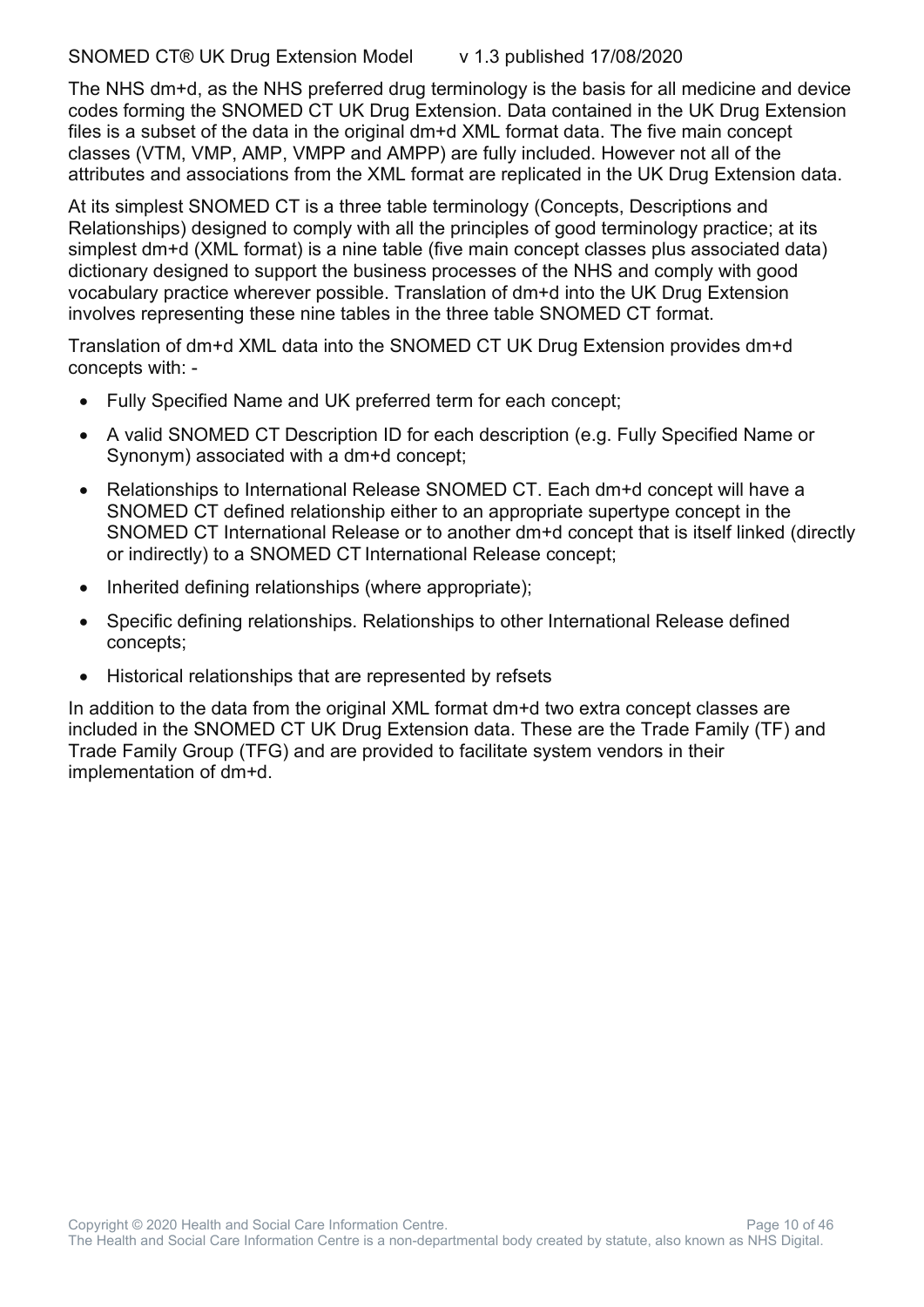### <span id="page-10-0"></span>**The SNOMED CT UK Drug Extension Model**

The SNOMED CT UK Drug Extension represents each of the dm+d concept classes. Each concept class has a set of attributes. The concept classes also have a number of relationships with other concept classes as depicted in the diagram below. Details of the relationships and attributes can be found in section 5 The SNOMED CT UK Drug Extension Components.

The dm+d concept classes are:

- Virtual Therapeutic Moiety (VTM)
- Virtual Medicinal Product (VMP)
- Virtual Medicinal Product Pack (VMPP)
- Actual Medicinal Product (AMP)
- Actual Medicinal Product Pack (AMPP)

Concept classes are also created in the SNOMED CT UK Drug Extension. They are:

- Trade Family (TF) a concept class within the products hierarchy
- Trade Family Group (TFG) is a Qualifier Value concept and therefore forms part of a different hierarchy within SNOMED CT

Additional concept classes are also created to represent the radiopharmaceuticals content that is not in dm+d but only in the SNOMED CT UK Drug Extension. See section 10 of this document for further details.

Further concept classes may be added as new use cases are identified.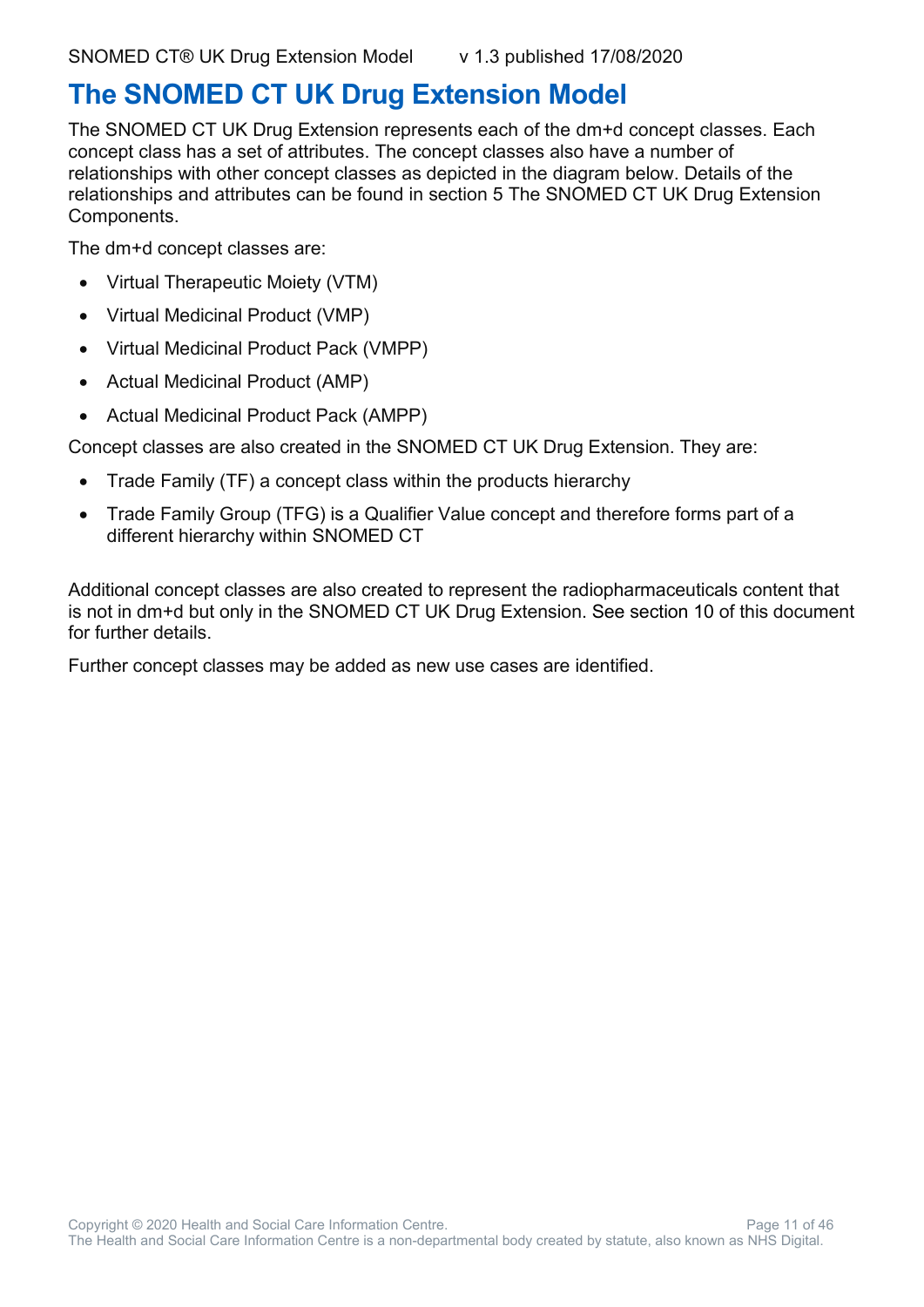

**Figure 1: Diagram of the SNOMED CT UK Drug Extension concept classes**

A model for the representation of all medical devices in the SNOMED CT UK drug extension is not currently defined. However, some medical devices (in addition to the appliances in dm+d) have now been populated in the SNOMED CT UK Drug extension. The model used for these is developed on a case by case basis to support the identified use cases. (For further information see modelling of breast implants and also mesh and matrices concepts.)

SNOMED International is continuing to work with the NHS Digital as the national Terminology Release Centre and other stakeholders to develop a model for devices. It is anticipated that when this is completed the UK will look to harmonise any existing content with the International model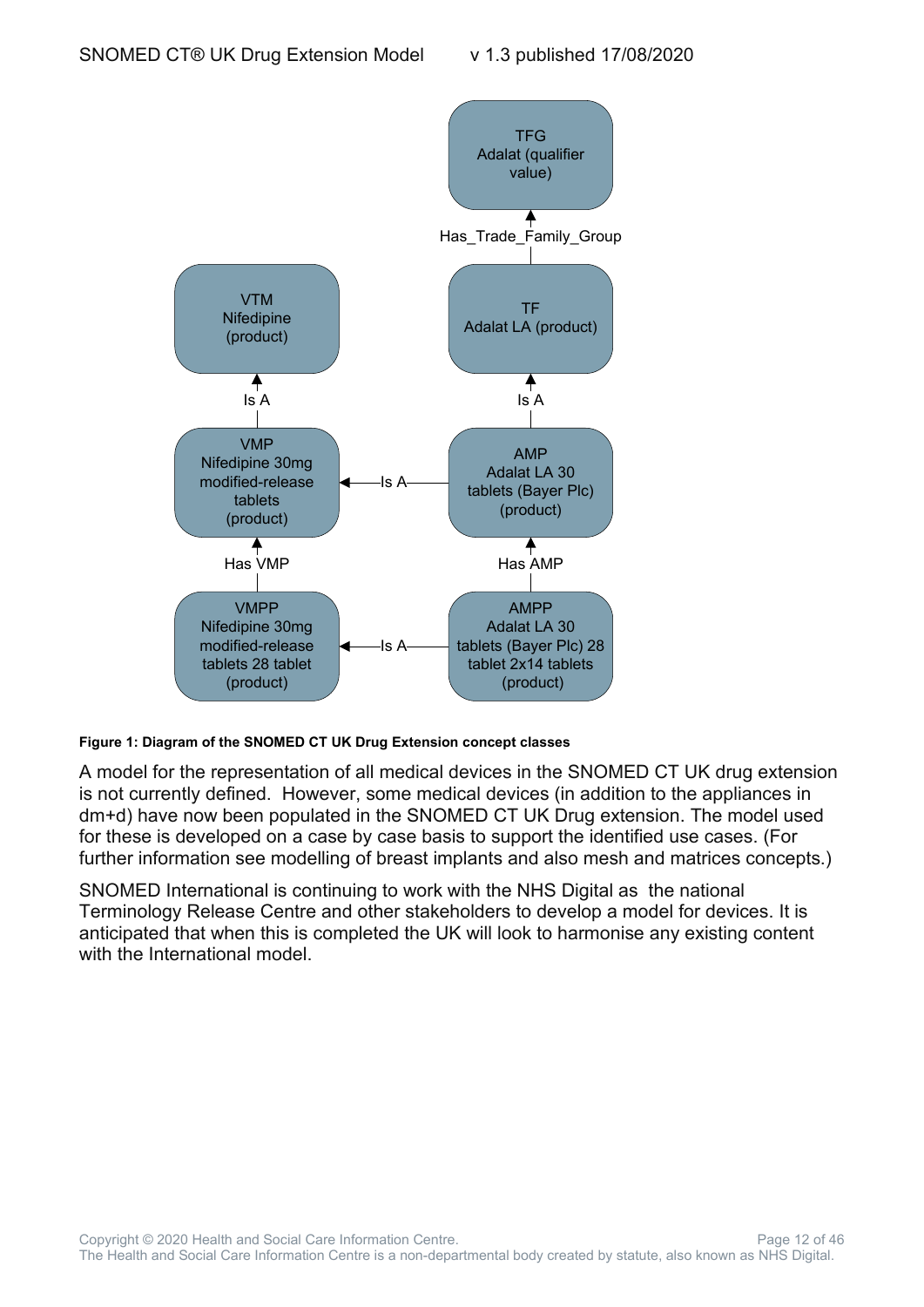# <span id="page-12-0"></span>**4 Creation of the SNOMED CTUK Drug Extension**

### <span id="page-12-1"></span>**General Principles**

- Existing SNOMED CT relationships are utilised where possible and where they will not result in inheritance issues.
- 'Medicines' from dm+d will be placed in the pharmaceutical/biological product (product) hierarchy and 'devices' (appliances) from dm+d in the physical object (physical object) hierarchy. Please note that this document currently only details editorial rules for medicines. The representation of appliance information is currently under development and will therefore not be represented in SNOMED CT format at this time.
- The distinction between 'medicine' and 'device' in dm+d is based on licensing. Products one may clinically assert to be medicines (e.g. synovial fluid injections), due to their licensing, would appear to be devices on first, simple extraction from dm+d. Author intervention will be required to place these concepts in the clinically intuitively correct hierarchy (i.e. (product)). This may result in some of the attributes remaining unpopulated

e.g. HAS SPECIFIC ACTIVE INGREDIENT being unpopulated for such concepts.

- The NHS realm description subset (pharmacy part) refset identifies the dm+d term as the preferred term for the five concept classes derived from the XML data. This is due to an implementation requirement that the dm+d term for a concept be presented as the preferred term for that concept in SNOMED CT when used in the UK. N.B. There a small number of concepts in the qualifier value hierarchy that are also utilised in dm+d and where the dm+d derived term is not considered suitable for use in prescribing systems. For these, work with NPfIT work streams has provided a Preferred Term that is more appropriate for use in interface systems.
- Five concept classes five are derived from dm+d (VTM, VMP, AMP, VMPP and AMPP) and two created specifically for the SNOMED CT UK Drug Extension (TF and TFG). Each concept class is represented individually as a refset.

### <span id="page-12-2"></span>**Main translation points**

The following section highlights the changes required to dm+d data to create a structurally compliant extension of SNOMED CT known as the SNOMED CT UK Drug Extension.

• Addition of high level concepts for each concept class (see diagram below).

For example every product concept will have a parent concept that denotes the concept class which in turn is linked to the highest level concept "UK Product". A UK Product will be a child of Pharmaceutical /Biological Product.

e.g. atenolol IS\_A VTM IS\_A UK\_Product IS\_A Pharmaceutical / biologic product (product)

It should be noted that these new relationships are additional to any International relationships up to Pharmaceutical / biologic product and not replacement.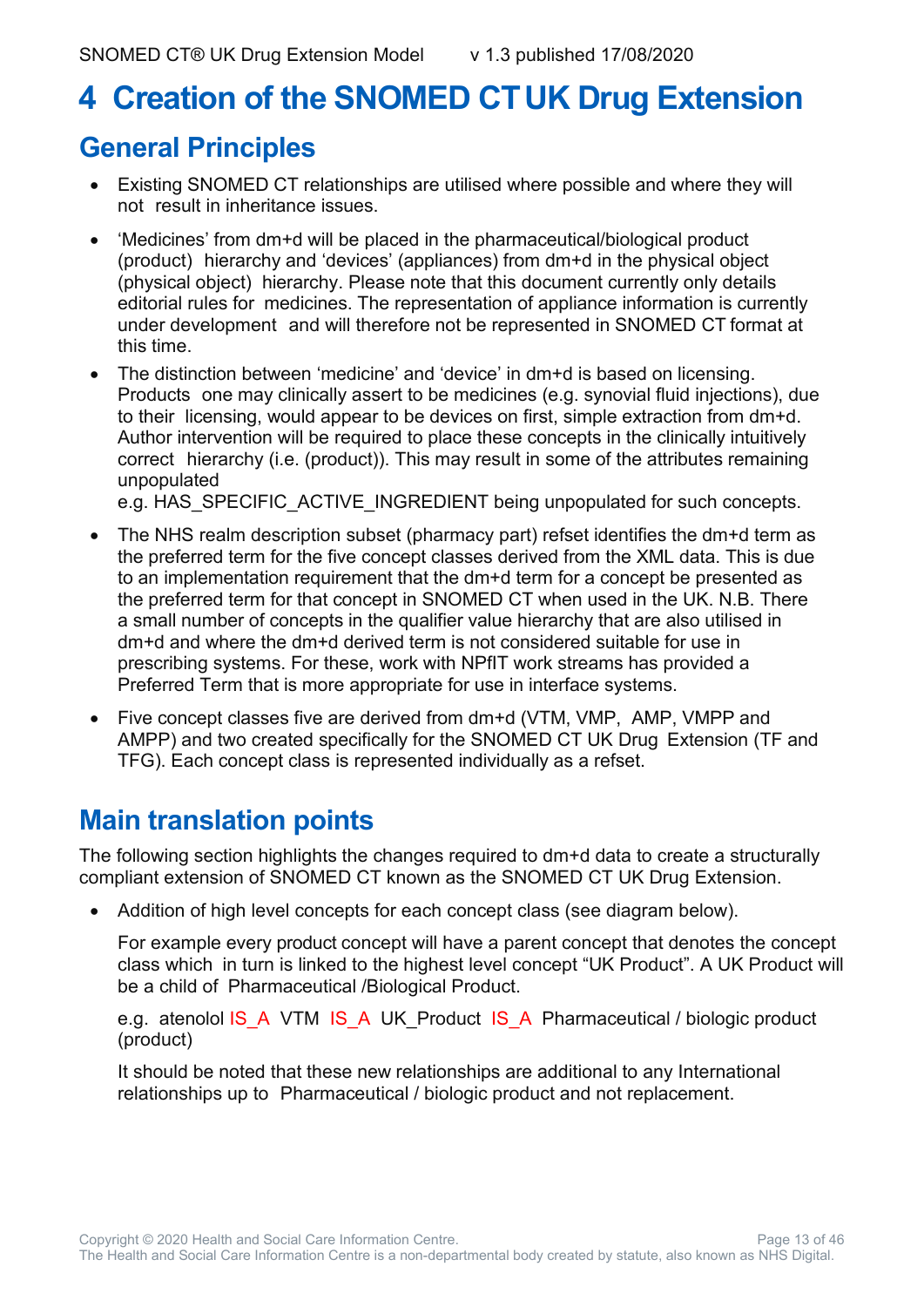A corresponding hierarchy is created in the Physical object hierarchy of SNOMED CT as a descendant of 49062001| Device (physical object) to support the medical devices content from dm+d. This includes Trade Family (physical object)



**Figure 1: Diagram of the SNOMED CT UK Drug Extension**

- Reference to cardinalities removed. There is currently no mechanism to represent cardinality constraints in SNOMED CT.
- Refsets created to represent each of the five dm+d derived concept classes VTM, VMP, AMP, VMPP and AMPP.
- Removal of the PRODUCT ASSERTED FREE\_FROM relationships. Inclusion of a PRODUCT\_ASSERTED\_FREE\_FROM relationship would create a SNOMED CT International Release relationship that included embedded negation. In terms of ontology engineering and description logic reasoning over negation can be problematic and should therefore be avoided. These concepts are represented using refsets.
- HAS SPECIFIC ACTIVE INGREDIENT. A UK extension specific relationship of HAS SPECIFIC ACTIVE INGREDIENT is used to identify the active ingredient (s) exported from the dm+d XML data. This differs from the active ingredient attribute values already defined in the International Release of SNOMED CT. Provenance will be denoted by the UK relationship ID.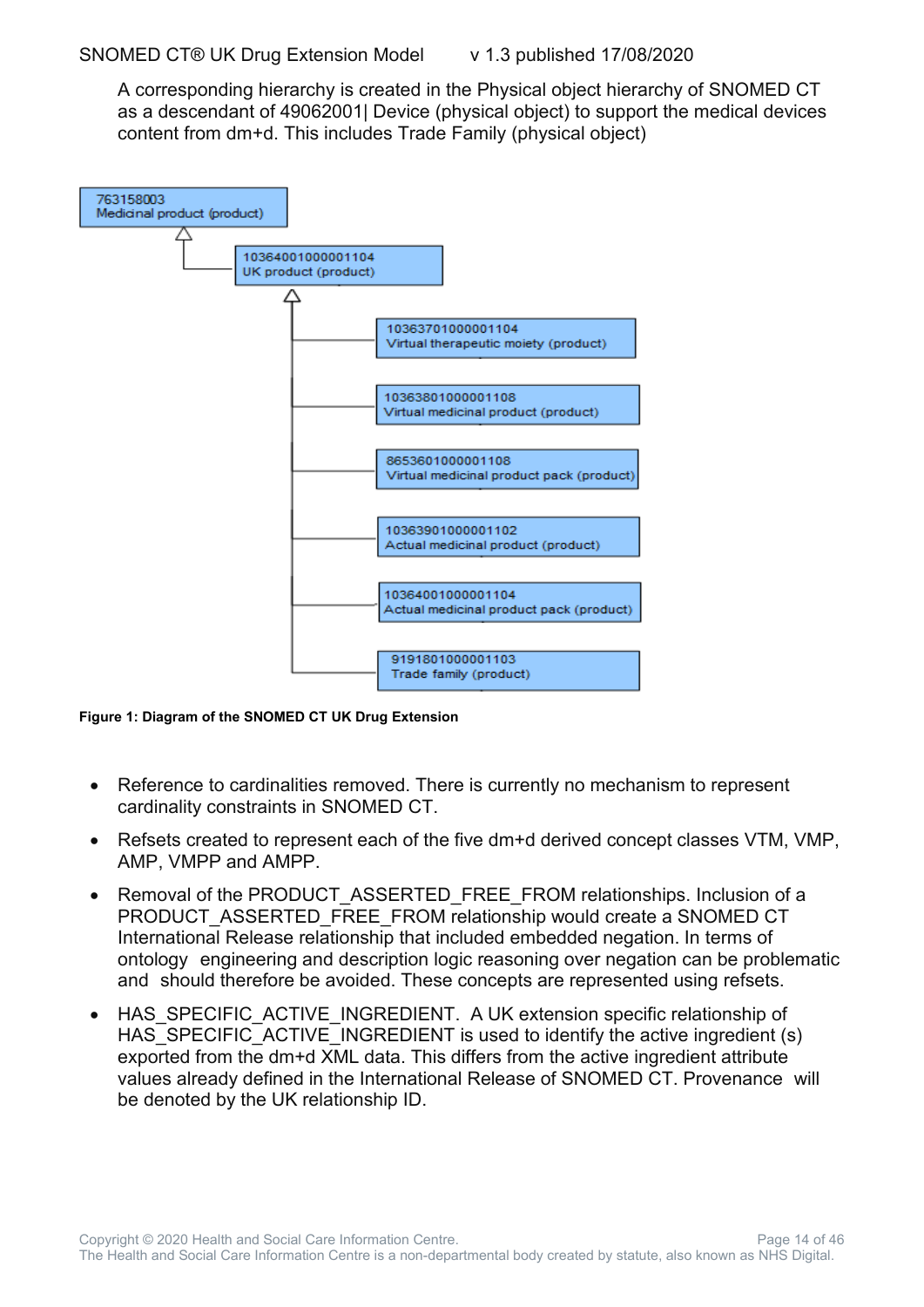- 
- Dates held in SNOMED CT format (e.g. '*VTM identifier date*', '*non-availability status date*', '*Discontinued flag change date*' etc). The dates are exported from the XML data and are therefore consistent with the date with which the change was made.
- Information held within a terminology must be always and necessarily true. Therefore, in the creation of the SNOMED CT UK Drug Extension, some information associated with dm+d derived concepts is removed. For example, route of administration is not always the same for equivalent products with different manufacturers (depending on a particular product's licence). Similarly, information pertaining to cost fluctuates and cannot be said to be true for all related VMPs and AMPs.
- Creation of two additional concept classes Trade Family (TF) and Trade Family Group (TFG) and represented as refsets.
- 10363001000001101 | Has NHS dm+d (dictionary of medicines and devices) basis of strength substance (attribute) is the attribute used to identify the ingredient (s) exported from the dm+d XML data. This may differ from the has basis of strength substance attribute values already defined in the International Release of SNOMED CT which uses the attribute 732943007 | Has basis of strength substance (attribute). Provenance will be further denoted by the UK relationship ID.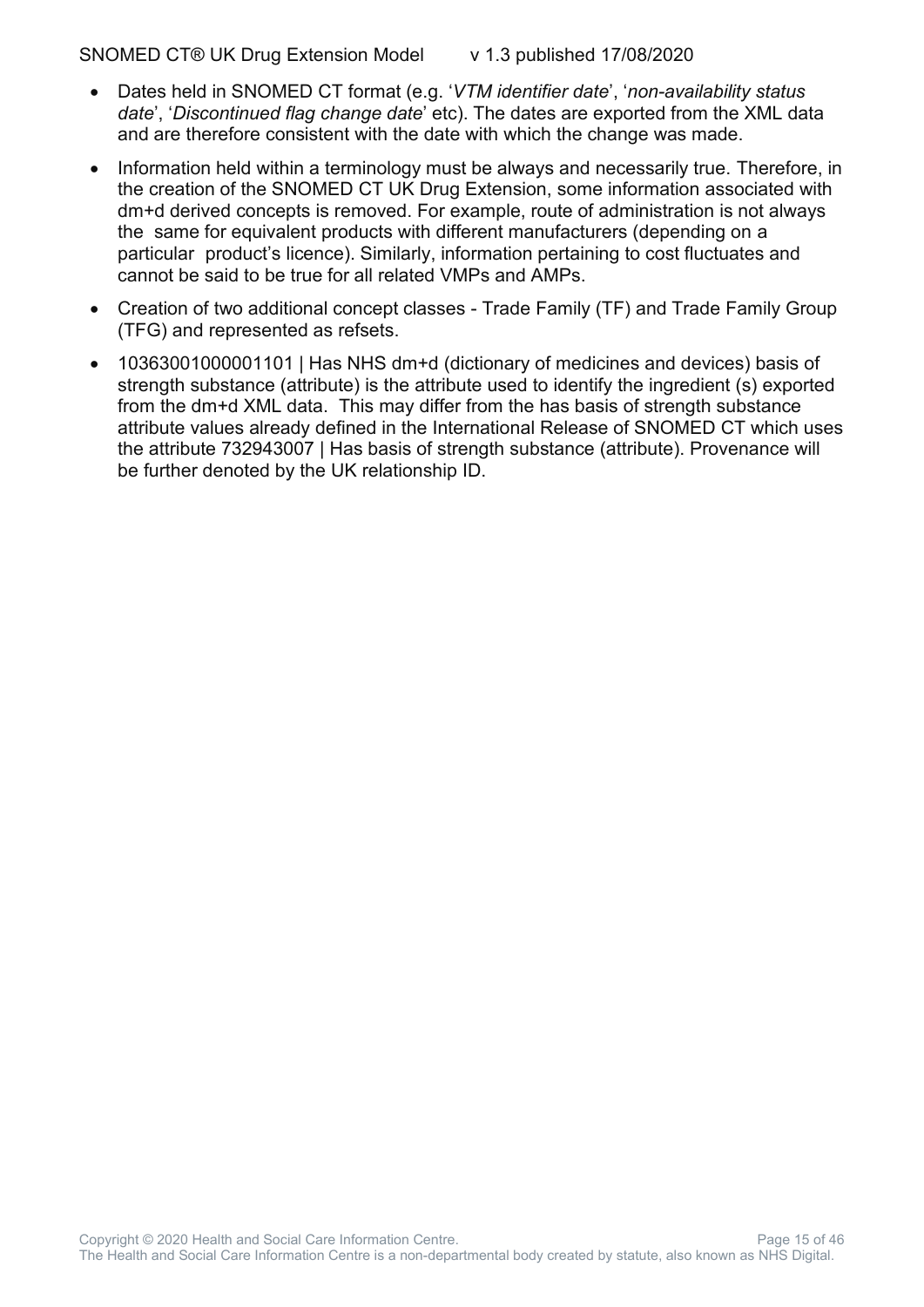# <span id="page-15-0"></span>**5 The SNOMED CT UK Drug Extension Components**

These descriptions are SNOMED CT descriptions and are subject to the same rules and constraints.

#### <span id="page-15-1"></span>**Concepts**

A 'concept' is a clinical meaning identified by a unique numeric identifier (Concept ID) that never changes. Each concept is represented by a unique human readable Fully Specified Name (FSN). The concepts are formally defined in terms of their relationships with other concepts. These 'logical definitions' give explicit meaning which a computer can process and query on. Every concept also has a set of terms (descriptions) that name the concept in a human readable way.

Each concept has a unique Concept ID. Concept IDs do not contain hierarchical or implicit meaning although it does indicate if the concept is from the International Release or a National Extension.

### <span id="page-15-2"></span>**Descriptions**

Concept descriptions are the terms or names assigned to a SNOMED CT concept. "Term" in this context means a phrase used to name a concept. A unique Description ID identifies a description. Multiple descriptions might be associated with a concept identified by one ConceptID. Each description has a unique Description ID.

#### <span id="page-15-3"></span>**Relationships**

The SNOMED CT UK Drug Extension will use SNOMED CT relationships and specific SNOMED CT UK Drug Extension relationships which link concepts within SNOMED CT (both International Release and National Extensions). Every active concept (except the SNOMED CT 'Root' concept) has at least one IS\_A relationship to a supertype concept.

IS\_A relationships are also known as 'Supertype-Subtype' relationships or 'parent-child' relationships. IS\_A relationships are the basis of SNOMED CT hierarchies.

Attribute relationships relate two concepts and establish the type of relationship between them. Together with IS A relationships they are considered defining characteristics since they allow the logical representation of the meaning of a concept by establishing relationships with other concepts. A logical concept definition includes one or more supertypes (modelled with IS A relationships), and a set of defining attributes that capture the semantics of a concept to help differentiate it from other concept definitions, including its supertypes.

| <b>Relationship Types</b>      | <b>Relationship source</b>         |
|--------------------------------|------------------------------------|
| is a                           | <b>SNOMED CT</b>                   |
| pending move                   | <b>SNOMED CT</b>                   |
| has VMP                        | <b>SNOMED CT UK Drug Extension</b> |
| has AMP                        | <b>SNOMED CT UK Drug Extension</b> |
| has trade family group         | <b>SNOMED CT UK Drug Extension</b> |
| has specific active ingredient | <b>SNOMED CT UK Drug Extension</b> |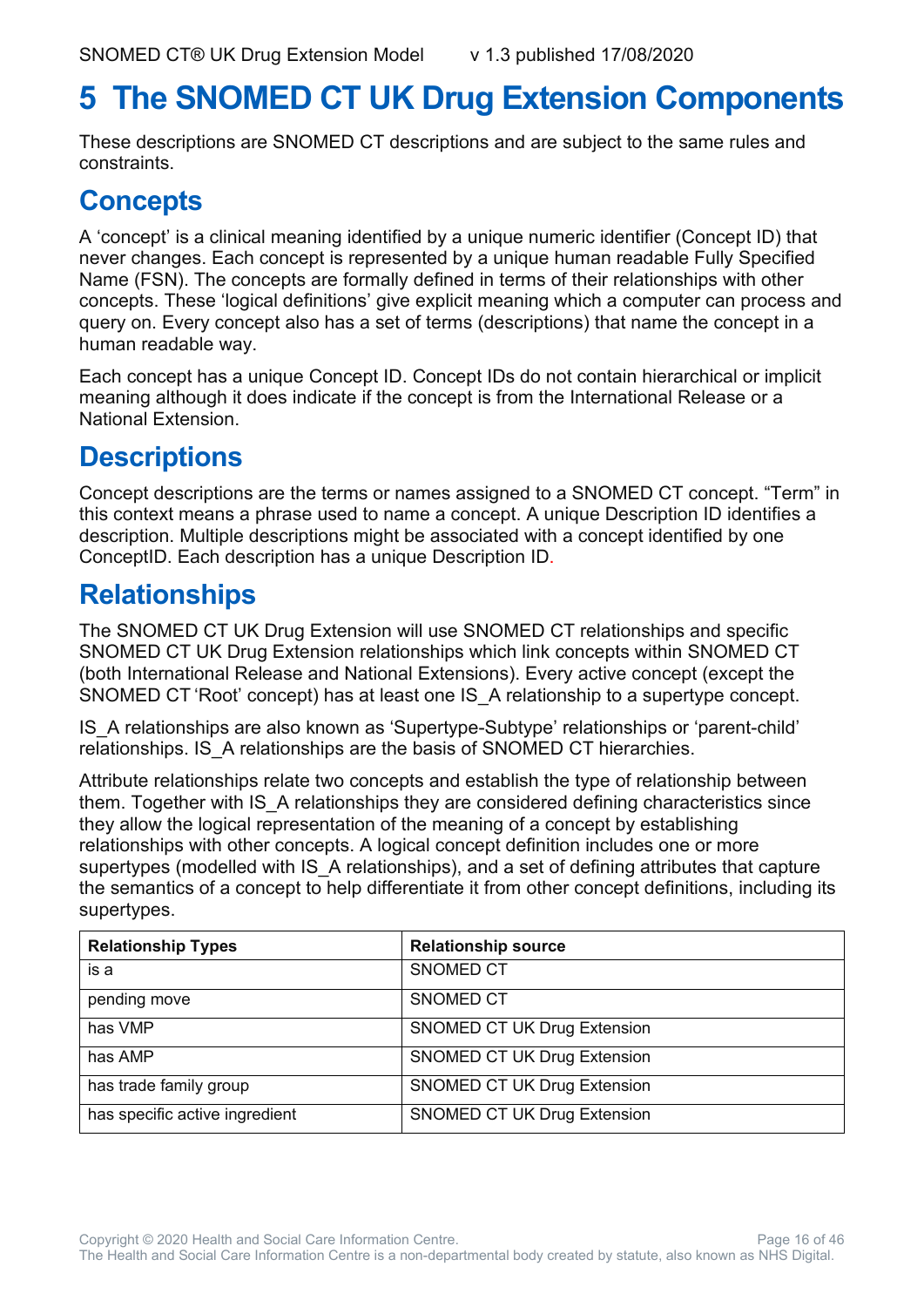SNOMED CT® UK Drug Extension Model v 1.3 published 17/08/2020

| has dispensed dose form                     | <b>SNOMED CT UK Drug Extension</b> |
|---------------------------------------------|------------------------------------|
| has excipient                               | <b>SNOMED CT UK Drug Extension</b> |
| Is component of                             | <b>SNOMED CT UK Drug Extension</b> |
| Prescribing status                          | <b>SNOMED CT UK Drug Extension</b> |
| Non-availability indicator                  | <b>SNOMED CT UK Drug Extension</b> |
| Legal category                              | <b>SNOMED CT UK Drug Extension</b> |
| Discontinued indicator                      | <b>SNOMED CT UK Drug Extension</b> |
| Has basis of strength substance             | <b>SNOMED CT UK Drug Extension</b> |
| Has unit of administration                  | <b>SNOMED CT UK Drug Extension</b> |
| Has NHS dm+d basis of strength<br>substance | <b>SNOMED CT UK Drug Extension</b> |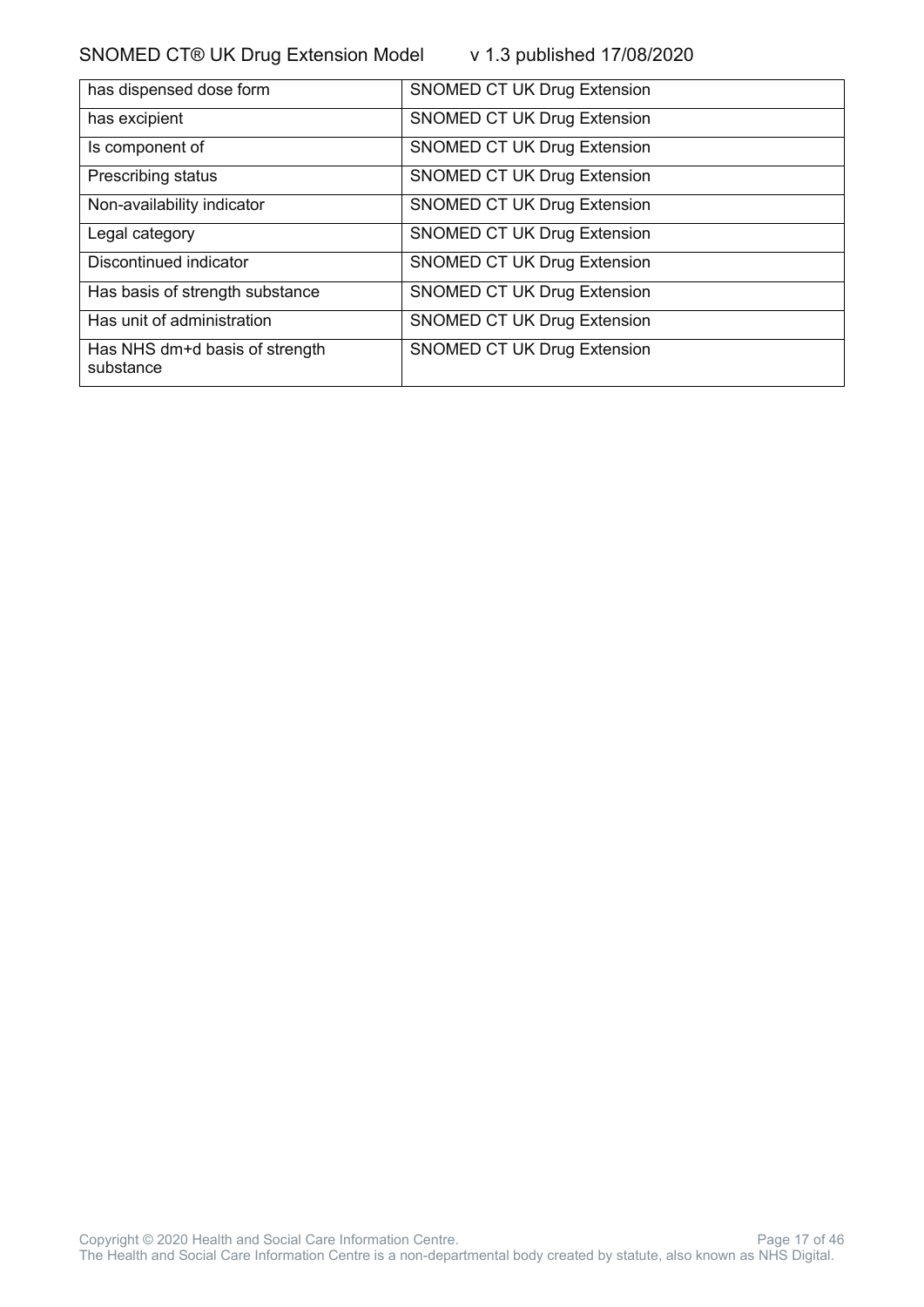# <span id="page-17-0"></span>**6 SNOMED CT International Drug Model**

The SNOMED CT International Drug model can be represented as below. There are five concept classes.



**Figure 3: Diagram of the SNOMED CT UK International Drug Model concept classes**

### <span id="page-17-1"></span>**Medicinal Product**

The least granular concept class is that of Medicinal Product.

An abstract representation of the intended *active ingredient* for a drug product. It implies that the drug product non-exclusively contains the intended active ingredient specified in the FSN but may also contain other intended active ingredients.



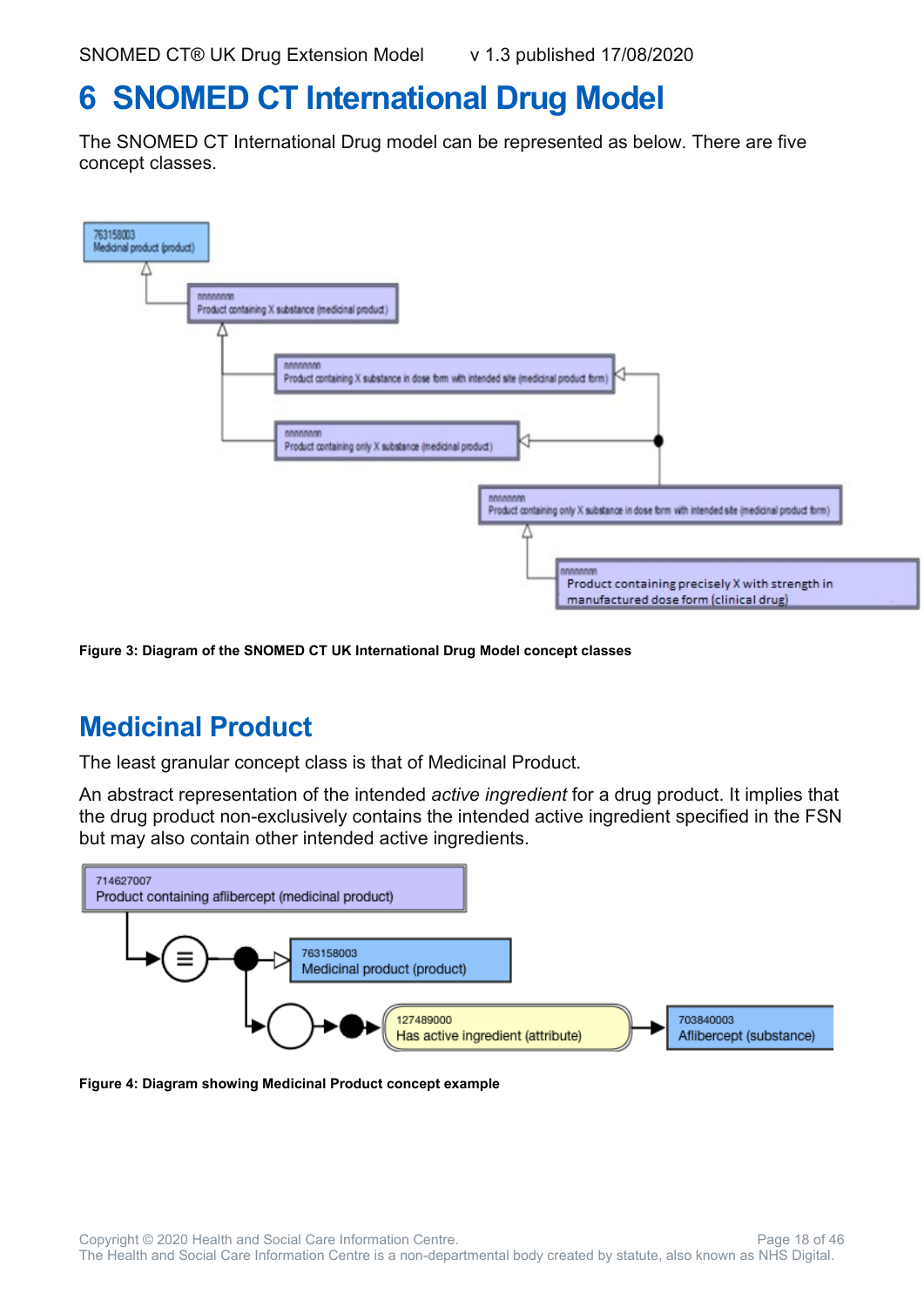For full information about the modelling of this concept class see the SNOMED International release documentation which can be found at [https://confluence.ihtsdotools.org/pages/viewpage.action?pageId=33492839.](https://confluence.ihtsdotools.org/pages/viewpage.action?pageId=33492839) (It may be

necessary to request access from SNOMED International to the confluence pages.)

And is modelled using existential or open world modelling. Specifically, this concept of X (medicinal product) represents medicines containing at least X.

dm+d does not have an equivalent concept class.

### <span id="page-18-0"></span>**Medicinal Product (containing only)**

The Medicinal Product "containing only" (MP-only) concept is an abstract representation of the active ingredient(s) for a medicinal product. It means that the medicinal product must contain the active ingredient(s) specified in the FSN but may also contain a modification of the active ingredient(s) specified in the FSN.



**Figure 5: Diagram showing Medicinal Product (containing only) concept example**

This concept class is most closely aligned to the dm+d concept of Virtual Therapeutic Moiety (VTM).

#### <span id="page-18-1"></span>**Medicinal Product Form**

An abstract representation of the *active ingredient and dose form* for a drug product. It implies that the drug product non-exclusively contains the active ingredient specified in the FSN but may also contain other active ingredients.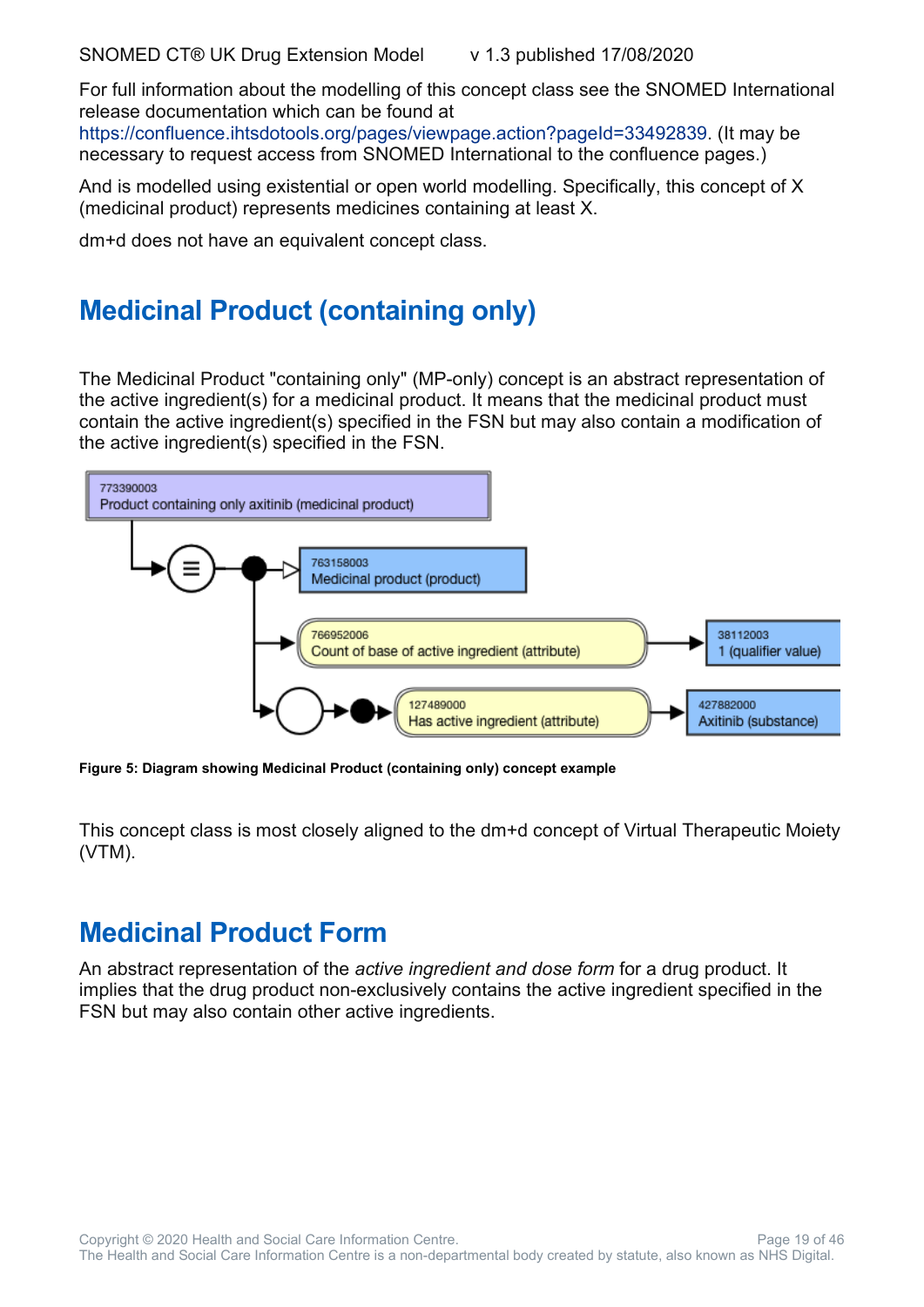

#### **Figure 6: Diagram showing Medicinal Product Form concept example**

This concept class is modelled using existential or open world modelling. Specifically , this concept of X in dose form Y (medicinal product form) represents medicines containing at least X.

dm+d does not have an equivalent concept class.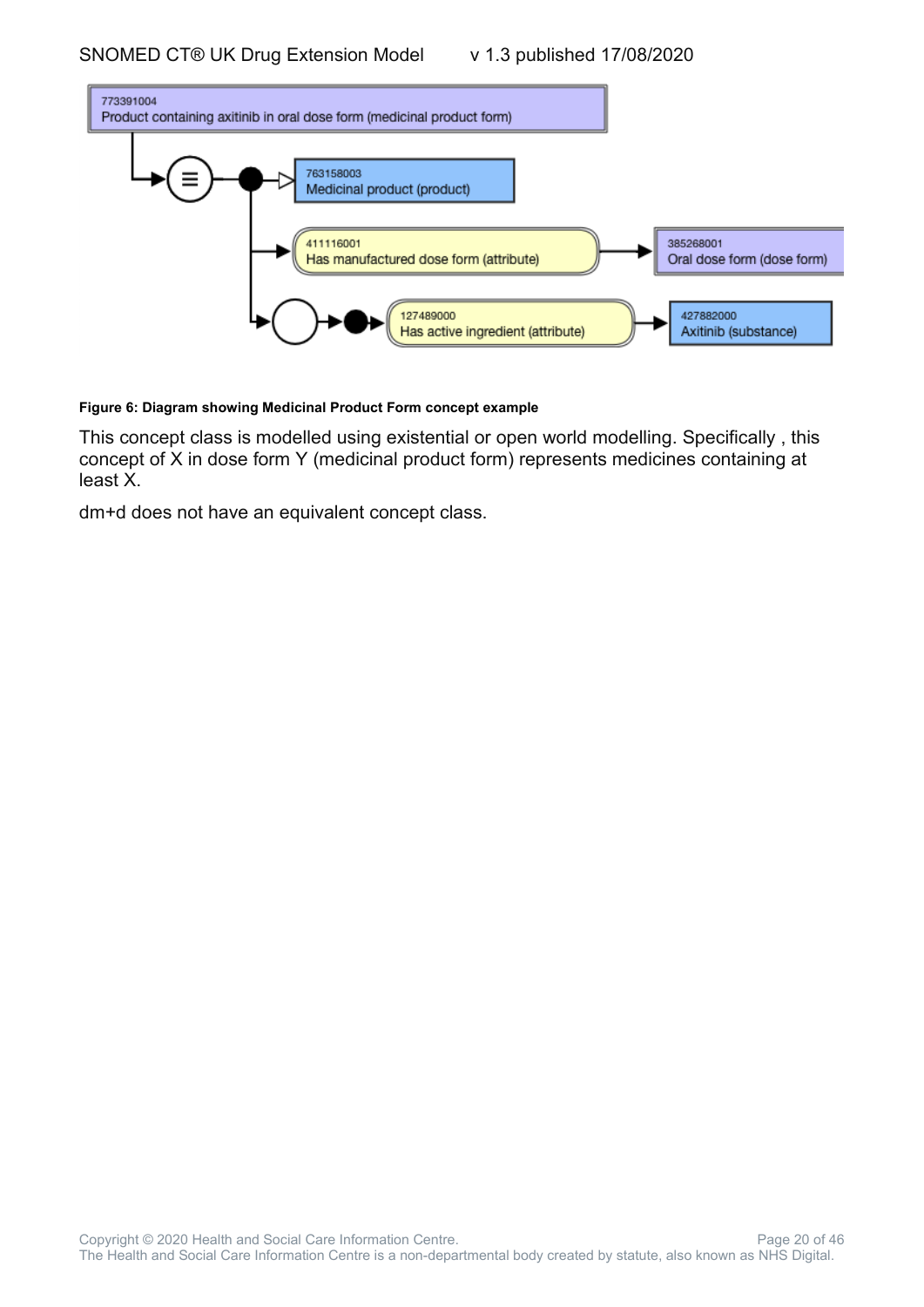#### <span id="page-20-0"></span>**Medicinal Product Form (containing only)**

The Medicinal Product Form "containing only" (MPF-only) concept is an abstract representation of the active ingredient(s) and dose form intended site for a medicinal product. It means that the medicinal product must contain the active ingredient(s) specified in the FSN but may also contain a modification of the active ingredient(s) specified in the FSN.



**Figure 7: Diagram showing Medicinal Product Form (containing only) concept example**

This concept class where the concept of X in dose form Y (medicinal product form) represents medicines containing only X.

dm+d does not have an equivalent concept class.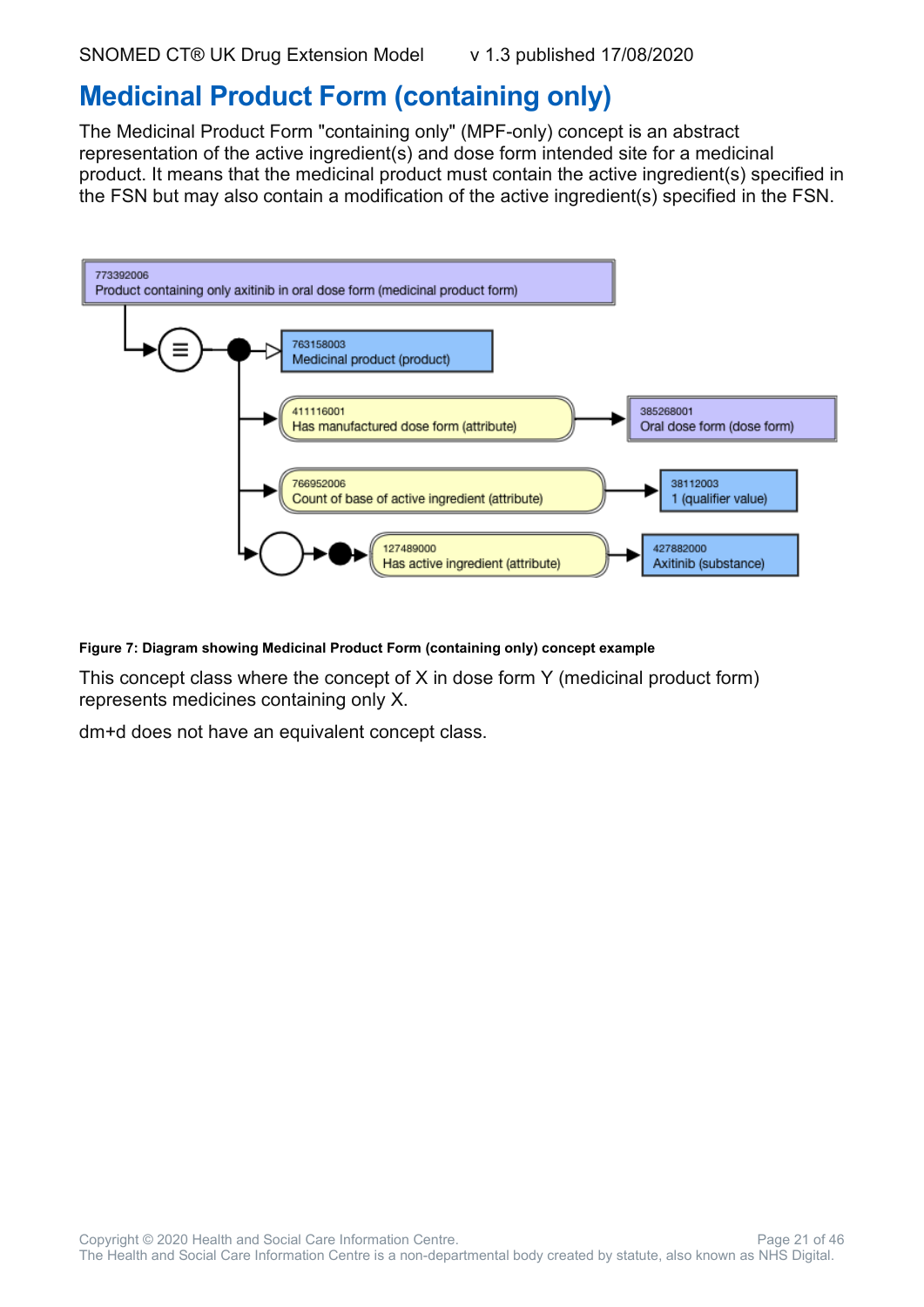### <span id="page-21-0"></span>**Clinical Drug**

The most granular concept class is that of Clinical Drug.

The Clinical Drug "containing precisely" (CD-precise) concept is an abstract representation of the precise active ingredient, basis of strength substance (BoSS), strength, and manufactured dose form of a drug product. It implies that the drug product must contain only the precise active ingredient(s) specified in the FSN.



#### **Figure 8: Diagram showing Clinical Drug concept example**

This concept class represents medicines containing only X.In dm+d the Virtual Medicinal Product concept class is equivalent to Clinical Drug in the SNOMED CT International data.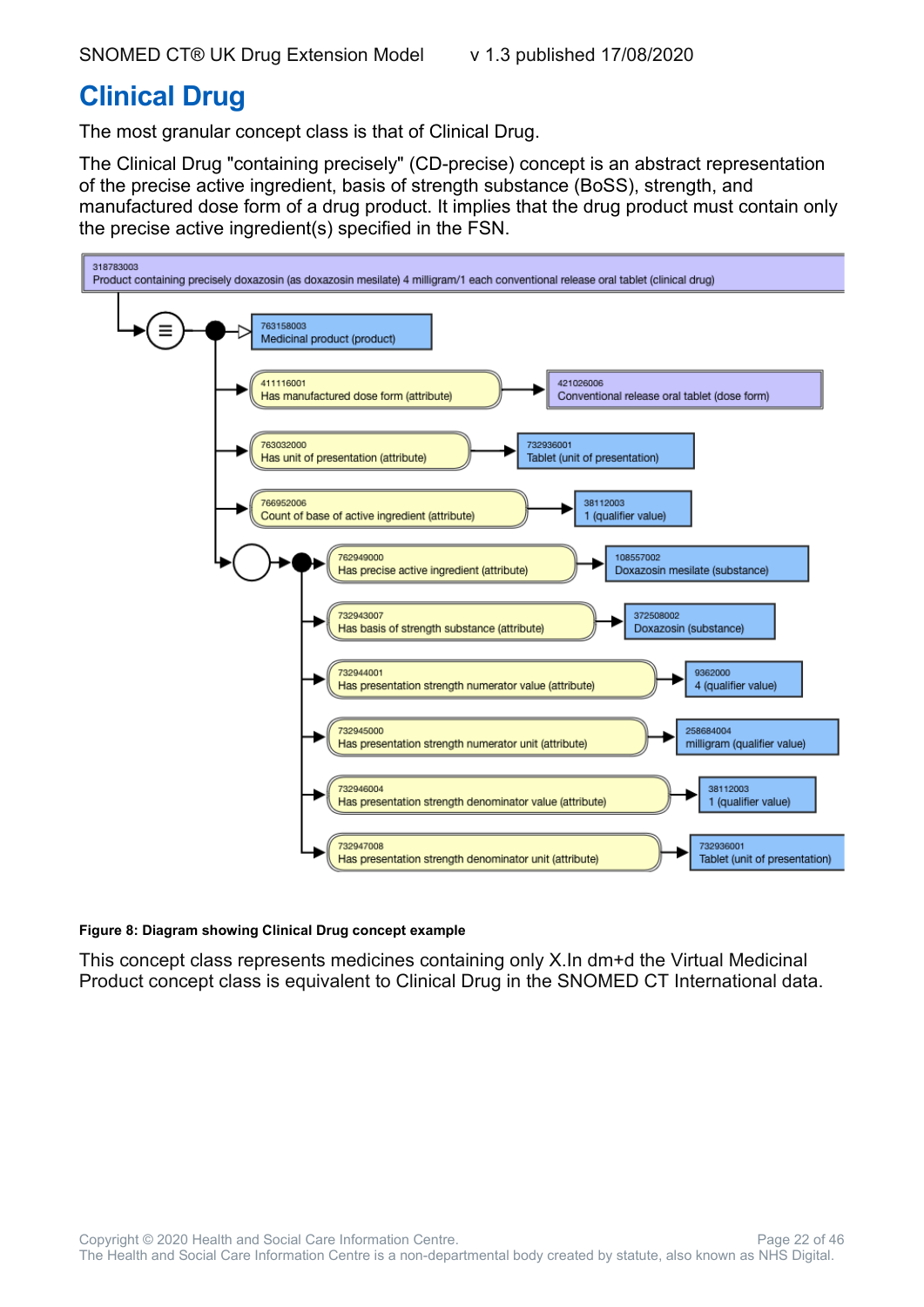# <span id="page-22-0"></span>**7 dm+d concept associations in SNOMED CT format**

#### <span id="page-22-1"></span>**Virtual Therapeutic Moiety (VTM)**

VTM concepts in dm+d have a semantic meaning of "contains only". Historically dm+d VTMs have utilised the ID of the "Medicinal Product containing" concepts but since the remodelling of the pharmaceutical concepts in the International release of SNOMED CT using an open world view this is subject to review.

| <b>VTM Concepts</b>                                                                                                                                                                                                                                                                                                                                                                                                                                         |                     |              |  |
|-------------------------------------------------------------------------------------------------------------------------------------------------------------------------------------------------------------------------------------------------------------------------------------------------------------------------------------------------------------------------------------------------------------------------------------------------------------|---------------------|--------------|--|
| All dm+d derived VTM concepts (or where there is an equivalent concept in the<br>International Release of SNOMED CT then this is used) will be members of a VTM<br>reference set. Provenance is denoted by UK reference set ID.<br>Where there is an existing International concept in SNOMED CT that is equivalent to a<br>dm+d VTM the dm+d concept is made inactive in SNOMED CT with a SAME_AS<br>relationship to the persisting International concept. |                     |              |  |
| Descriptions / ID                                                                                                                                                                                                                                                                                                                                                                                                                                           | <b>Type</b>         | Occurrence   |  |
| VTM ID                                                                                                                                                                                                                                                                                                                                                                                                                                                      | <b>SNOMED CT ID</b> | $\mathbf{1}$ |  |
| The SNOMED CT concept identifier for the Virtual Therapeutic Moiety (VTM). This identifier<br>will be from the SNOMED CT UK Drug Extension namespace.                                                                                                                                                                                                                                                                                                       |                     |              |  |
| <b>VTM FSN</b>                                                                                                                                                                                                                                                                                                                                                                                                                                              | string              | 1            |  |
| The Fully Specified Name for the Virtual Therapeutic Moiety.                                                                                                                                                                                                                                                                                                                                                                                                |                     |              |  |
| This will be in the format "Virtual Therapeutic Moiety (product)". The semantic tag indicates<br>the semantic category to which the concept belongs.                                                                                                                                                                                                                                                                                                        |                     |              |  |
| VTM UK Preferred Term                                                                                                                                                                                                                                                                                                                                                                                                                                       | string              | 1            |  |
| The UK Preferred Term for the Virtual Therapeutic Moiety.                                                                                                                                                                                                                                                                                                                                                                                                   |                     |              |  |
| For conceptually equivalent concepts, the dm+d term (XML format) may not be the same<br>as the en-GB Preferred Term in SNOMED CT                                                                                                                                                                                                                                                                                                                            |                     |              |  |
| The NHS realm description subset (pharmacy part) refset should be used to identify<br>the current dm+d name as the Preferred Terms where this is required for<br>implementations.                                                                                                                                                                                                                                                                           |                     |              |  |
| <b>Relationships</b>                                                                                                                                                                                                                                                                                                                                                                                                                                        |                     |              |  |

Copyright © 2020 Health and Social Care Information Centre. The example of the Page 23 of 46 The Health and Social Care Information Centre is a non-departmental body created by statute, also known as NHS Digital.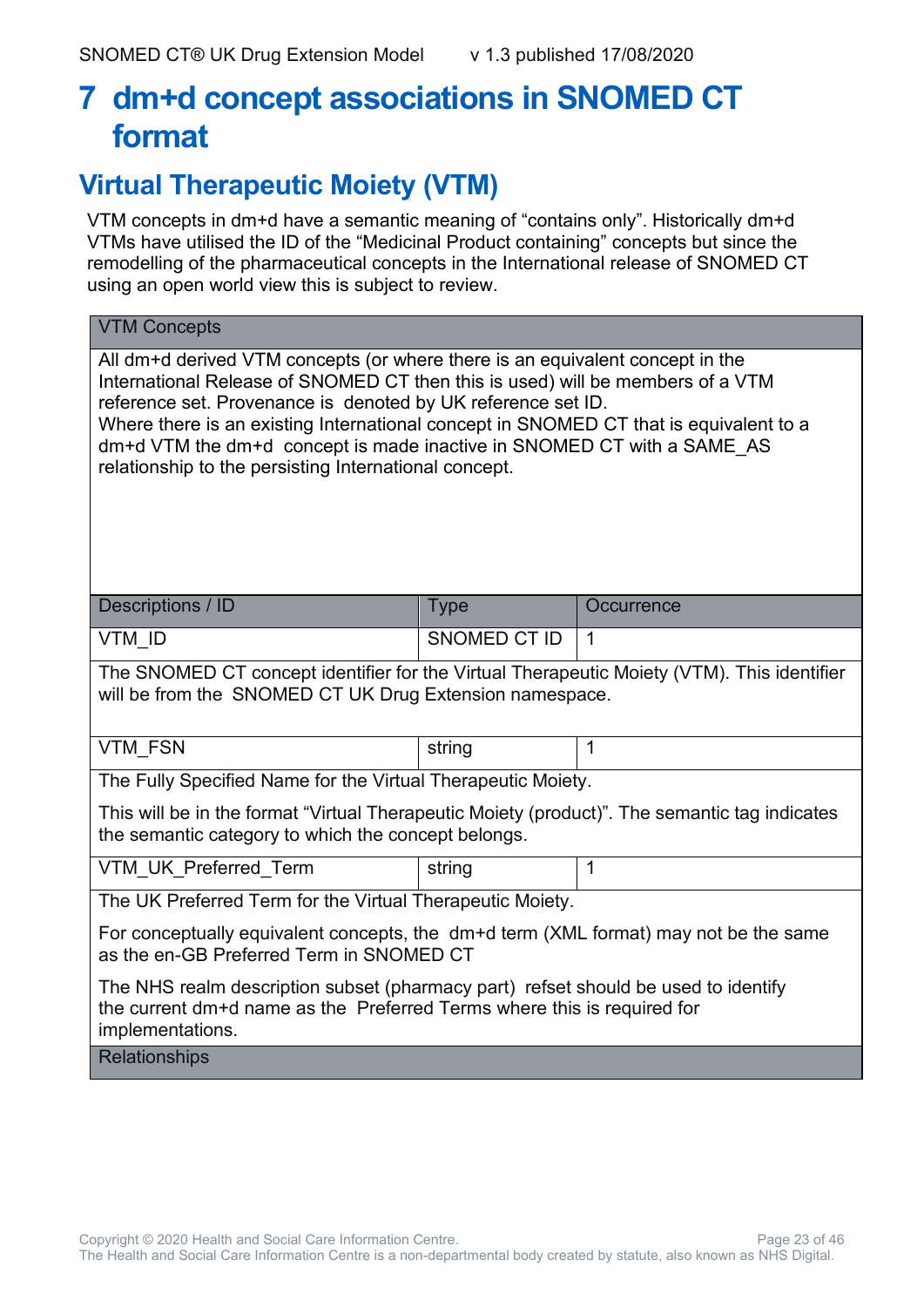In the case of hierarchical relationships (i.e. IS\_A) only the closest relationship is represented explicitly. The reciprocal relationship is implied together with relationships to its children. All concepts are primitive.

IS\_A

VTM *(product)* IS\_A VTM *(concept class)*

i.e. atenolol IS\_A VTM IS\_A UK\_Product IS\_A Pharmaceutical/Biological Product

This relationship is a SNOMED CT relationship.

Note: There is no HAS\_INGREDIENT or ingredient count modelled for VTM concepts in dm+d so these concepts should not be considered as equivalent to the SNOMED CT International Medicinal Product (containing only) concepts and would be sibling concepts where they exist.

### <span id="page-23-0"></span>**Virtual Medicinal Product (VMP)**

| <b>VMP Concepts</b>                                                                                                                                                                                                                                                                                                                                                                                                                                                                                                                                                                                     |                    |  |  |  |
|---------------------------------------------------------------------------------------------------------------------------------------------------------------------------------------------------------------------------------------------------------------------------------------------------------------------------------------------------------------------------------------------------------------------------------------------------------------------------------------------------------------------------------------------------------------------------------------------------------|--------------------|--|--|--|
| All dm+d derived VMP concepts (or where there is an equivalent concept in the<br>International Release of SNOMED CT then this is used) will be members of a VMP<br>reference set. Provenance is denoted by UK reference set ID.<br>dm+d VMP concepts are conceptually equivalent to the CD containing precisely<br>concept class in the International Release of SNOMED CT.<br>Where there is an existing International concept in SNOMED CT that is equivalent to a<br>dm+d VMP the dm+d concept is made inactive in SNOMED CT with a SAME AS<br>relationship to the persisting International concept. |                    |  |  |  |
| <b>Descriptions</b>                                                                                                                                                                                                                                                                                                                                                                                                                                                                                                                                                                                     | Type<br>Occurrence |  |  |  |
| SNOMED CT ID<br>VMP ID<br>$\mathbf 1$                                                                                                                                                                                                                                                                                                                                                                                                                                                                                                                                                                   |                    |  |  |  |
| The SNOMED CT concept identifier for the Virtual Medicinal Product (VMP). This identifier<br>will either be from SNOMED CT International release or where applicable from the<br>SNOMED CT UK Drug Extension namespace.                                                                                                                                                                                                                                                                                                                                                                                 |                    |  |  |  |
| <b>VMP FSN</b><br>1<br>string                                                                                                                                                                                                                                                                                                                                                                                                                                                                                                                                                                           |                    |  |  |  |
| The Fully Specified Name for the Virtual Medicinal Product.                                                                                                                                                                                                                                                                                                                                                                                                                                                                                                                                             |                    |  |  |  |
| This will be in the format "Virtual Medicinal Product (product)".                                                                                                                                                                                                                                                                                                                                                                                                                                                                                                                                       |                    |  |  |  |
| VMP UK Preferred Term<br>string                                                                                                                                                                                                                                                                                                                                                                                                                                                                                                                                                                         |                    |  |  |  |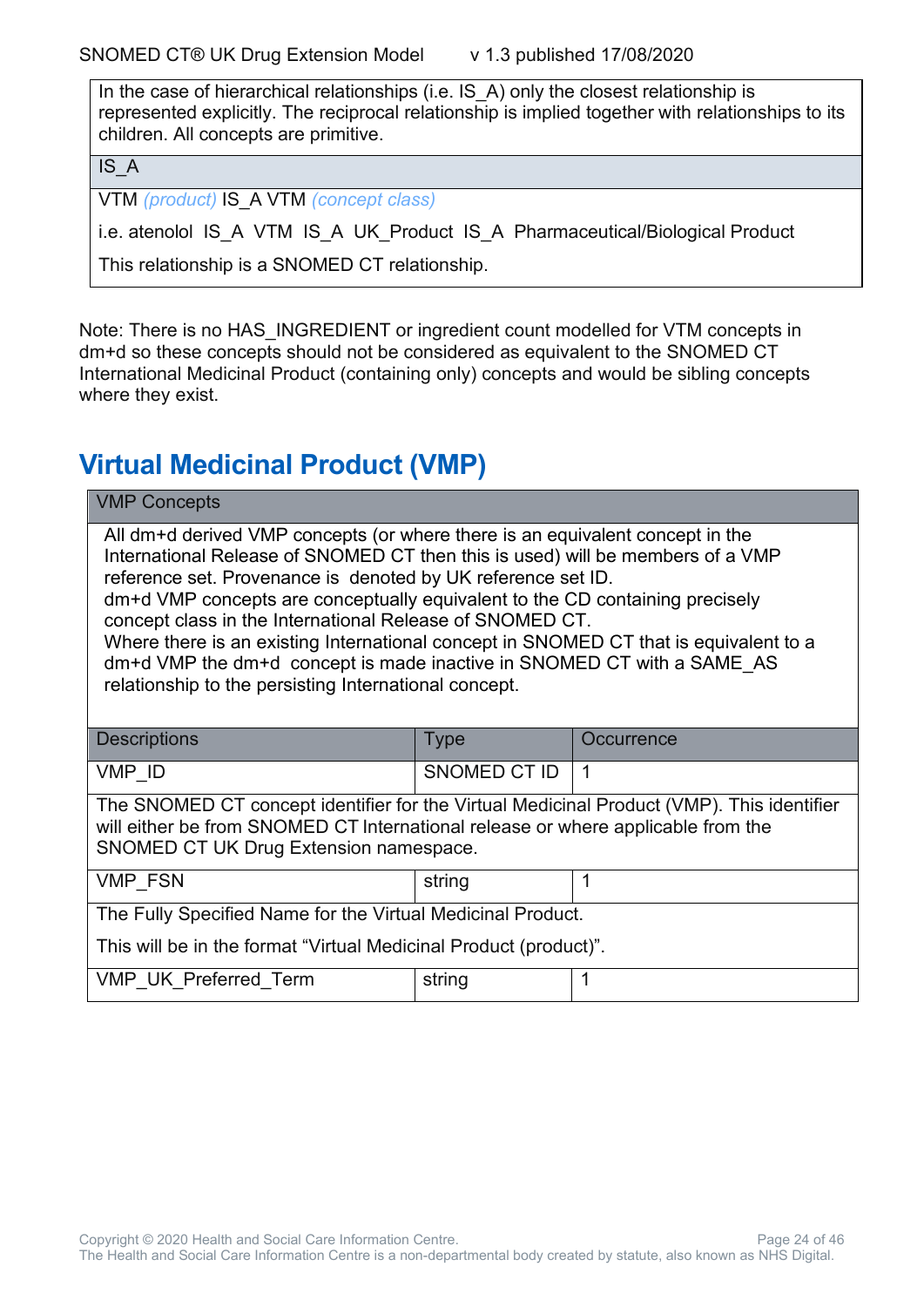The UK Preferred Term for the Virtual Medicinal Product.

For conceptually equivalent concepts, the dm+d term (XML format) may not be the same as the en-GB Preferred Term in SNOMED CT

The NHS realm description subset (pharmacy part) refset should be used to identify the current dm+d VMP name as the Preferred Terms where this is required for implementations.

#### **Relationships**

In the case of hierarchical relationships (i.e. IS A) only the closest relationship is represented explicitly. The reciprocal relationship is implied together with relationships to its children. Other relationships further define the concept. All concepts are primitive.

IS\_A

VMP *(product)* IS\_A VMP *(concept class)*

E.g. atenolol 100mg tablets IS\_A VMP

VMP IS\_A VTM

E.g. [Atenolol 100mg tablets] IS\_A Atenolol (product)

The IS A relationship is a SNOMED CT relationship.

Where a relationship to a VTM in dm+d does not exist an additional parent concept should be modelled in SNOMED CT with the parent concept being a SNOMED CT International concept.

HAS DISPENSED DOSE FORM

VMP HAS\_DISPENSED\_DOSE\_FORM Form

This relationship HAS\_DISPENSED\_DOSE\_FORM is a UK extension specific relationship and is used to identify the dose form as specified in dm+d.

HAS MANUFACTURED DOSE FORM relationship is already defined in SNOMED CT. These relationships are inherited from the SNOMED International release and due to differences in editorial policy may identify a different dose form concept.

HAS SPECIFIC ACTIVE INGREDIENT

VMP HAS\_SPECIFIC\_ACTIVE\_INGREDIENT VPI

E.g. Atenolol 100mg tablets [VMP] HAS\_SPECIFIC\_ACTIVE\_INGREDIENT Atenolol (substance) [VPI] where VPI = Virtual Product Ingredient

This relationship HAS\_SPECIFIC\_ACTIVE\_INGREDIENT is a UK extension specific relationship and is used to identify the active ingredient as specified in dm+d. HAS\_ACTIVE\_INGREDIENT and HAS\_PRECISE\_ACTIVE\_INGREDIENT relationships are already defined in SNOMED CT. These relationships are inherited from the SNOMED International Release and due to differences in editorial policy may identify a different substance concept.

NON\_AVAILABILITY\_INDICATOR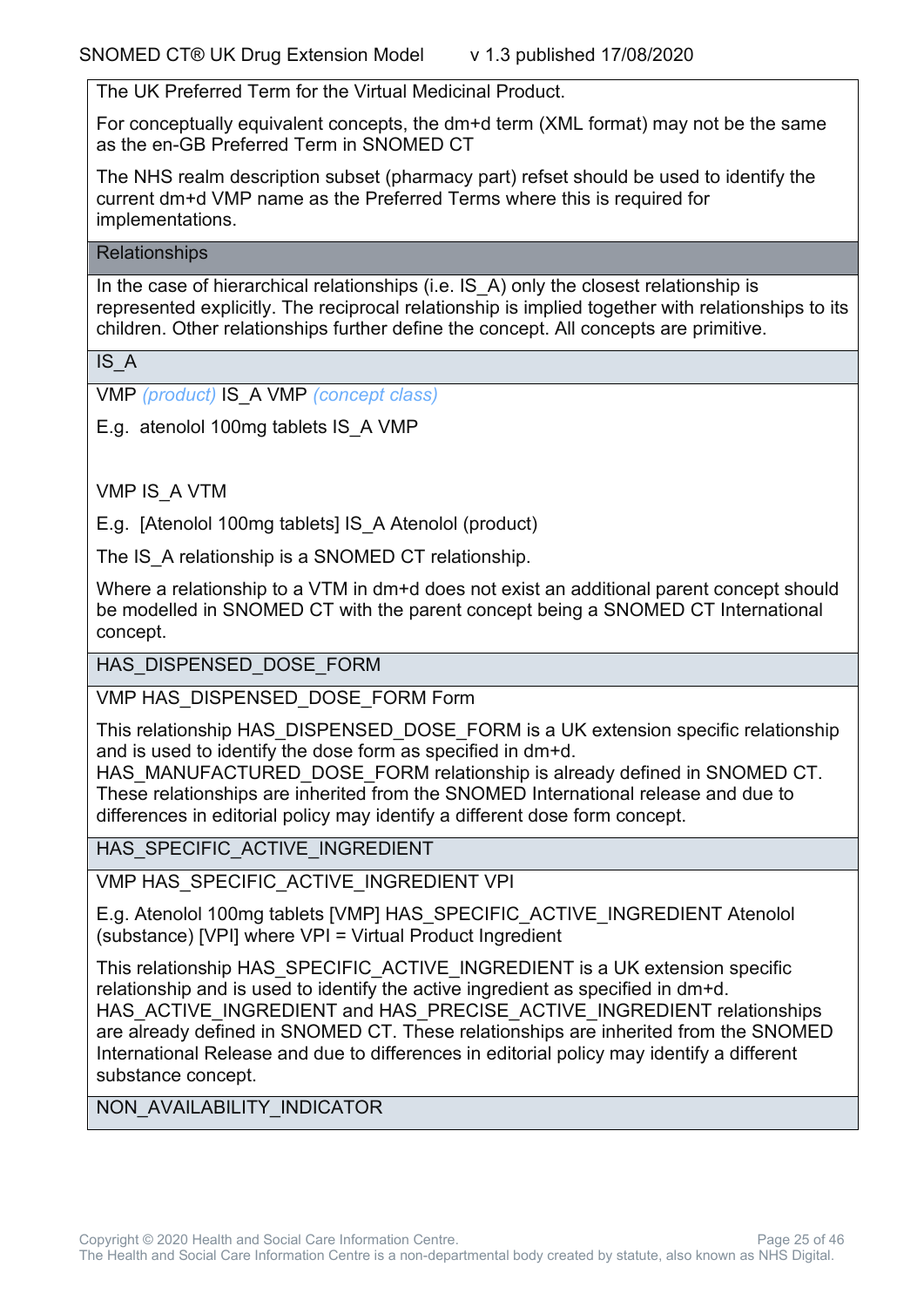This relationship is a UK Extension specific relationship with a set of dm+d permissible values (qualifier values).

PRESCRIBING\_STATUS

This relationship is a UK Extension specific relationship with a set of dm+d permissible values (qualifier values).

HAS\_NHS\_dm+d\_BASIS\_OF\_STRENGTH\_SUBSTANCE

This relationship is a UK Extension specific relationship and only exists if the basis of strength substance differs from the substance as stated in the HAS SPECIFIC ACTIVE INGREDIENT relationship.

HAS\_UNIT\_OF\_ADMINISTRATION

This relationship is a UK Extension specific relationship and is only applied to an identified subset of VMP concepts. See the SNOMED CT UK Drug Extension Editorial Policy for details.

Note: Virtual Medicinal Product concepts from dm+d can be considered to be semantically equivalent to the SNOMED CT International Clinical Drug concepts having the same precise ingredient/ strength/ form/unit of presentation.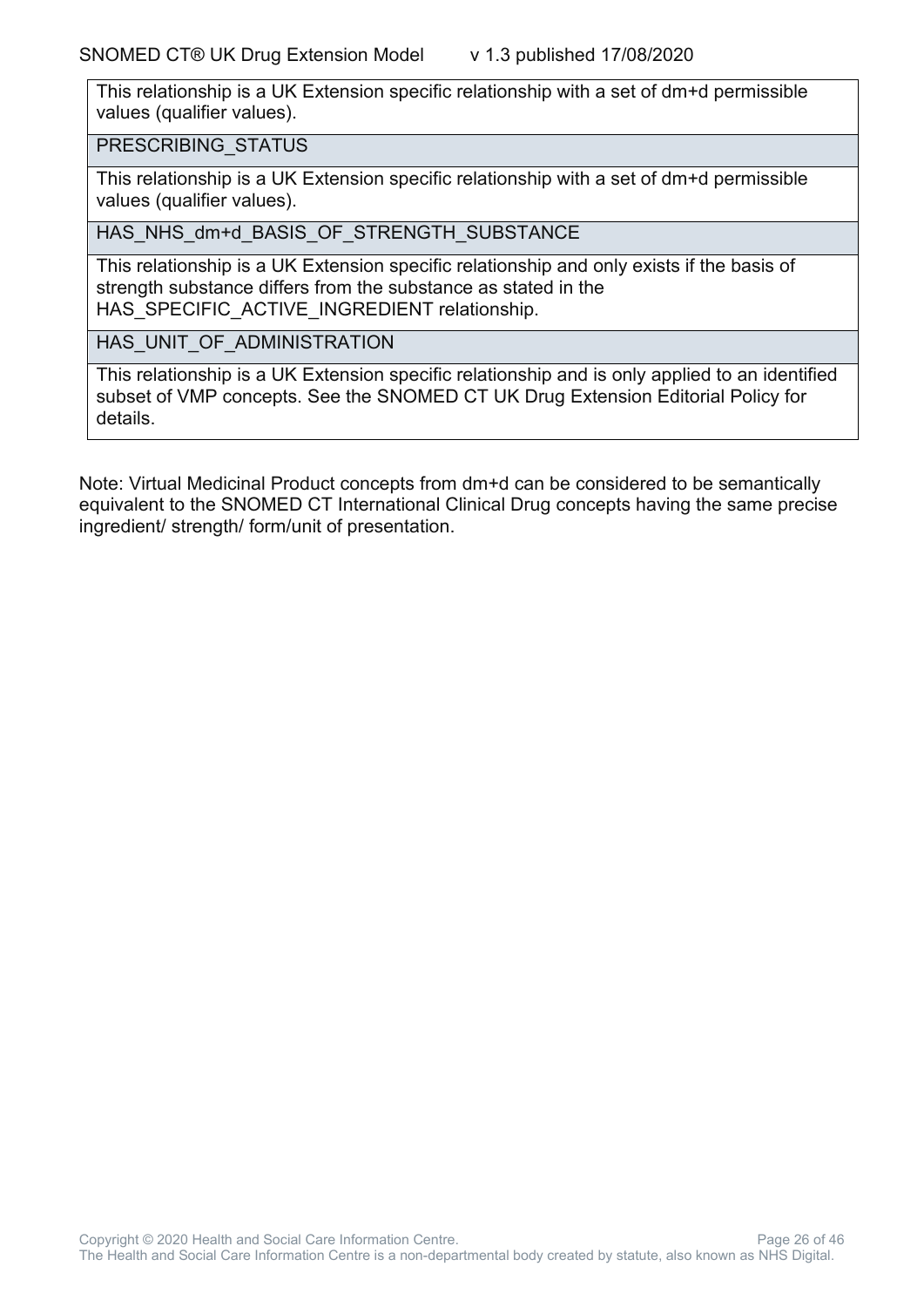### <span id="page-26-0"></span>**Virtual Medicinal Product Pack (VMPP)**

| <b>VMP Concepts</b>                                                                                                                                                                                                                  |                     |              |  |
|--------------------------------------------------------------------------------------------------------------------------------------------------------------------------------------------------------------------------------------|---------------------|--------------|--|
| All dm+d derived VMPP concepts will be members of a VMPP refset. Provenance denoted<br>by UK refset ID.                                                                                                                              |                     |              |  |
| Descriptions / Id                                                                                                                                                                                                                    | <b>Type</b>         | Occurrence   |  |
| VMPP ID                                                                                                                                                                                                                              | <b>SNOMED CT ID</b> | $\mathbf{1}$ |  |
| Unique identifier for the Virtual Medicinal Product Pack. This identifier will be taken from the<br>SNOMED CT UK Drug Extension namespace.                                                                                           |                     |              |  |
| <b>VMPP FSN</b>                                                                                                                                                                                                                      | string              | $\mathbf 1$  |  |
| The Fully Specified Name for the Virtual Medicinal Product Pack.                                                                                                                                                                     |                     |              |  |
| This will be in the format "Virtual Medicinal Product Pack (product)".                                                                                                                                                               |                     |              |  |
| <b>VMPP UK Preferred Term</b>                                                                                                                                                                                                        | string              | 1            |  |
| The UK Preferred Term for the Virtual Medicinal Product Pack.                                                                                                                                                                        |                     |              |  |
| The NHS realm description subset (pharmacy part) refset should be used to identify the<br>current dm+d VMPP name as the Preferred Term where this is required for<br>implementations.                                                |                     |              |  |
| <b>Relationships</b>                                                                                                                                                                                                                 |                     |              |  |
| In the case of hierarchical relationships (i.e. IS A) only the closest relationship is<br>represented explicitly. The reciprocal relationship is implied together with relationships to its<br>children. All concepts are primitive. |                     |              |  |
| HAS DISPENSED DOSE FORM; HAS SPECIFIC ACTIVE INGREDIENT;<br>PRESCRIBING_STATUS, NON_AVAILABILITY_INDICATOR<br>HAS Basis Of Strength Substance are all stated relationships.                                                          |                     |              |  |
| IS A                                                                                                                                                                                                                                 |                     |              |  |
| VMPP (product) IS A VMPP (concept class)                                                                                                                                                                                             |                     |              |  |
| E.g. Atenolol 100mg tablets 28 IS A VMPP                                                                                                                                                                                             |                     |              |  |
|                                                                                                                                                                                                                                      |                     |              |  |
| <b>HAS VMP</b>                                                                                                                                                                                                                       |                     |              |  |
| VMPP HAS VMP VMP                                                                                                                                                                                                                     |                     |              |  |
| Atenolol 100mg tablets 28 HAS_VMP Atenolol 100mg tablets                                                                                                                                                                             |                     |              |  |

There is no equivalent concept class in the SNOMED CT International data.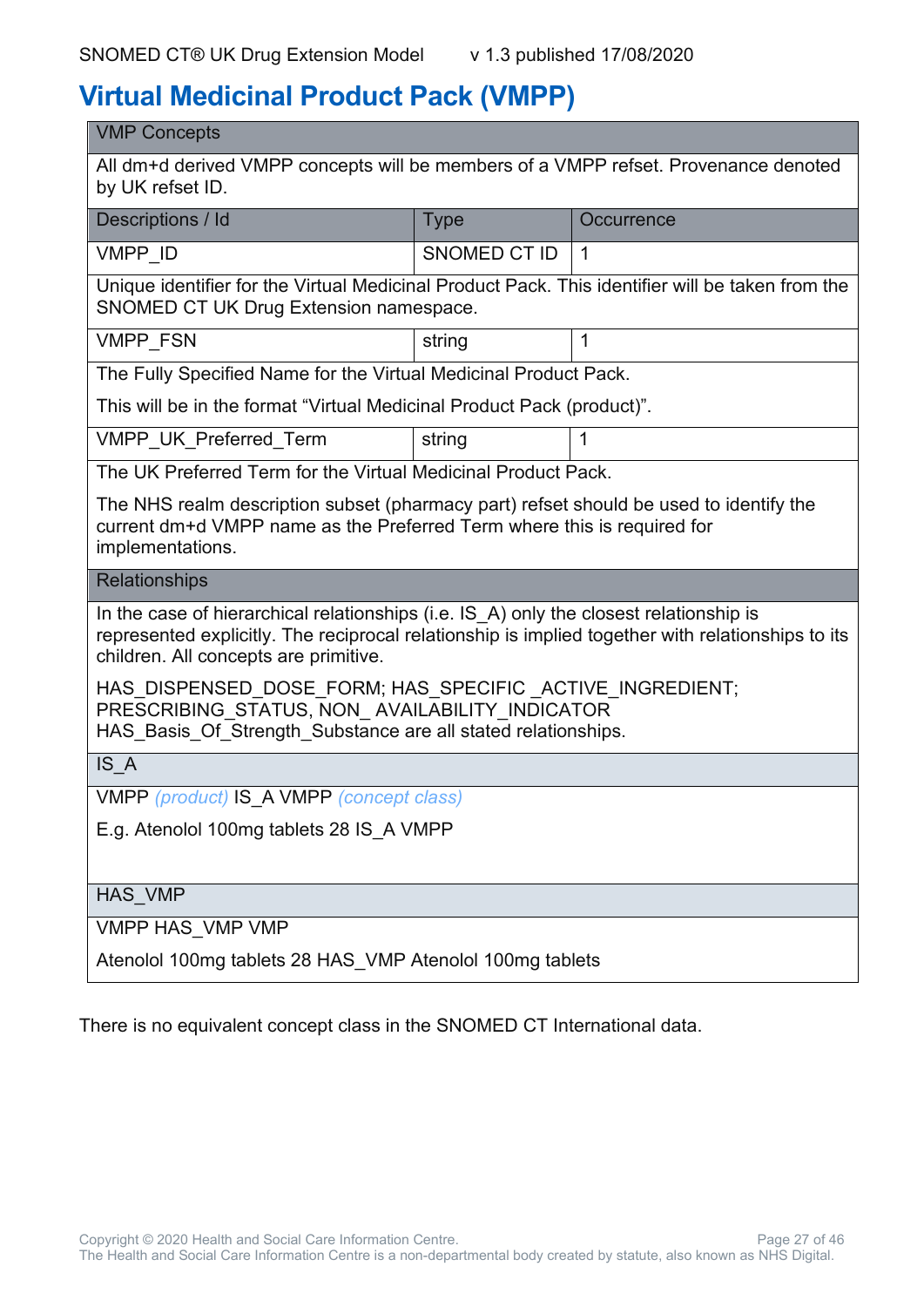### <span id="page-27-0"></span>**Actual Medicinal Product (AMP)**

| Descriptions / Id                                                                                                                                                                                                                    | <b>Type</b>         | Occurrence     |
|--------------------------------------------------------------------------------------------------------------------------------------------------------------------------------------------------------------------------------------|---------------------|----------------|
|                                                                                                                                                                                                                                      |                     |                |
| AMP ID                                                                                                                                                                                                                               | <b>SNOMED CT ID</b> | $\overline{1}$ |
| Unique identifier for the Actual Medicinal Product. This identifier will be taken from the<br>SNOMED CT UK Drug Extension namespace.                                                                                                 |                     |                |
| AMP FSN                                                                                                                                                                                                                              | string              | $\mathbf 1$    |
| The Fully Specified Name for the Actual Medicinal Product.                                                                                                                                                                           |                     |                |
| This will be in the format "Actual Medicinal Product (product)".                                                                                                                                                                     |                     |                |
| AMP_UK_Preferred_Term                                                                                                                                                                                                                | string              | 1              |
| The UK Preferred Term for the Actual Medicinal Product.                                                                                                                                                                              |                     |                |
| The NHS realm description subset (pharmacy part) refset should be used to identify the<br>current dm+d AMP description as the Preferred Term where this is required for<br>implementations.                                          |                     |                |
| <b>Relationships</b>                                                                                                                                                                                                                 |                     |                |
| In the case of hierarchical relationships (i.e. IS_A) only the closest relationship is<br>represented explicitly. The reciprocal relationship is implied together with relationships to its<br>children. All concepts are primitive. |                     |                |
| HAS DISPENSED DOSE FORM; HAS SPECIFIC ACTIVE INGREDIENT;<br>PRESCRIBING STATUS; HAS BASIS OF STRENGTH SUBSTANCE and NON<br>AVAILABILITY INDICATOR are all stated relationships.                                                      |                     |                |
| IS A                                                                                                                                                                                                                                 |                     |                |
| AMP (product) IS A AMP (concept class)                                                                                                                                                                                               |                     |                |
| E.g. Tenormin 100mg tablets (AstraZeneca) IS A AMP                                                                                                                                                                                   |                     |                |
| AMP IS A VMP                                                                                                                                                                                                                         |                     |                |
| E.g. Tenormin 100mg tablets (AstraZeneca) [AMP] IS A Atenolol 100mg tablets [VMP]                                                                                                                                                    |                     |                |
| Through this relationship, the AMP will inherit defining characteristics such as<br>HAS_SPECIFIC_ACTIVE_INGREDIENT and HAS_DISPENSED_DOSE_FORM.                                                                                      |                     |                |
|                                                                                                                                                                                                                                      |                     |                |
| AMP IS_A TF                                                                                                                                                                                                                          |                     |                |
| One AMP may have zero to one TF associated with it.                                                                                                                                                                                  |                     |                |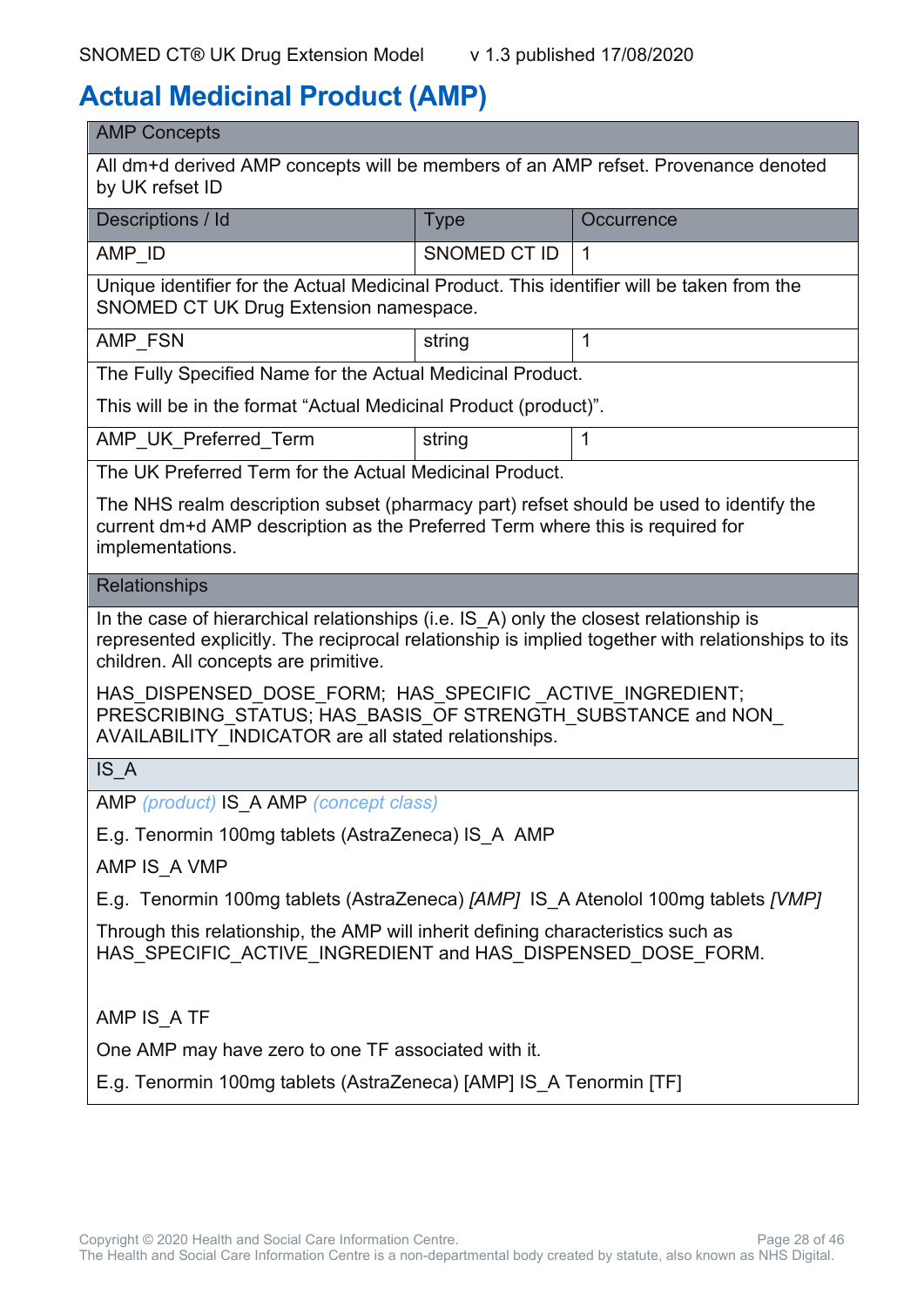HAS\_EXCIPIENT

AMP HAS\_EXCIPIENT Ingredient (substance)

Every concept will have an HAS\_EXCIPIENT relationship either to an excipient or to a 'not declared' concept. This is a SNOMED CT UK Drug Extension relationship. For information on which excipients (substance) are identified using this relationship see the dm+d Editorial policy.

There is no equivalent concept class in the SNOMED CT International data.

# <span id="page-28-0"></span>**Actual Medicinal Product Pack (AMPP)**

| <b>AMPP Concepts</b>                                                                                                                                                                                                                 |                           |              |  |  |
|--------------------------------------------------------------------------------------------------------------------------------------------------------------------------------------------------------------------------------------|---------------------------|--------------|--|--|
| All dm+d derived AMPP concepts will be members of an AMPP refset. Provenance<br>denoted by UK refset ID                                                                                                                              |                           |              |  |  |
| Descriptions / Id                                                                                                                                                                                                                    | <b>Type</b><br>Occurrence |              |  |  |
| AMPP_ID                                                                                                                                                                                                                              | <b>SNOMED CT ID</b>       | $\mathbf 1$  |  |  |
| Unique identifier for the Actual Medicinal Product Pack. This identifier will be taken from the<br>SNOMED CT UK Drug Extension namespace.                                                                                            |                           |              |  |  |
| AMPP FSN                                                                                                                                                                                                                             | string                    | $\mathbf{1}$ |  |  |
| The Fully Specified Name for the Actual Medicinal Product Pack.                                                                                                                                                                      |                           |              |  |  |
| This will be in the format "Actual Medicinal Product Pack (product)".                                                                                                                                                                |                           |              |  |  |
| AMPP UK Preferred Term                                                                                                                                                                                                               | string                    | $\mathbf{1}$ |  |  |
| The UK Preferred Term for the Actual Medicinal Product.                                                                                                                                                                              |                           |              |  |  |
| The NHS realm description subset (pharmacy part) refset should be used to identify the<br>current dm+d AMPP description as the Preferred Term where this is required for<br>implementations.                                         |                           |              |  |  |
| <b>Relationships</b>                                                                                                                                                                                                                 |                           |              |  |  |
| In the case of hierarchical relationships (i.e. IS A) only the closest relationship is<br>represented explicitly. The reciprocal relationship is implied together with relationships to its<br>children. All concepts are primitive. |                           |              |  |  |
| HAS DISPENSED DOSE FORM; HAS SPECIFIC ACTIVE INGREDIENT;<br>PRESCRIBING STATUS, NON AVAILABILITY INDICATOR and HAS EXCIPIENT are<br>all stated relationships.                                                                        |                           |              |  |  |
|                                                                                                                                                                                                                                      |                           |              |  |  |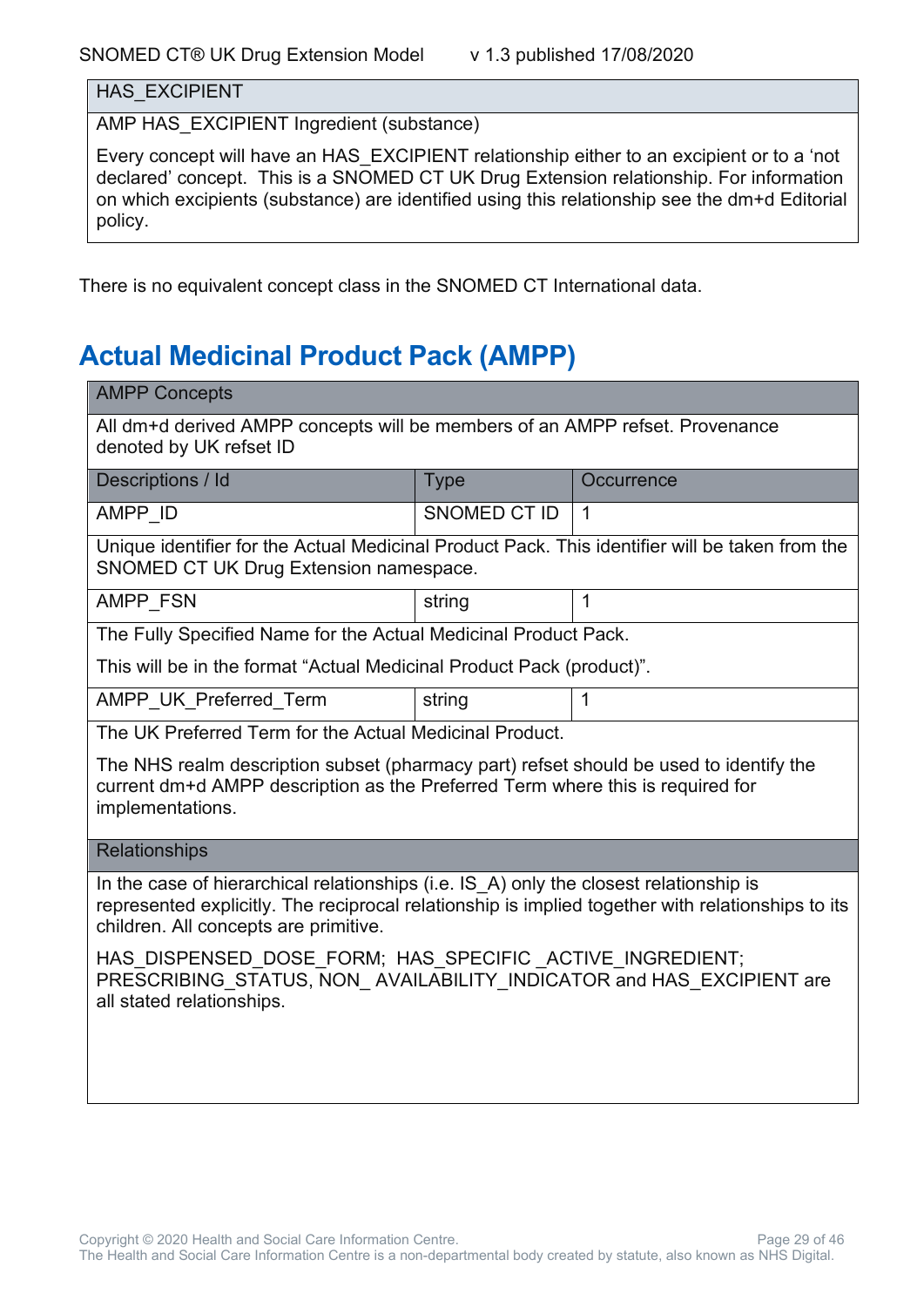IS\_A

AMPP *(product)* IS\_A AMPP *(concept class)*

E.g. Tenormin 100mg tablets (AstraZeneca) 28 IS\_A AMPP

AMPP IS\_A VMPP

E.g. Tenormin 100mg tablets (AstraZeneca) 28 [AMPP] IS\_A Atenolol 100mg tablets 28 [VMPP]

This relationship is a SNOMED CT relationship.

HAS\_AMP

AMPP HAS\_AMP AMP

E.g. Tenormin 100mg tablets (AstraZeneca) 28 [AMPP] HAS\_AMP Tenormin 100mg tablets (AstraZeneca) [AMP]

DISCONTINUED\_INDICATOR

This relationship is a UK Extension specific relationship with a set of dm+d permissible values (qualifier values).

LEGAL\_CATEGORY

This relationship is a UK Extension specific relationship with a set of dm+d permissible values (qualifier values).

There is no equivalent concept class in the SNOMED CT International data.

### <span id="page-29-0"></span>**Trade Family (TF)**

| <b>TF Concepts</b>                                                                                                       |              |                |
|--------------------------------------------------------------------------------------------------------------------------|--------------|----------------|
| All TF concepts will be members of a TF refset. Provenance denoted by UK refset ID                                       |              |                |
| Descriptions / Id                                                                                                        | <b>Type</b>  | Occurrence     |
| TF ID                                                                                                                    | SNOMED CT ID | $\overline{1}$ |
| Unique identifier for the Trade Family. This identifier will be taken from the SNOMED CT<br>UK Drug Extension namespace. |              |                |
| TF FSN                                                                                                                   | string       | 1              |
| The Fully Specified Name for Trade Family.                                                                               |              |                |
| This will be in the format "Trade Family (product)".                                                                     |              |                |
| TF UK Preferred Term                                                                                                     | string       |                |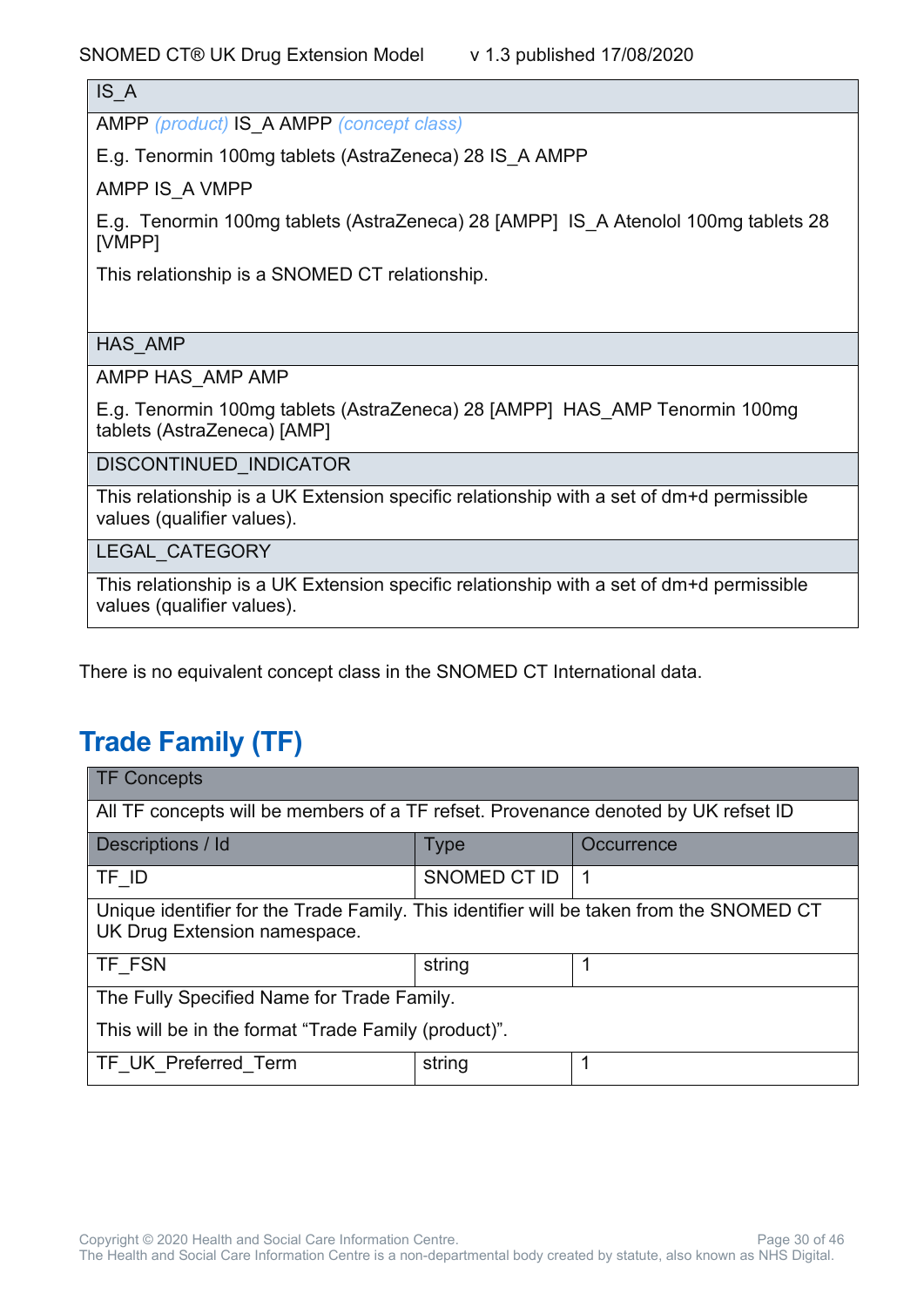The UK Preferred Term for the Trade Family name. In most instances this will be the same as the FSN without the semantic tag.

The NHS realm description subset (pharmacy part) refset should be used to identify the current Trade Family description as the Preferred Term where this is required for implementations.

#### **Relationships**

In the case of hierarchical relationships (i.e. IS A) only the closest relationship is represented explicitly. The reciprocal relationship is implied together with relationships to its children. All concepts are primitive.

IS\_A

TF *(product)* IS\_A TF *(concept class)*

Tenormin IS\_A TF

TF IS A UK Product IS A pharmaceutical/biologic product.

TF has reciprocal IS\_A relationship with AMP

HAS\_TRADE\_FAMILY\_GROUP

TF HAS\_TRADE\_FAMILY\_GROUP TFG

This relationship is a UK extension specific relationship with a set of permissible values (qualifier values).

One TF may have zero to one Trade Family Group associated with it whereas one TFG may have one to many TF associated with it.

There is no equivalent concept class in the SNOMED CT International data.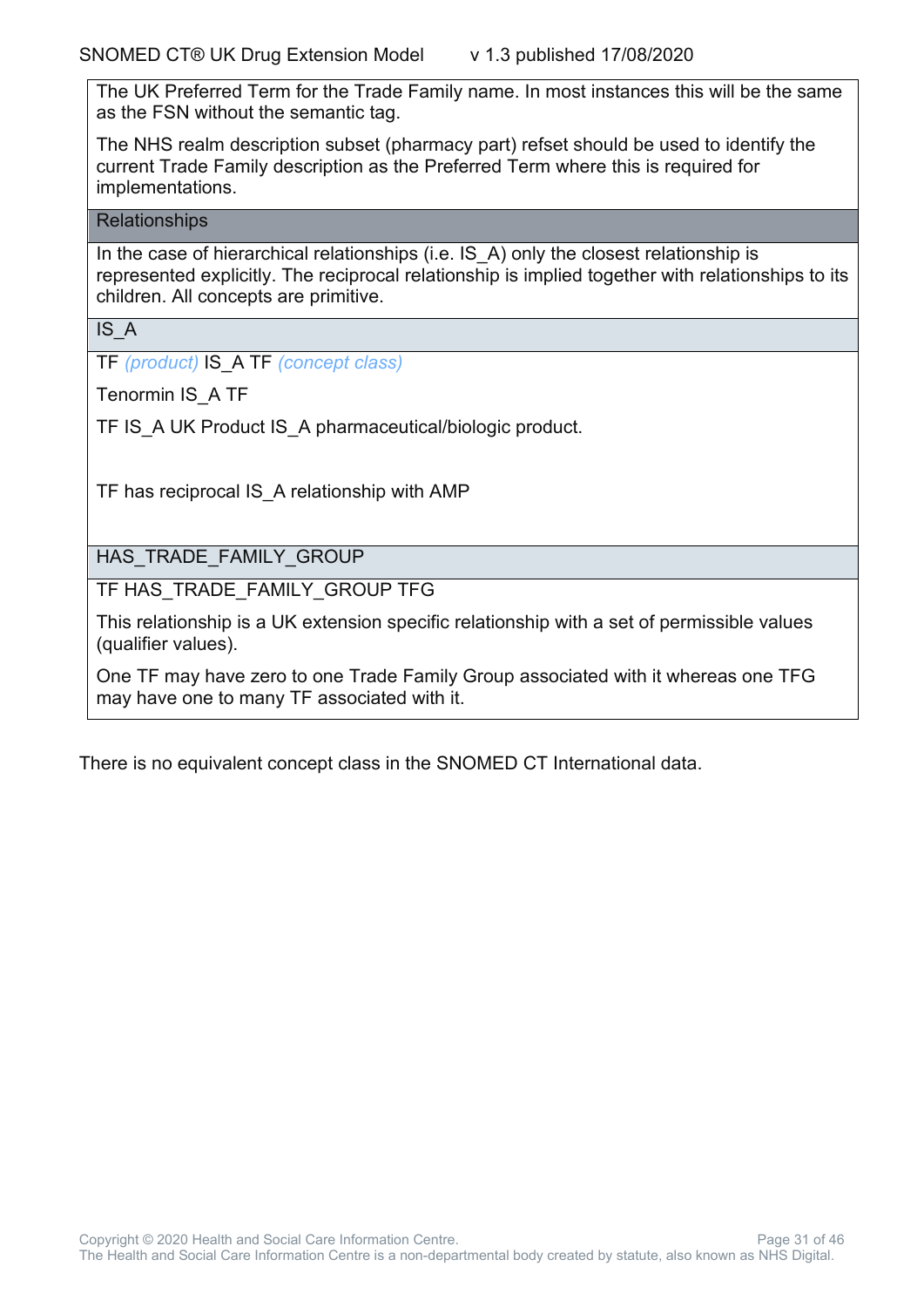# <span id="page-31-0"></span>**8 Ingredients**

Ingredients Concepts

All Ingredients concepts in dm+d will be concepts in the SNOMED CT substances hierarchy.

Where there is an existing International concept in SNOMED CT that is equivalent to a dm+d ingredient concept the dm+d concept is made inactive in SNOMED CT with a SAME AS relationship to the persisting International concept.

| Descriptions / Id | ype          | Occurrence |
|-------------------|--------------|------------|
| Ingredient_ID     | SNOMED CT ID |            |

This identifier will either be from SNOMED CT International release or where applicable from the SNOMED CT UK Drug Extension namespace.

Ingredient FSN string 1

The Fully Specified Name for Ingredient concept.

This will be in the format "Ingredient (substance)".

Ingredient UK Preferred Term string 1

The UK Preferred Term for the Ingredient concept.

The NHS realm description subset (pharmacy part) refset should be used to identify the current dm+d Ingredient description as the Preferred Term where this is required for implementations.

**Relationships** 

In the case of hierarchical relationships (i.e. IS A) only the closest relationship is represented explicitly. The reciprocal relationship is implied together with relationships to its children. All concepts are primitive.

| IS A                                                                             |
|----------------------------------------------------------------------------------|
| Ingredient IS A substance (substance)                                            |
| <b>IS Modification</b>                                                           |
| Where appropriate (as defined by the SNOMED International Editorial quidance for |

substance concepts) an IS\_Modification relationship should be populated for substances

The equivalent concepts in the SNOMED CT data are in the substance hierarchy.

creating a relationship between the substance and its base.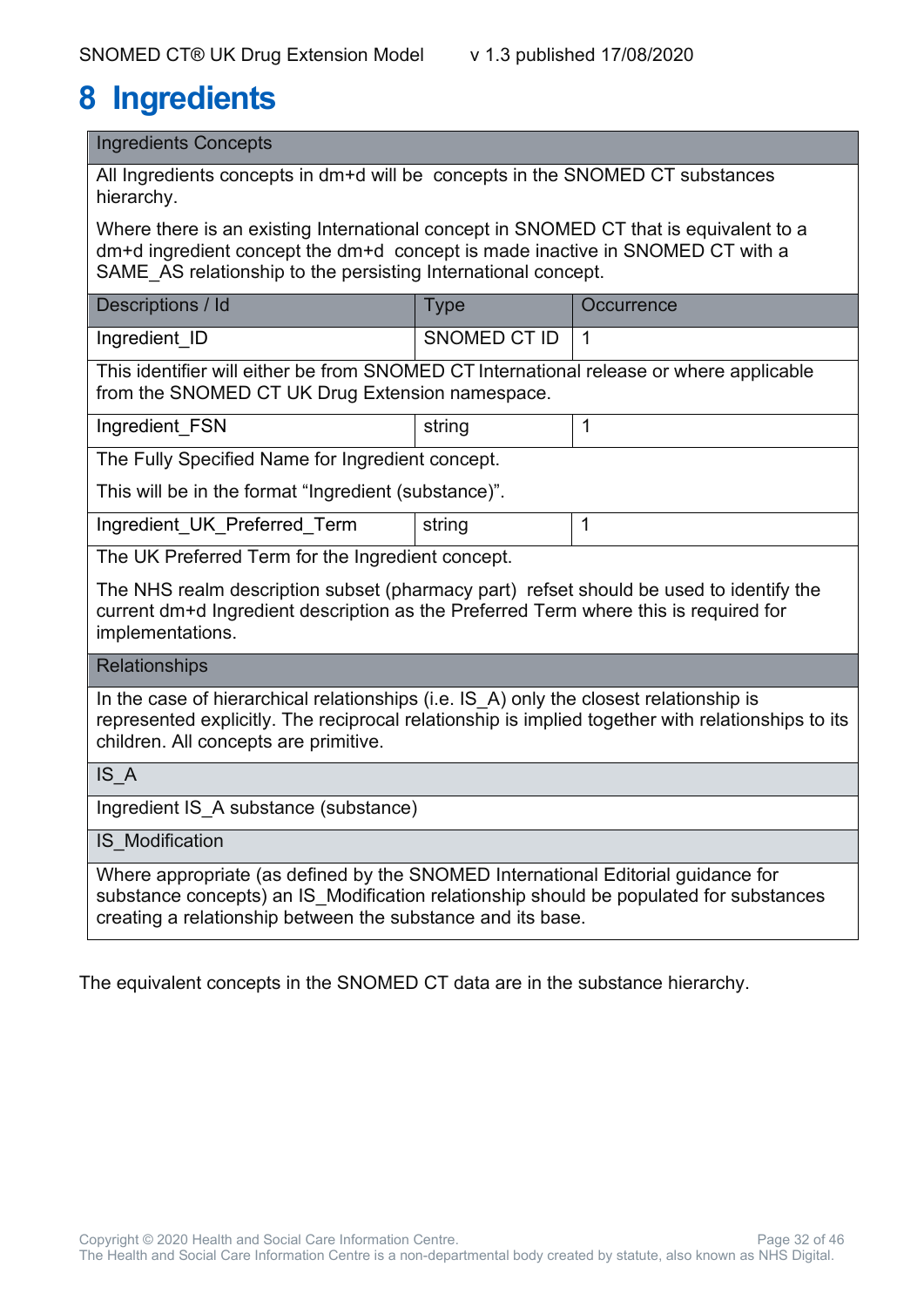# <span id="page-32-0"></span>**9 Qualifier Value Concepts**

# <span id="page-32-1"></span>**Trade Family Group (TFG)**

| <b>TFG Concepts</b>                                                                                                                                                                                                                  |              |            |
|--------------------------------------------------------------------------------------------------------------------------------------------------------------------------------------------------------------------------------------|--------------|------------|
| All TFG concepts will be members of a TFG refset. Provenance denoted by UK refset ID                                                                                                                                                 |              |            |
| Descriptions / Id                                                                                                                                                                                                                    | <b>Type</b>  | Occurrence |
| TFG ID                                                                                                                                                                                                                               | SNOMED CT ID | 1          |
| Unique identifier for the Trade Family group. This identifier will be taken from the SNOMED<br>CT UK Drug Extension namespace.                                                                                                       |              |            |
| <b>TFG FSN</b>                                                                                                                                                                                                                       | string       | 1          |
| The Fully Specified Name for Trade Family Group.                                                                                                                                                                                     |              |            |
| This will be in the format "Trade Family Group (qualifier value)".                                                                                                                                                                   |              |            |
| TFG_UK_Preferred_Term                                                                                                                                                                                                                | string       |            |
| The UK Preferred Term for the Trade Family Group.                                                                                                                                                                                    |              |            |
| The NHS realm description subset (pharmacy part) refset should be used to identify the<br>current Trade Family Group description as the Preferred Term where this is required for<br>implementations.                                |              |            |
| Relationships                                                                                                                                                                                                                        |              |            |
| In the case of hierarchical relationships (i.e. IS_A) only the closest relationship is<br>represented explicitly. The reciprocal relationship is implied together with relationships to its<br>children. All concepts are primitive. |              |            |
| IS A                                                                                                                                                                                                                                 |              |            |
| TFG IS A qualifier value                                                                                                                                                                                                             |              |            |

There is no equivalent concept class in the SNOMED CT International data.

### <span id="page-32-2"></span>**Route of Administration (ROA)**

Route of Administration Concepts

All Route of Administration concepts in dm+d will be concepts in the SNOMED CT qualifier value hierarchy.

Where there is an existing International concept in SNOMED CT that is equivalent to a dm+d route of administration the dm+d concept is made inactive in SNOMED CT with a SAME\_AS relationship to the persisting International concept.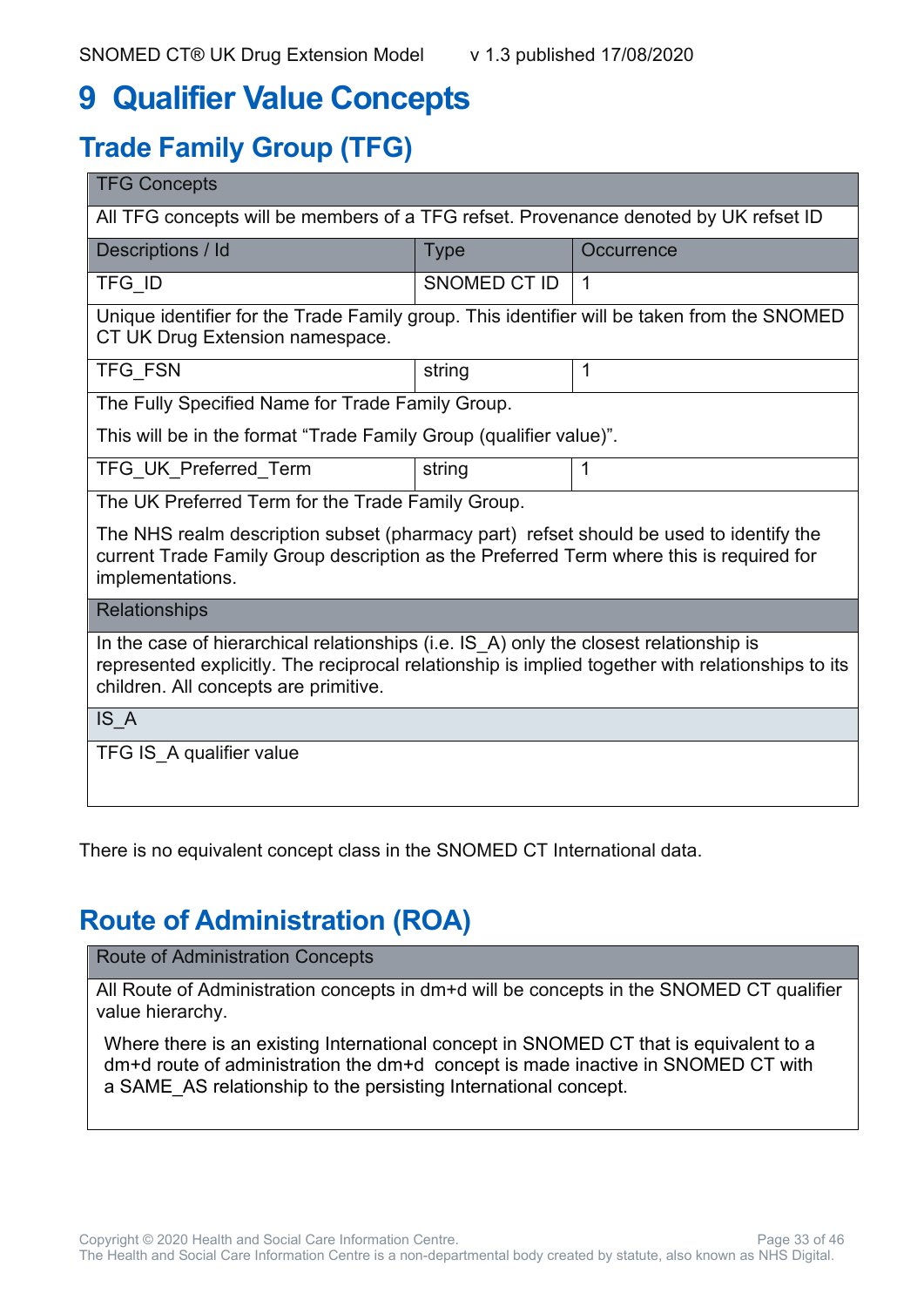#### SNOMED CT® UK Drug Extension Model v 1.3 published 17/08/2020

| Descriptions / Id                                                                                                                                                                                                                    | <b>Type</b>  | Occurrence     |
|--------------------------------------------------------------------------------------------------------------------------------------------------------------------------------------------------------------------------------------|--------------|----------------|
| ROA ID                                                                                                                                                                                                                               | SNOMED CT ID | $\overline{1}$ |
| This identifier will either be from SNOMED CT International release or where applicable<br>from the SNOMED CT UK Drug Extension namespace.                                                                                           |              |                |
| ROA FSN                                                                                                                                                                                                                              | string       | 1              |
| The Fully Specified Name for Route of Administration concept.                                                                                                                                                                        |              |                |
| This will be in the format "Route of Administration (qualifier value)".                                                                                                                                                              |              |                |
| ROA UK Preferred Term                                                                                                                                                                                                                | string       | 1              |
| The UK Preferred Term for the Route of Administration concept.                                                                                                                                                                       |              |                |
| The NHS realm description subset (pharmacy part) refset should be used to identify the<br>current dm+d Route of Administration description as the Preferred Term where this is<br>required for implementations.                      |              |                |
| <b>Relationships</b>                                                                                                                                                                                                                 |              |                |
| In the case of hierarchical relationships (i.e. IS A) only the closest relationship is<br>represented explicitly. The reciprocal relationship is implied together with relationships to its<br>children. All concepts are primitive. |              |                |
| IS A                                                                                                                                                                                                                                 |              |                |
| ROA IS A Route of administration value (qualifier value)                                                                                                                                                                             |              |                |

All Route of Administration concepts will be from the SNOMED CT qualifier value hierarchy.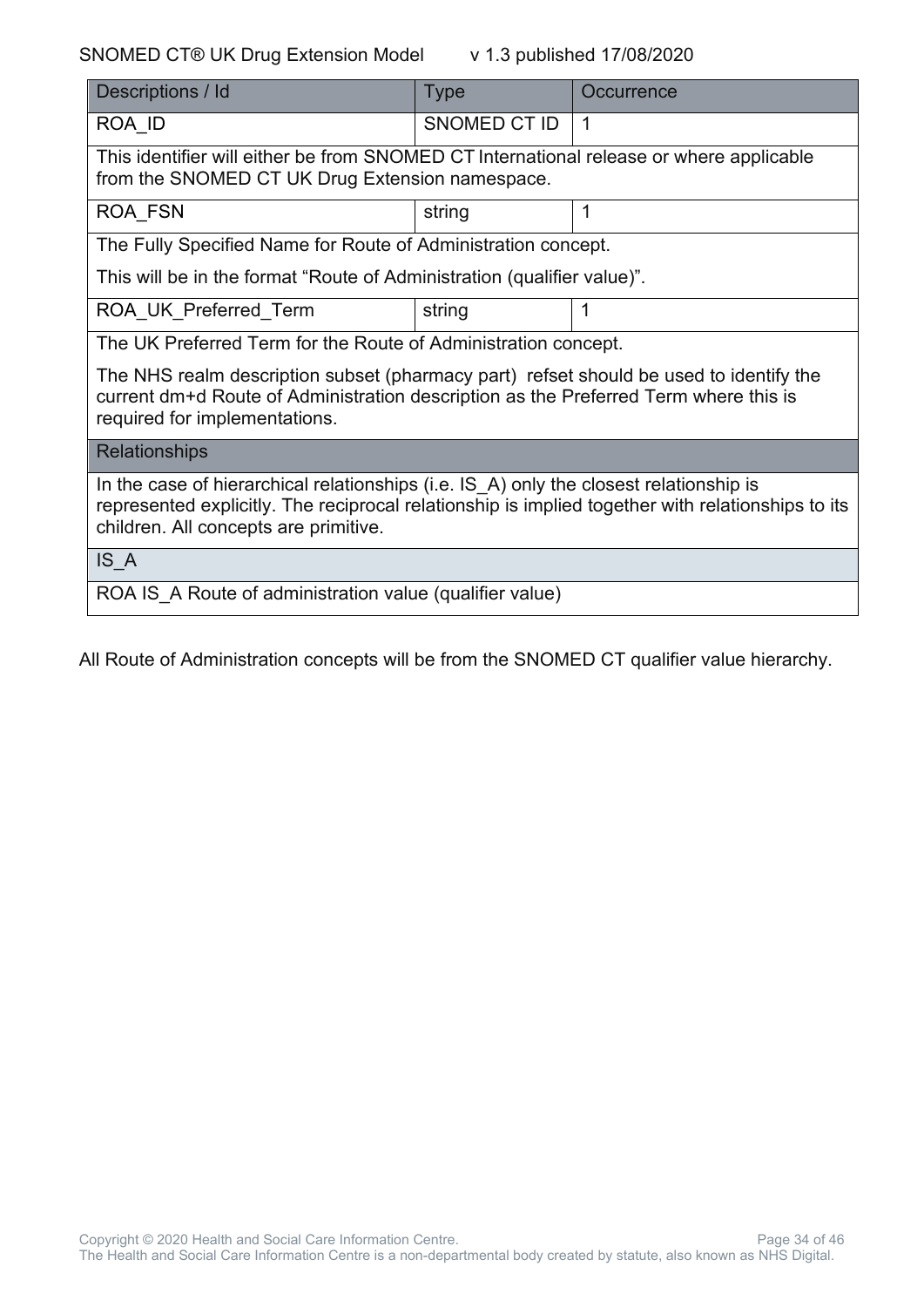#### <span id="page-34-0"></span>**Dose Forms**

The SNOMED CT International dose forms have been remodelled in line with EDQM dose forms.

For pharmaceutical dose form the SNOMED CT International model is; -

| <b>Dose Form Concepts</b>                                                                                                                                                                                                                                                                                                        |                     |              |  |  |
|----------------------------------------------------------------------------------------------------------------------------------------------------------------------------------------------------------------------------------------------------------------------------------------------------------------------------------|---------------------|--------------|--|--|
| All Dose Form concepts in dm+d will be concepts in the SNOMED CT qualifier value<br>hierarchy.<br>Where there is an existing International concept in SNOMED CT that is equivalent to<br>the dm+d concept the dm+d concept is made inactive in SNOMED CT with a<br>SAME AS relationship to the persisting International concept. |                     |              |  |  |
| Descriptions / Id                                                                                                                                                                                                                                                                                                                | <b>Type</b>         | Occurrence   |  |  |
| Dose Form ID                                                                                                                                                                                                                                                                                                                     | <b>SNOMED CT ID</b> | $\mathbf{1}$ |  |  |
| This identifier will either be from SNOMED CT International release or where applicable<br>from the SNOMED CT UK Drug Extension namespace.                                                                                                                                                                                       |                     |              |  |  |
| Dose Form_FSN                                                                                                                                                                                                                                                                                                                    | string              | $\mathbf{1}$ |  |  |
| The Fully Specified Name for Dose Form concept.                                                                                                                                                                                                                                                                                  |                     |              |  |  |
| This will be in the format "Dose Form (qualifier value)".                                                                                                                                                                                                                                                                        |                     |              |  |  |
| Where the concept ID is from The SNOMED CT International Release the semantic tag<br>may be (qualifier value), (basic dose form) or (dose form) dependent upon the level of<br>granularity of the dm+d dose form definition.                                                                                                     |                     |              |  |  |
| Dose Form_UK_Preferred_Term<br>1<br>string                                                                                                                                                                                                                                                                                       |                     |              |  |  |
| The UK Preferred Term for the Dose Form concept.                                                                                                                                                                                                                                                                                 |                     |              |  |  |
| The NHS realm description subset (pharmacy part) refset should be used to identify the<br>current dm+d Ingredient description as the Preferred Term where this is required for<br>implementations.                                                                                                                               |                     |              |  |  |
| <b>Relationships</b>                                                                                                                                                                                                                                                                                                             |                     |              |  |  |
| In the case of hierarchical relationships (i.e. IS_A) only the closest relationship is<br>represented explicitly. The reciprocal relationship is implied together with relationships to its<br>children. Dose Form concept in the SNOMED CT International data may be primitive or<br>fully defined.                             |                     |              |  |  |
| IS A                                                                                                                                                                                                                                                                                                                             |                     |              |  |  |
| Dose Form IS_A 736542009  Pharmaceutical dose form (dose form)                                                                                                                                                                                                                                                                   |                     |              |  |  |
| or                                                                                                                                                                                                                                                                                                                               |                     |              |  |  |
| Dose Form IS A 736478001 Basic dose form (basic dose form)                                                                                                                                                                                                                                                                       |                     |              |  |  |
| The parent concept allocated depend upon the level of granularity of the dm+d concept.                                                                                                                                                                                                                                           |                     |              |  |  |
|                                                                                                                                                                                                                                                                                                                                  |                     |              |  |  |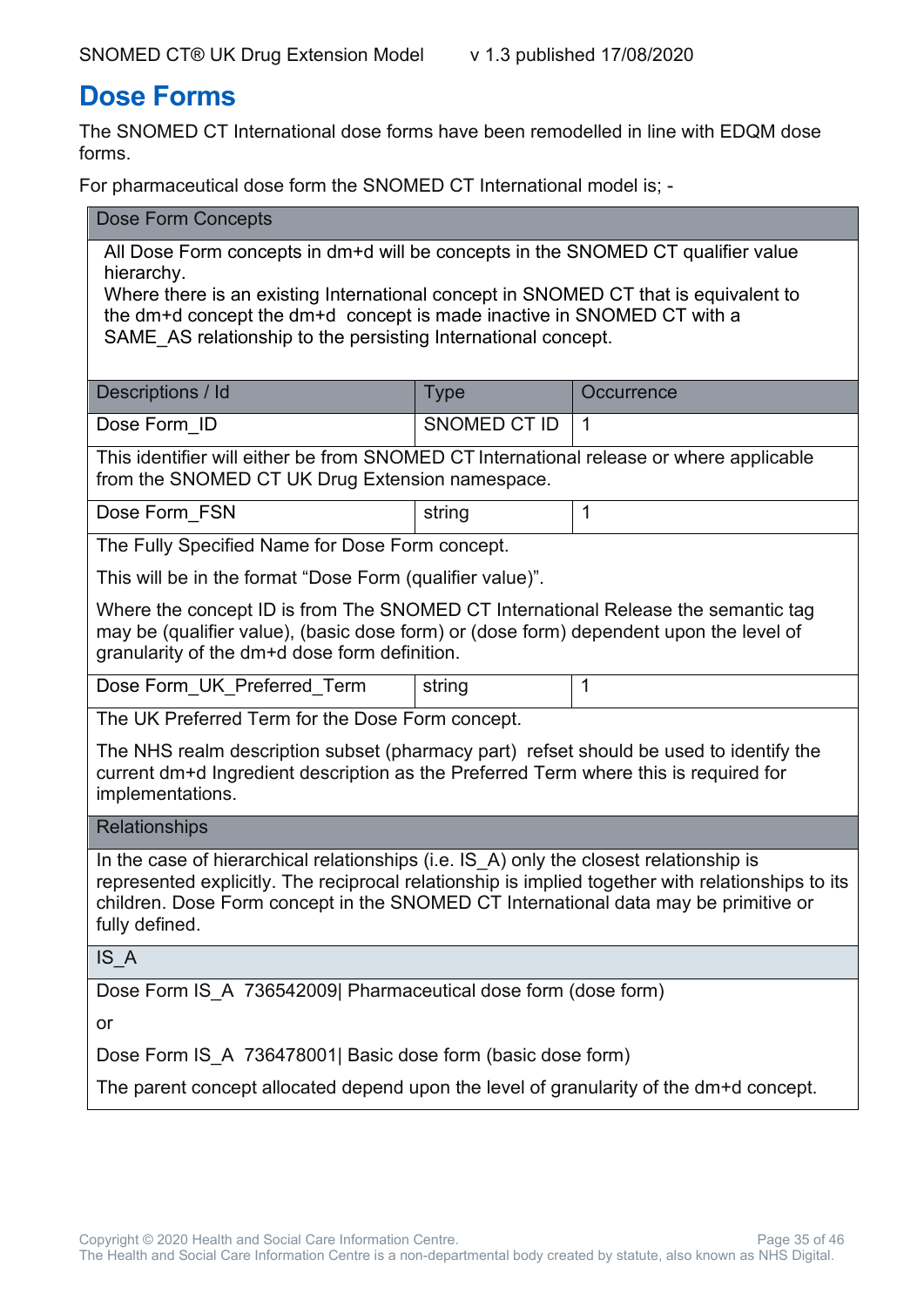Dose form concepts from the SNOMED CT International data will have additional attributes as per the diagram below.



**Figure 9: Diagram showing International Dose Form concept example**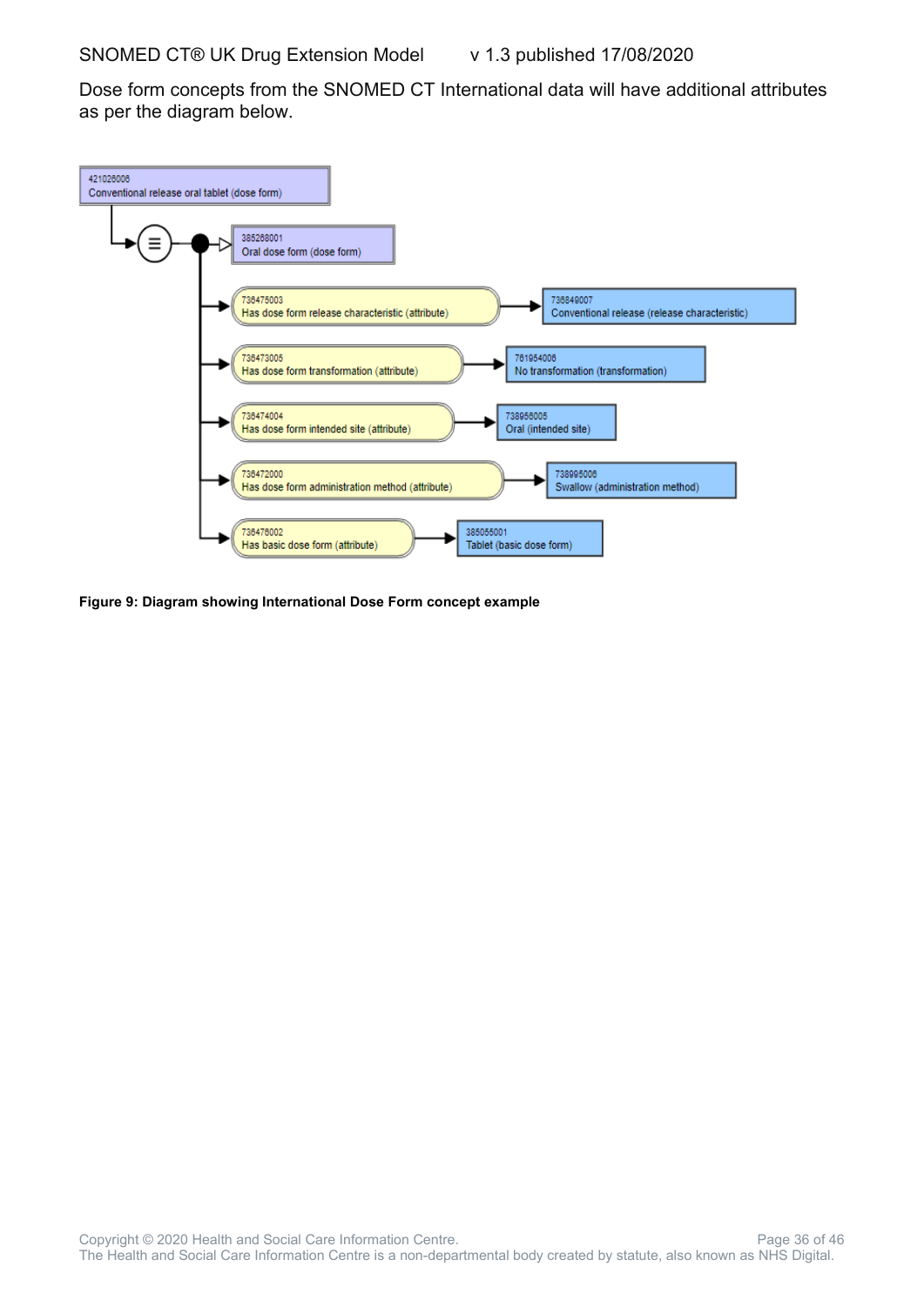### <span id="page-36-0"></span>**Units of Measure (UOM)**

| <b>Unit of Measure Concepts</b>                                                                                                                                                                                                              |              |            |  |
|----------------------------------------------------------------------------------------------------------------------------------------------------------------------------------------------------------------------------------------------|--------------|------------|--|
| All Unit of Measure concepts in dm+d will be concepts in the SNOMED CT qualifier value<br>hierarchy.                                                                                                                                         |              |            |  |
| Where there is an existing International concept in SNOMED CT that is equivalent to a<br>dm+d Unit of Measure concept the dm+d concept is made inactive in SNOMED CT<br>with a SAME AS relationship to the persisting International concept. |              |            |  |
| Descriptions / Id                                                                                                                                                                                                                            | <b>Type</b>  | Occurrence |  |
| UOM ID                                                                                                                                                                                                                                       | SNOMED CT ID | 1          |  |
| This identifier will either be from SNOMED CT International release or where applicable<br>from the SNOMED CT UK Drug Extension namespace.                                                                                                   |              |            |  |
| <b>UOM FSN</b>                                                                                                                                                                                                                               | string       | 1          |  |
| The Fully Specified Name for Route of Administration concept.                                                                                                                                                                                |              |            |  |
| This will be in the format "Route of Administration (qualifier value)".                                                                                                                                                                      |              |            |  |
| <b>UOM UK Preferred Term</b>                                                                                                                                                                                                                 | string       | 1          |  |
| The UK Preferred Term for the Route of Administration concept.                                                                                                                                                                               |              |            |  |
| The NHS realm description subset (pharmacy part) refset should be used to identify the<br>current dm+d Unit of Measure description as the Preferred Term where this is required for<br>implementations.                                      |              |            |  |
| <b>Relationships</b>                                                                                                                                                                                                                         |              |            |  |
| In the case of hierarchical relationships (i.e. IS_A) only the closest relationship is<br>represented explicitly. The reciprocal relationship is implied together with relationships to its<br>children. All concepts are primitive.         |              |            |  |
| IS A                                                                                                                                                                                                                                         |              |            |  |
| UOM IS A 767524001   Unit of measure (qualifier value)                                                                                                                                                                                       |              |            |  |

All Unit of Measure concepts are from the SNOMED CT qualifier value hierarchy.

### <span id="page-36-1"></span>**Suppliers**

| <b>Supplier Concepts</b>                                                                      |                     |            |
|-----------------------------------------------------------------------------------------------|---------------------|------------|
| All Supplier concepts in dm+d will be concepts in the SNOMED CT qualifier value<br>hierarchy. |                     |            |
| Descriptions / Id                                                                             | Type                | Occurrence |
| SUPPLIER ID                                                                                   | <b>SNOMED CT ID</b> |            |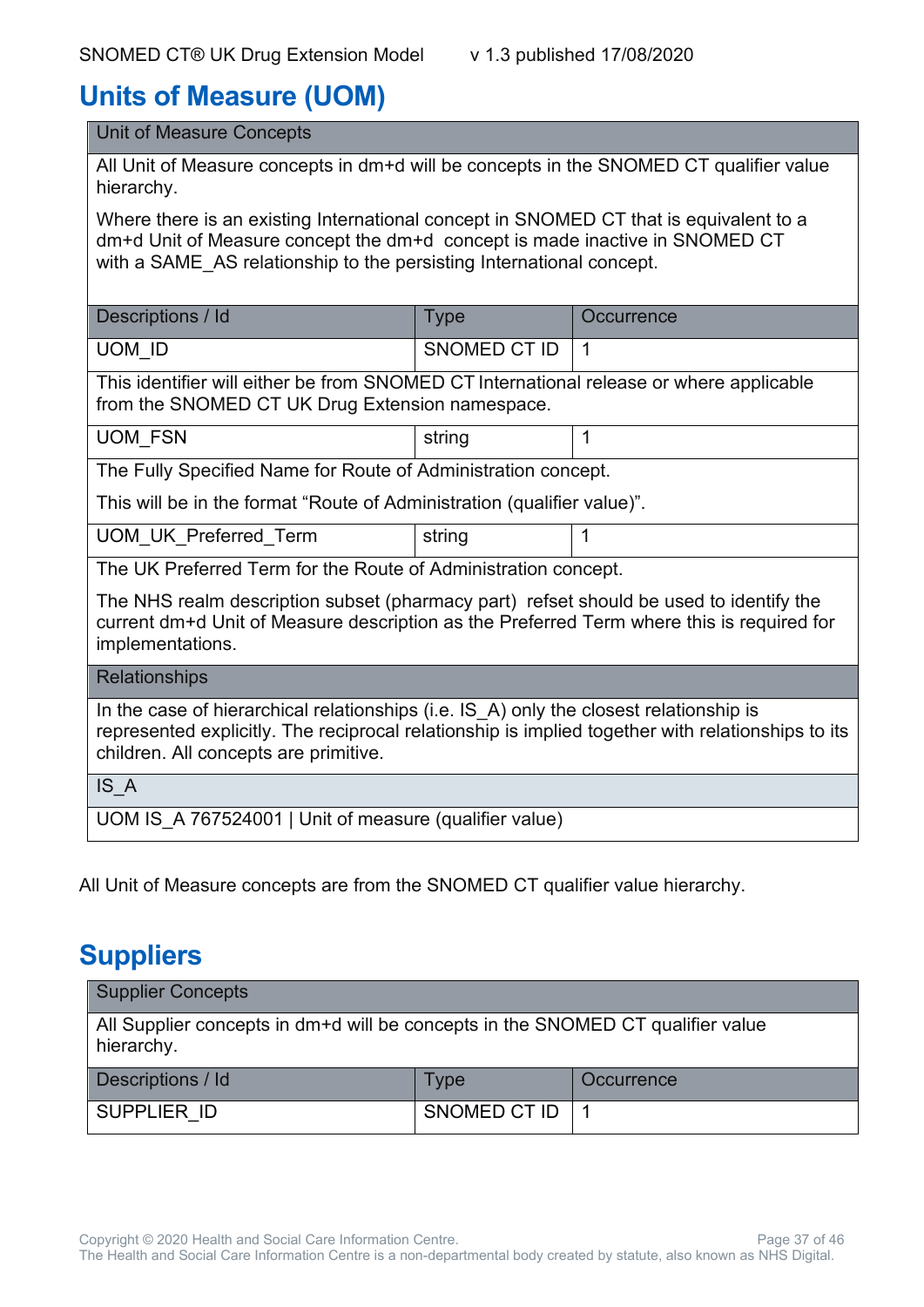| Unique identifier for the Supplier concept. This identifier will be taken from the SNOMED<br>CT UK Drug Extension namespace.                                                                                                         |        |   |  |
|--------------------------------------------------------------------------------------------------------------------------------------------------------------------------------------------------------------------------------------|--------|---|--|
| <b>SUPPLIER FSN</b>                                                                                                                                                                                                                  | string | 1 |  |
| The Fully Specified Name for Supplier concept.                                                                                                                                                                                       |        |   |  |
| This will be in the format "Supplier (qualifier value)".                                                                                                                                                                             |        |   |  |
| SUPPLIER UK Preferred Term                                                                                                                                                                                                           | string | 1 |  |
| The UK Preferred Term for the Supplier.                                                                                                                                                                                              |        |   |  |
| The NHS realm description subset (pharmacy part) refset should be used to identify the<br>current dm+d Supplier description as the Preferred Term where this is required for<br>implementations.                                     |        |   |  |
| <b>Relationships</b>                                                                                                                                                                                                                 |        |   |  |
| In the case of hierarchical relationships (i.e. IS A) only the closest relationship is<br>represented explicitly. The reciprocal relationship is implied together with relationships to its<br>children. All concepts are primitive. |        |   |  |
| IS A                                                                                                                                                                                                                                 |        |   |  |
| Supplier IS A 2061601000001103 Suppliers (qualifier value)                                                                                                                                                                           |        |   |  |

All Supplier concepts are from the SNOMED CT qualifier value hierarchy.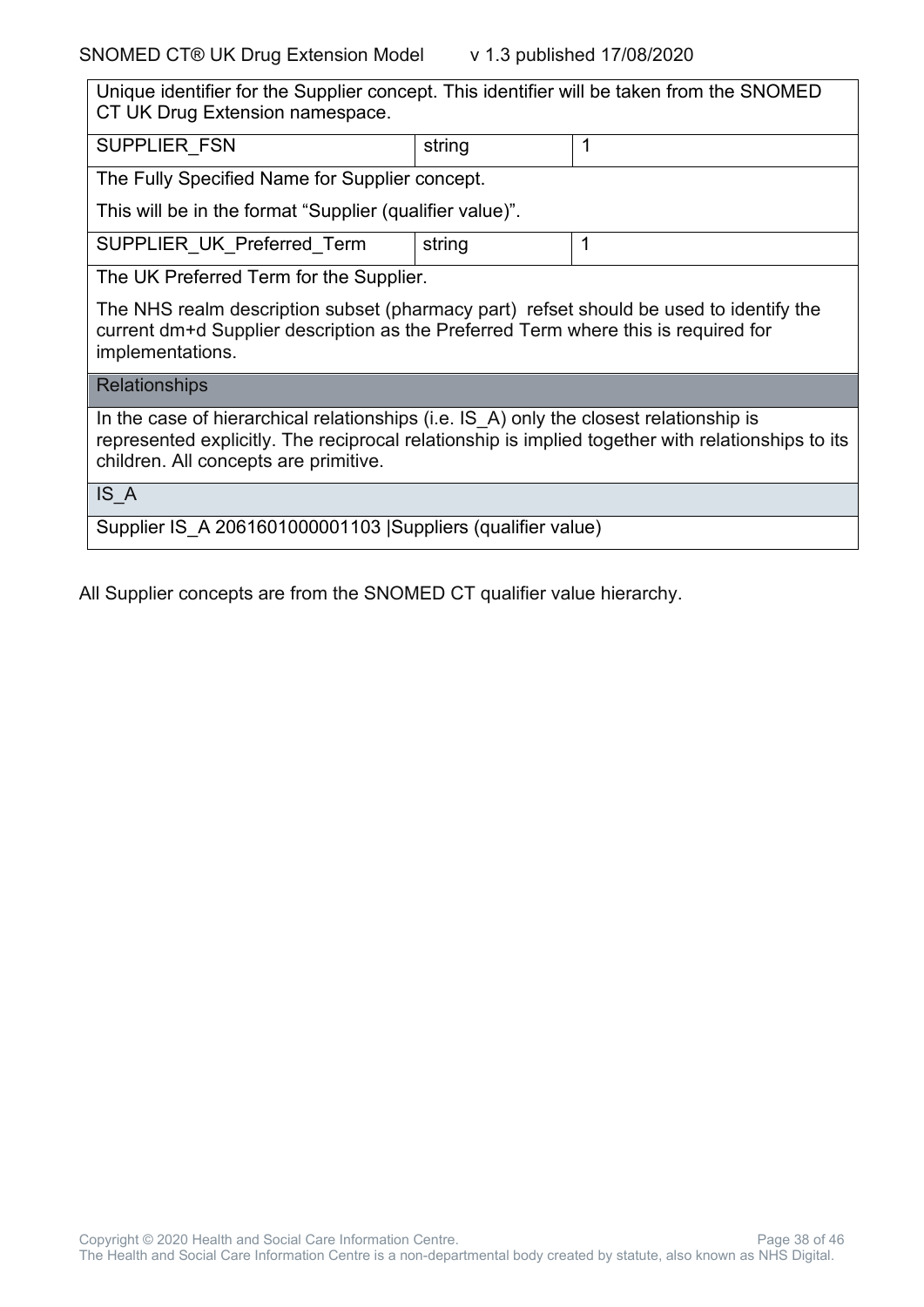# <span id="page-38-0"></span>**10 Radiopharmaceuticals content**

### <span id="page-38-1"></span>**The Model**

The model for the representation of radiopharmaceuticals in the SNOMED CT UK Drug Extension is a 5 box model using many of the attributes from dm+d. There are the three hierarchical concept classes as shown below in Figure 10. Each Virtual Radiopharmaceutical Product (VRP) and Actual Radiopharmaceutical Product (ARP) concept in the model is also associated with one or more pack concepts (Virtual Radiopharmaceutical Product Pack and Actual Radiopharmaceutical Product Pack).

A limited amount of radiopharmaceuticals content is now added to dm+d. Where there is a semantic duplicate the dm+d concept will persist with the concept originating in the SNOMED CT UK Drug Extension data being inactivated.



**Figure 10: Diagram of the three hierarchical concept classes in the radiopharmaceuticals model**

It should be noted that where pre-existing SNOMED CT International concepts are appropriate they will be utilised and not retired in favour of new UK Extension content.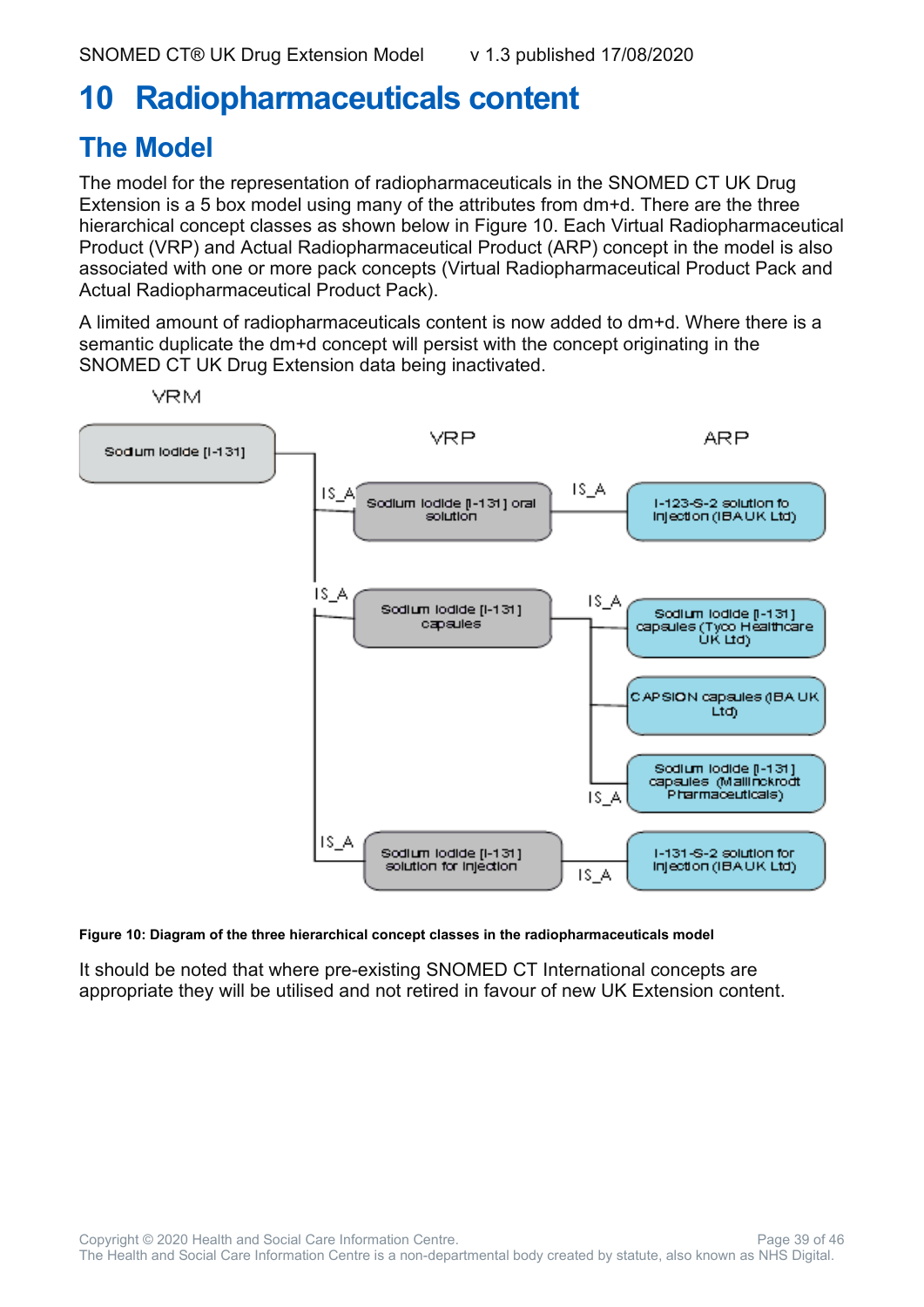#### <span id="page-39-0"></span>**Concept Class Definitions**

The following are definitions for the concept classes to be used to represent radiopharmaceuticals in the SNOMED CT UK Drug Extension.

### <span id="page-39-1"></span>**Virtual Radiopharmaceutical Moiety**

#### **Description**

Virtual Radiopharmaceutical Moieties are created whenever a new concept is authored at that level.

Where applicable VRM concepts will be members of a dm+d VTM refset. Provenance is denoted by UK refset ID.

#### **Relationships**

*Child Concept:* An instance of Virtual Radiopharmaceutical Moiety will be associated with one or more child concepts. These are implied relationships to its children as these are not stated in SNOMED CT.

| <b>Attributes</b>                                                                                                                                                             | <b>Type</b>         | <b>Occurrence</b> |  |
|-------------------------------------------------------------------------------------------------------------------------------------------------------------------------------|---------------------|-------------------|--|
| <b>VRM_ID</b>                                                                                                                                                                 | <b>SNOMED CT ID</b> | 1                 |  |
| The SNOMED CT identifier for the Virtual Radiopharmaceutical Moiety will be either from the<br>UK Drug Extension or where applicable the SNOMED CT International Release.     |                     |                   |  |
| <b>VRM_FSN</b>                                                                                                                                                                | <b>String</b>       | 1                 |  |
| The Fully Specified Name for the Virtual Radiopharmaceutical Moiety.                                                                                                          |                     |                   |  |
| This will be in the format "Virtual Radiopharmaceutical Moiety (product)"                                                                                                     |                     |                   |  |
| <b>VRM_UK_Preferred_Term</b>                                                                                                                                                  | <b>String</b>       | 1                 |  |
| The UK Preferred Name for the Virtual Radiopharmaceutical Moiety.                                                                                                             |                     |                   |  |
| Where concepts are also present in $dm+d$ this will be the name used in $dm+d$ .                                                                                              |                     |                   |  |
| Where the concept already exists in the International Release there may be a requirement for<br>an International Preferred Term that is in addition to the UK Preferred Term. |                     |                   |  |
| <b>Parent</b>                                                                                                                                                                 | <b>SNOMED CT ID</b> | 1 or more         |  |
| The Virtual Radiopharmaceutical Moiety will have one or more "IS_A" relationships to other<br>SNOMED CT concepts.                                                             |                     |                   |  |
| It will also have implied relationships to its children concepts as these are not stated in<br>SNOMED CT.                                                                     |                     |                   |  |
| Where applicable the Virtual Radiopharmaceutical Moiety will be members of a dm+d VTM<br>refset. Provenance is denoted by UK refset ID                                        |                     |                   |  |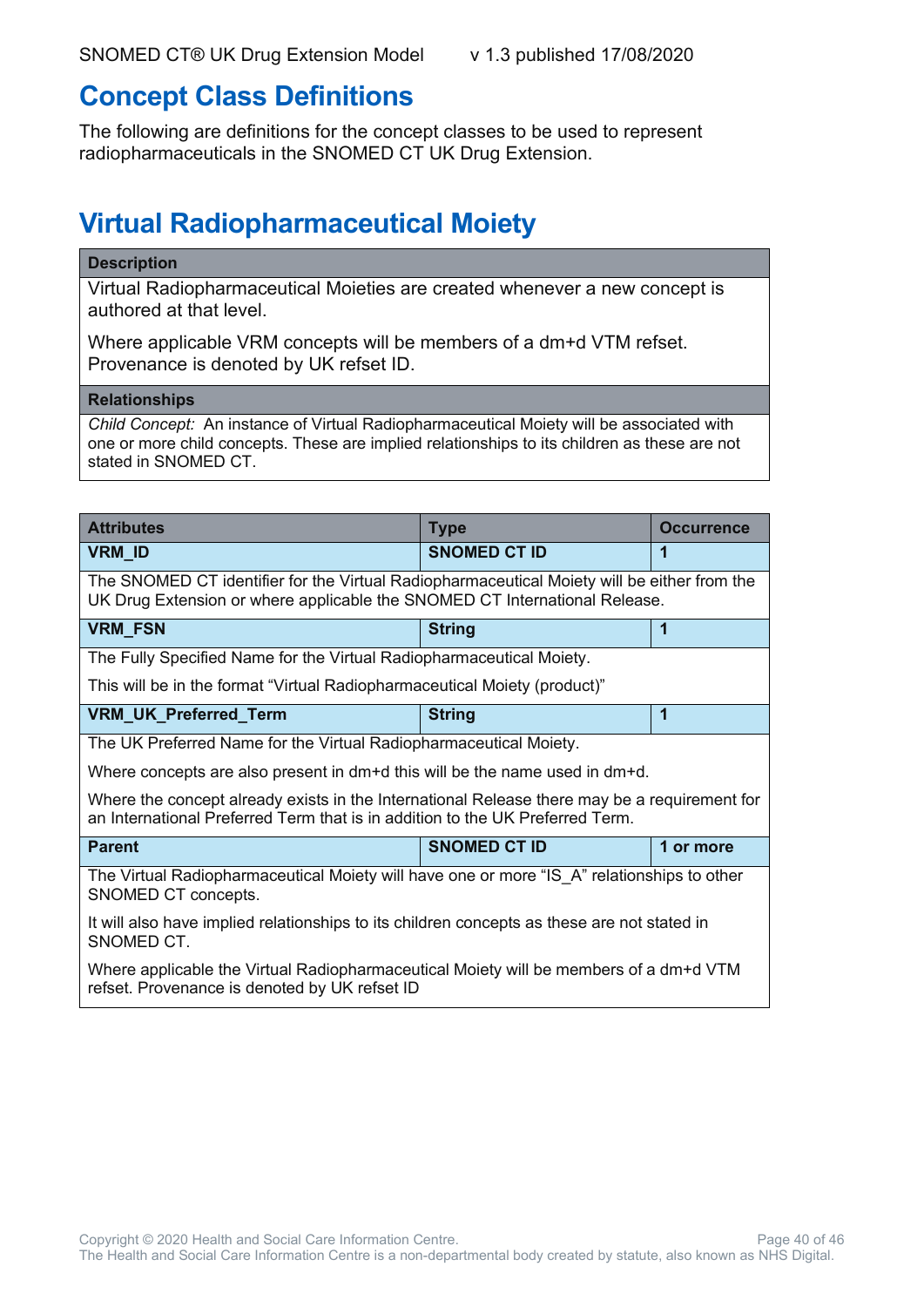#### <span id="page-40-0"></span>**Virtual Radiopharmaceutical Product**

#### **Description**

Virtual Radiopharmaceutical Products are created whenever a new concept is authored at that level.

Where applicable VRP concepts will be members of a dm+d VMP refset. Provenance is denoted by UK refset ID.

#### **Relationships**

*Child Concepts.* An instance of Virtual Radiopharmaceutical Product will be associated with one or more child concepts. These are implied relationships to its children as these are not stated in SNOMED CT.

*Virtual Radiopharmaceutical Product Pack:* An instance of Virtual Radiopharmaceutical Product will be associated with one or more instances of Virtual Radiopharmaceutical Product Pack.

| <b>Attributes</b>                                                                                                                                                             | <b>Type</b>         | <b>Occurrence</b>       |  |
|-------------------------------------------------------------------------------------------------------------------------------------------------------------------------------|---------------------|-------------------------|--|
| <b>VRP ID</b>                                                                                                                                                                 | <b>SNOMED CT ID</b> | 1                       |  |
| The SNOMED CT identifier for the Virtual Radiopharmaceutical Product. The SNOMED CT<br>ID will be from the UK Drug Extension.                                                 |                     |                         |  |
| <b>VRP FSN</b>                                                                                                                                                                | <b>String</b>       | 1                       |  |
| The Fully Specified Name for the Virtual Radiopharmaceutical Product will be of the format<br>Radioactive salt [isotope] form unit dose details                               |                     |                         |  |
| <b>VRP_UK_Preferred_Term</b>                                                                                                                                                  | <b>String</b>       | $\overline{\mathbf{1}}$ |  |
| The UK Preferred Term for the Virtual Radiopharmaceutical Product.                                                                                                            |                     |                         |  |
| Where concepts are also present in $dm+d$ this will be the name used in $dm+d$ .                                                                                              |                     |                         |  |
| Where the concept already exists in the International Release there may be a requirement for<br>an international preferred name that is in addition to the UK Preferred Term. |                     |                         |  |
| <b>VRP</b><br>HAS SPECIFIC ACTIVE INGREDIENT                                                                                                                                  | <b>SNOMED CT ID</b> | 1 or more               |  |
| Each Virtual Radiopharmaceutical Product has a "has specific active ingredient" relationship<br>to one or more concepts in the substance hierarchy of SNOMED CT.              |                     |                         |  |
| VRP_HAS_DISPENSED_DOSE_FORM                                                                                                                                                   | <b>SNOMED CT ID</b> | 1                       |  |
| Each Virtual Radiopharmaceutical Product will have one "has dispensed dose form"<br>relationship to a concept in the qualifier value hierarchy of SNOMED CT.                  |                     |                         |  |
| <b>Parent</b>                                                                                                                                                                 | <b>SNOMED CT ID</b> | 1 or more               |  |
| The Virtual Radiopharmaceutical Product will have one or more "IS A" relationships to other<br>SNOMED CT concepts.                                                            |                     |                         |  |
| In addition, there will be a link to the concept named "Virtual Radiopharmaceutical Product"<br>via "IS A" relationship.                                                      |                     |                         |  |
| It will also have implied relationships to its children concepts as these are not stated in<br>SNOMED CT.                                                                     |                     |                         |  |
| VRP_Non-availability indicator                                                                                                                                                | <b>SNOMED CT ID</b> | 1                       |  |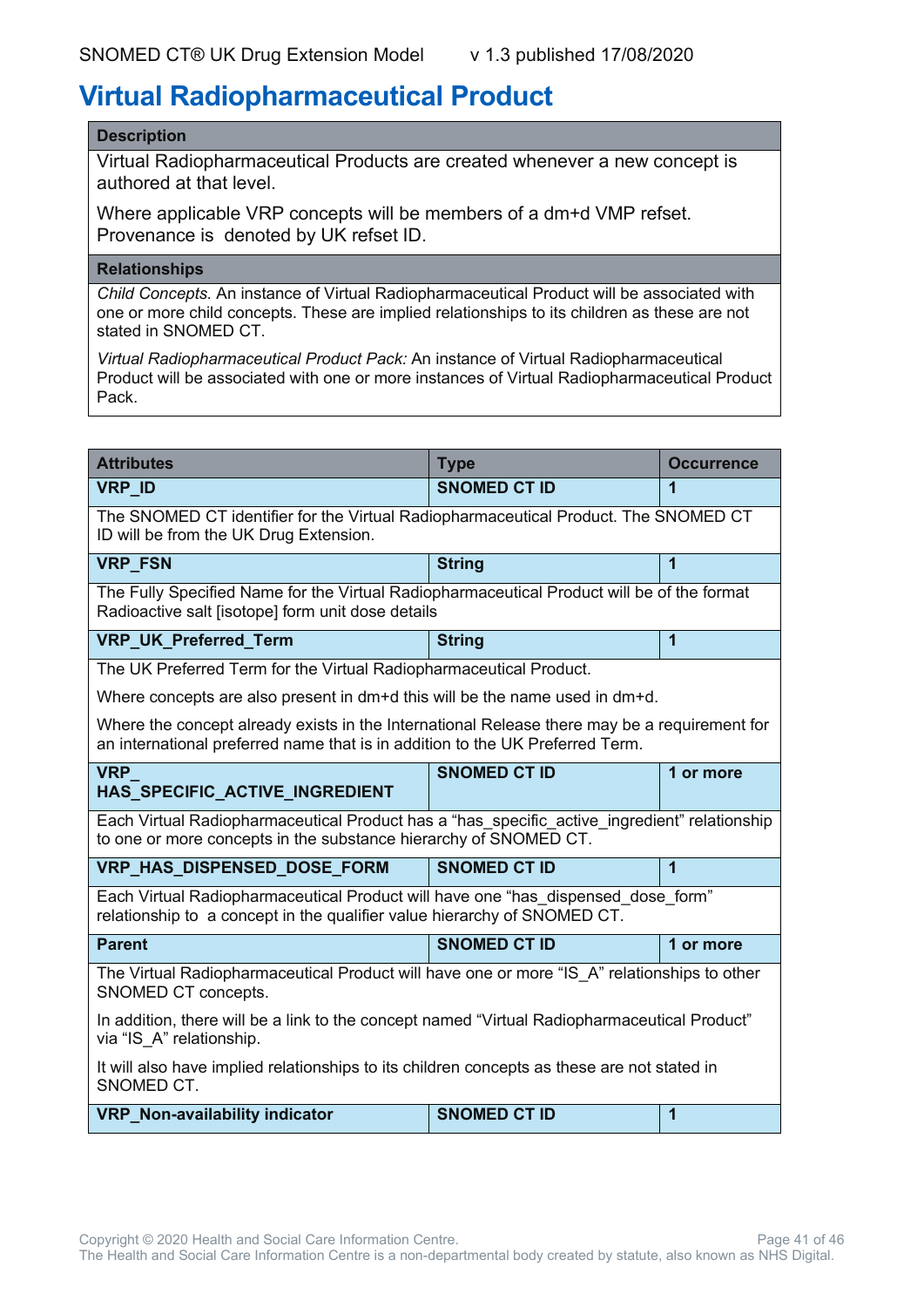Each Virtual Radiopharmaceutical Product will have one "Non-availability indicator" relationship to a concept in the qualifier value hierarchy of SNOMED CT.

| <b>VRP</b> Prescribing status                                                                                                                           | <b>SNOMED CT ID</b> |  |
|---------------------------------------------------------------------------------------------------------------------------------------------------------|---------------------|--|
| Each Virtual Radiopharmaceutical Product will have one "Prescribing status" relationship to a<br>concept in the qualifier value hierarchy of SNOMED CT. |                     |  |

Where a VMP concept originating from dm+d is identical to an existing SNOMED CT UK Drug Extension radiopharmaceutical the dm+d concept should remain active and the SNOMED CT UK Drug Extension concept inactivated as a duplicate.

Where the concept originating in the SNOMED CT UK Drug Extension data is less granular than the equivalent concept originating from dm+d due to the requirements to specify unit dose and unit dose size in dm+d, the dm+d concept should be made a child of the SNOMED CT UK Drug Extension concept.

### <span id="page-41-0"></span>**Actual Radiopharmaceutical Product**

#### **Description**

Actual Radiopharmaceutical Products are created whenever a new concept is authored at that level.

Where applicable ARP concepts will be members of a dm+d AMP refset. Provenance is denoted by UK refset ID

#### **Relationships**

*Parent Concept:* An instance of Actual Radiopharmaceutical Product will have an IS\_A relationship with one parent Virtual Radiopharmaceutical Product. In addition, there will be a link to the concept named "Actual Medicinal Product" via IS A relationship.

*Actual Radiopharmaceutical Product Pack*: An instance of Actual Radiopharmaceutical Product will be associated with one or more instances of Actual Radiopharmaceutical Product Pack.

| <b>Attributes</b>                                                                                                            | <b>Type</b>         | <b>Occurrence</b> |  |
|------------------------------------------------------------------------------------------------------------------------------|---------------------|-------------------|--|
| <b>ARP ID</b>                                                                                                                | <b>SNOMED CT ID</b> | 1                 |  |
| The SNOMED CT identifier for the Actual Radiopharmaceutical Product. The SNOMED CT ID<br>will be from the UK Drug Extension. |                     |                   |  |
| ARP_FSN                                                                                                                      | string              | 1                 |  |
| The Fully Specified Name for the Actual Radiopharmaceutical Product.                                                         |                     |                   |  |
| This will be in the format "Actual Virtual Radiopharmaceutical Product Name (Supplier)<br>(Product)".                        |                     |                   |  |
| <b>ARP_UK_Preferred_Term</b>                                                                                                 | string              | 1                 |  |
| The UK Preferred Term for the Actual Radiopharmaceutical Product.                                                            |                     |                   |  |
| Where concepts are also present in dm+d this will be the name used in dm+d.                                                  |                     |                   |  |
| <b>Parent</b>                                                                                                                | <b>SNOMED CT ID</b> | 1 or more         |  |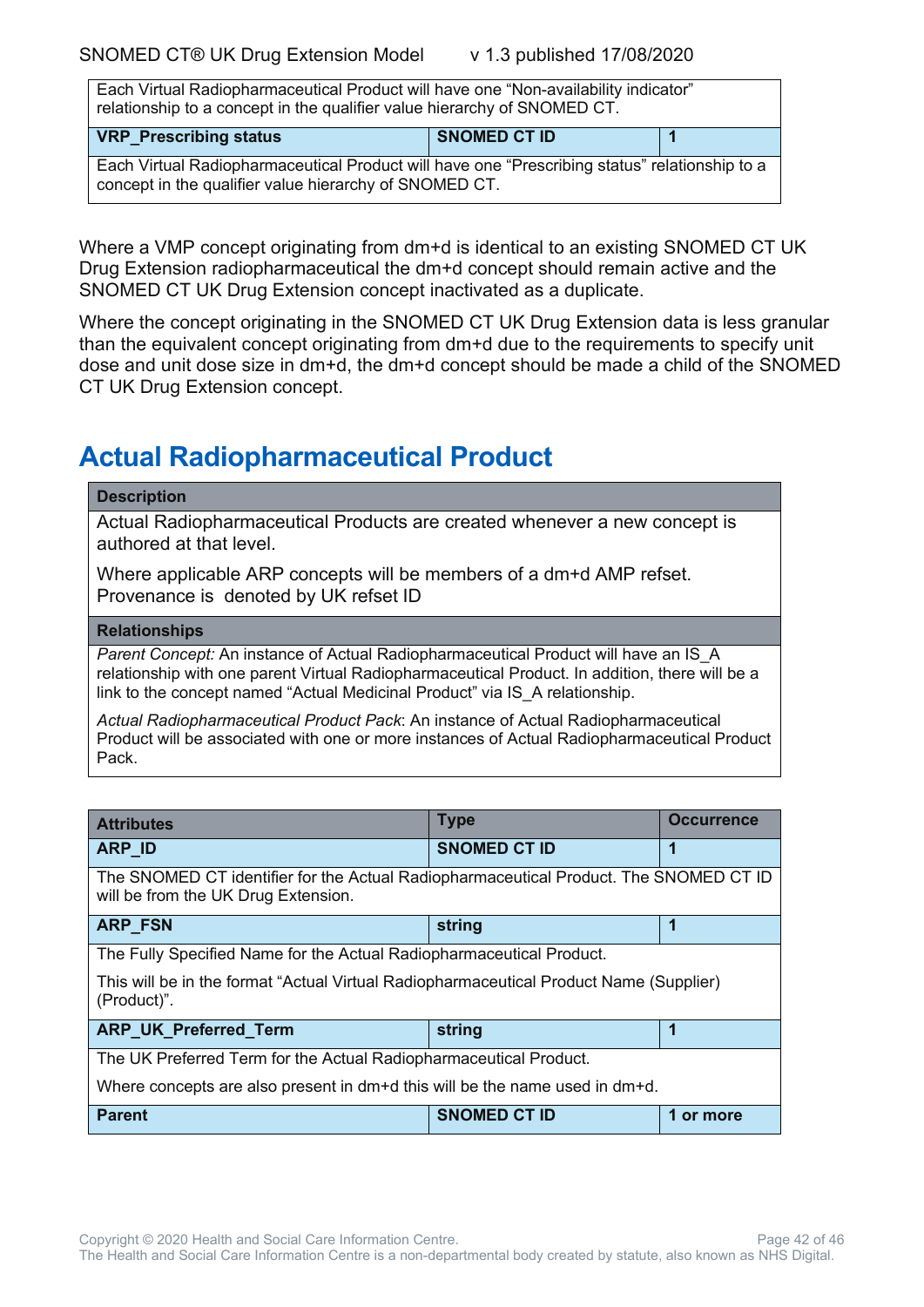The Actual Radiopharmaceutical Product will have one "IS\_A" relationship to a Virtual Radiopharmaceutical Product.

In addition, there will be a link to the concept named "Actual Radiopharmaceutical Product" via "IS A" relationship.

Where an AMP concept originating from dm+d is identical to an existing SNOMED CT UK Drug Extension radiopharmaceutical the dm+d concept should remain active and the SNOMED CT UK Drug Extension concept inactivated as a duplicate.

Where the concept originating in the SNOMED CT UK Drug Extension data is less granular than the equivalent concept originating from dm+d due to the requirements to specify unit dose and unit dose size in dm+d, the dm+d concept should be made a child of the SNOMED CT UK Drug Extension concept.

#### <span id="page-42-0"></span>**Virtual Radiopharmaceutical Product Pack**

#### **Description**

A Virtual Radiopharmaceutical Product Pack is created whenever a new concept is authored at that level.

Where applicable VRPP concepts will be members of a dm+d VMPP refset. Provenance is denoted by UK refset ID

#### **Relationships**

*Child Concept:* An instance of Virtual Radiopharmaceutical Product Pack will be associated with one or more Actual Radiopharmaceutical Product Packs as child concepts.

| <b>Attributes</b>                                                                                                                                                                          | <b>Type</b>         | <b>Occurrence</b> |
|--------------------------------------------------------------------------------------------------------------------------------------------------------------------------------------------|---------------------|-------------------|
| <b>VRPP_ID</b>                                                                                                                                                                             | <b>SNOMED CT ID</b> |                   |
| The SNOMED CT identifier for the Virtual Radiopharmaceutical Product Pack.                                                                                                                 |                     |                   |
| The SNOMED CT ID will be from the UK Drug Extension.                                                                                                                                       |                     |                   |
| <b>VRPP FSN</b>                                                                                                                                                                            | string              | 1                 |
| The Fully Specified Name for the Virtual Radiopharmaceutical Product Pack.                                                                                                                 |                     |                   |
| This will be in the format "VRPP Preferred Name (product)".                                                                                                                                |                     |                   |
| VRPP_Preferred_Term                                                                                                                                                                        | string              |                   |
| The UK Preferred Term for the Virtual Radiopharmaceutical Product Pack.                                                                                                                    |                     |                   |
| This will normally be in the format "Virtual Radiopharmaceutical Product concept name" +<br>"Defining Dimension Numeric Value" + "Defining Dimension Unit of Measure" + Unit Dose<br>Form. |                     |                   |
| Where concepts are also present in dm+d this will be the name used in dm+d.                                                                                                                |                     |                   |
| <b>VRPP_HAS_VRP</b>                                                                                                                                                                        | <b>SNOMED CT ID</b> | 1                 |
| The Virtual Radiopharmaceutical Product Pack will have one relationship to a Virtual<br>Radiopharmaceutical Product.                                                                       |                     |                   |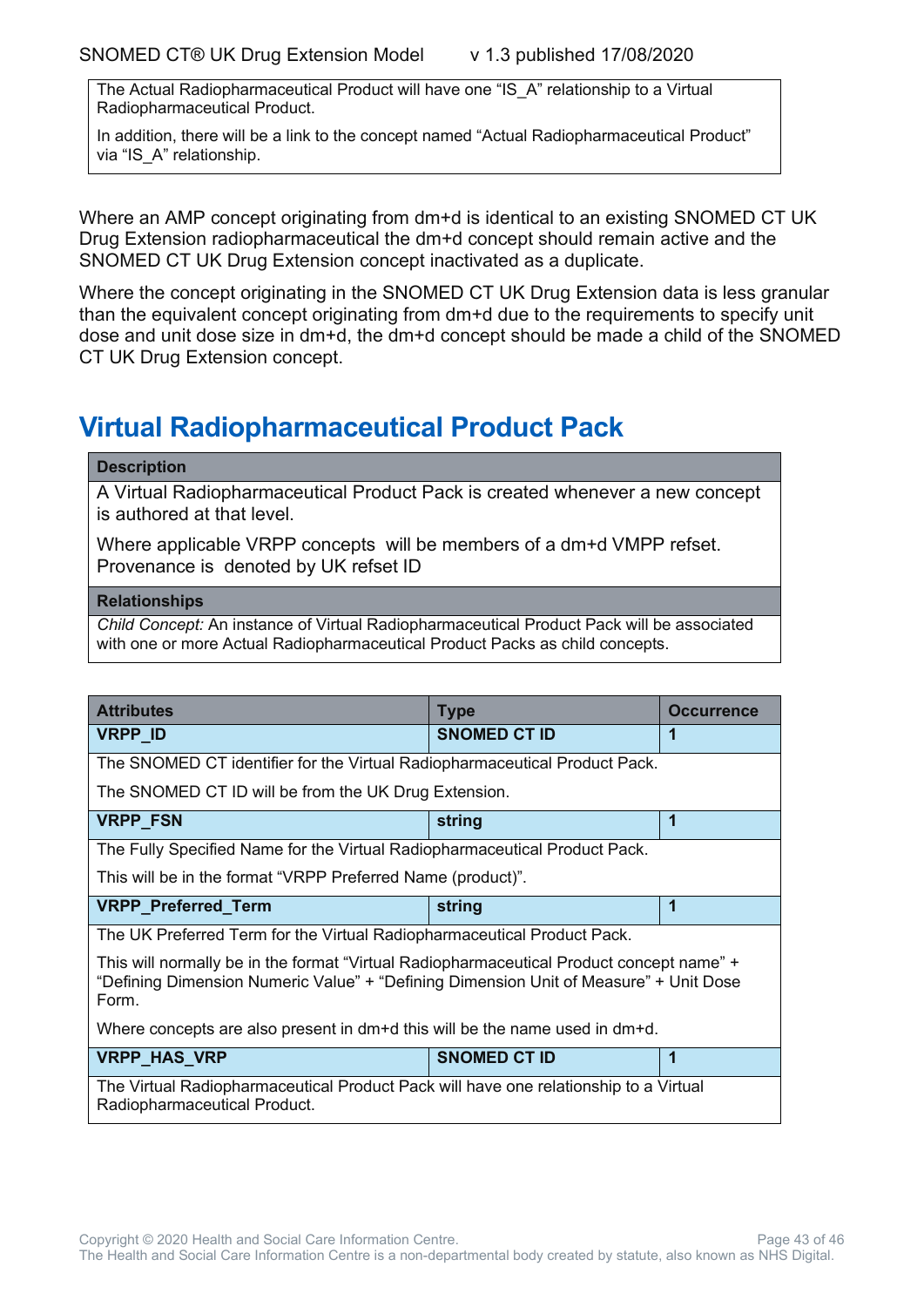SNOMED CT® UK Drug Extension Model v 1.3 published 17/08/2020

| <b>Parent</b>                                                                                                                                             | <b>SNOMED CT ID</b> |  |
|-----------------------------------------------------------------------------------------------------------------------------------------------------------|---------------------|--|
| An instance of Virtual Radiopharmaceutical Product Pack will have an "IS A" relationship with<br>concept named "Virtual Radiopharmaceutical Product Pack" |                     |  |

There is no equivalent concept class in SNOMED CT International data

# <span id="page-43-0"></span>**Actual Radiopharmaceutical Product Pack**

#### **Description**

Actual Radiopharmaceutical Product Packs are created whenever a new concept is authored at that level.

Where applicable ARPP concepts will be members of a dm+d AMP refset. Provenance is denoted by UK refset ID

| <b>Attributes</b>                                                                                                                                                                         | <b>Type</b>         | <b>Occurrence</b>       |  |
|-------------------------------------------------------------------------------------------------------------------------------------------------------------------------------------------|---------------------|-------------------------|--|
| ARPP_ID                                                                                                                                                                                   | <b>SNOMED CT ID</b> | 1                       |  |
| The SNOMED CT identifier for the Actual Radiopharmaceutical Product Pack.                                                                                                                 |                     |                         |  |
| The SNOMED CT ID will be from the UK Drug Extension.                                                                                                                                      |                     |                         |  |
| <b>ARPP_FSN</b>                                                                                                                                                                           | string              | $\mathbf 1$             |  |
| The Fully Specified Name for the Actual Radiopharmaceutical Product Pack.                                                                                                                 |                     |                         |  |
| This will be in the format "Actual Radiopharmaceutical Product Pack Name (product)"                                                                                                       |                     |                         |  |
| ARPP_Preferred_Term                                                                                                                                                                       | string              | 1                       |  |
| The UK Preferred Term for the Actual Radiopharmaceutical Product Pack.                                                                                                                    |                     |                         |  |
| This will normally be in the format "Actual Radiopharmaceutical Product concept name" +<br>"Defining Dimension Numeric Value" + "Defining Dimension Unit of Measure" + Unit Dose<br>Form. |                     |                         |  |
| Where concepts are also present in dm+d this will be the name used in dm+d.                                                                                                               |                     |                         |  |
| <b>ARPP_HAS_ARP</b>                                                                                                                                                                       | <b>SNOMED CT ID</b> | 1                       |  |
| An ARPP concept will have one relationship to an Actual Radiopharmaceutical Product<br>concept.                                                                                           |                     |                         |  |
| <b>Parent</b>                                                                                                                                                                             | <b>SNOMED CT ID</b> | $\overline{\mathbf{1}}$ |  |
| The Actual Radiopharmaceutical Product Pack will have one "IS A" relationship to a Virtual<br>Radiopharmaceutical Product Pack.                                                           |                     |                         |  |
| In addition, there will be a link to the concept named "Actual Radiopharmaceutical Product<br>Pack" via IS A relationship.                                                                |                     |                         |  |

There is no equivalent concept class in SNOMED CT International data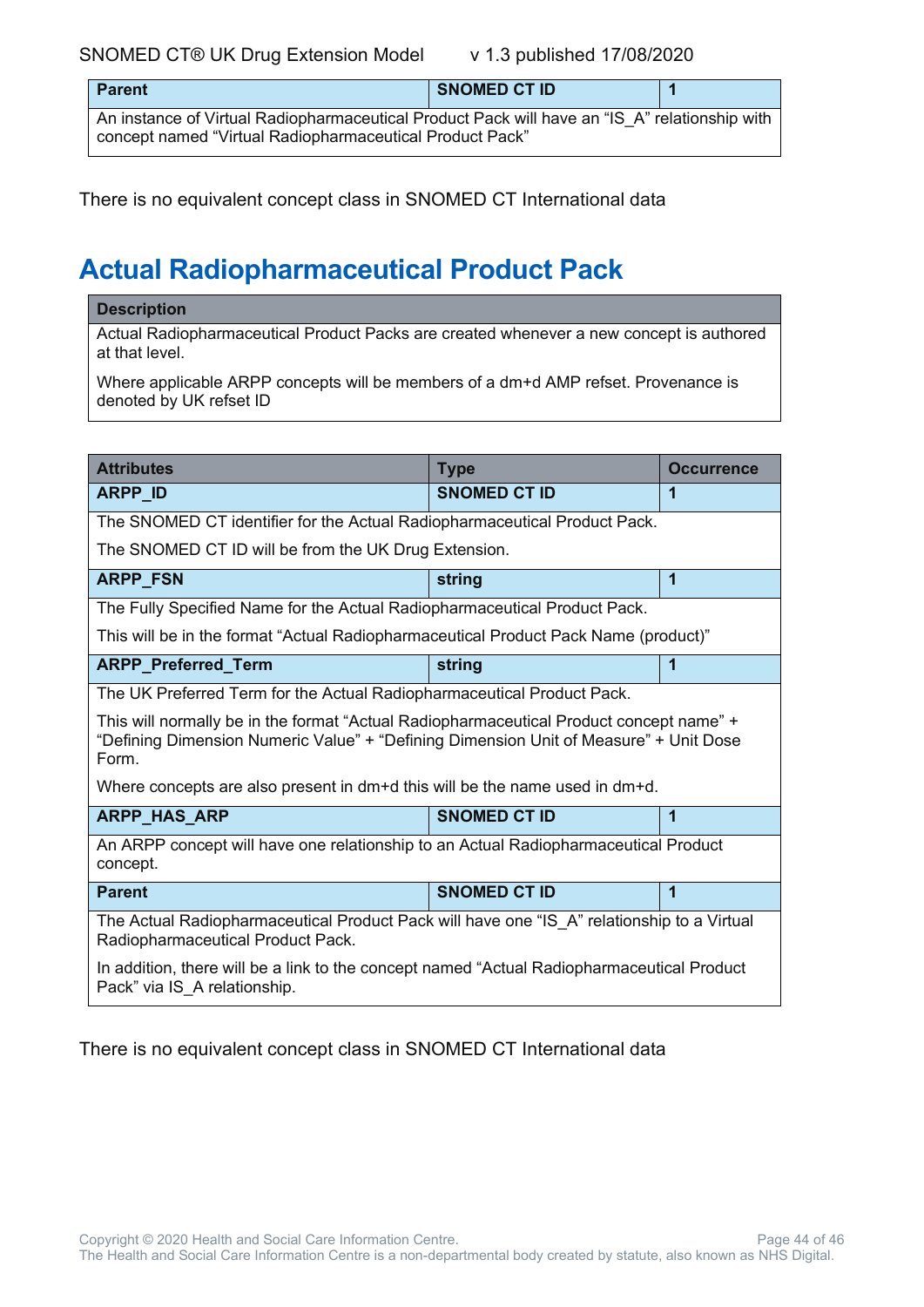#### <span id="page-44-0"></span>**Radiopharmaceuticals Trade Family**

#### **Description**

Radiopharmaceutical Trade Family concepts will be created whenever a new concept is authored at that level. Where a Trade Family concept is applicable to radiopharmaceutical content derived from dm+d and concepts in the SNOMED CT UK Drug Extension that Trade Family concept will have a parent of

9191801000001103 | Trade family (product) and also parent of 12224201000001103 | Radiopharmaceutical trade family (product)

| <b>Attributes</b>                                                                                                                                                                                                                    | <b>Type</b>         | <b>Occurrence</b> |
|--------------------------------------------------------------------------------------------------------------------------------------------------------------------------------------------------------------------------------------|---------------------|-------------------|
| RTF_ID                                                                                                                                                                                                                               | <b>SNOMED CT ID</b> | 1                 |
| Unique identifier for the Trade Family. This identifier will be taken from the SNOMED CT UK<br>Drug Extension namespace.                                                                                                             |                     |                   |
| RTF_FSN                                                                                                                                                                                                                              | string              | 1                 |
| The Fully Specified Name for Radiopharmaceutical Trade Family.                                                                                                                                                                       |                     |                   |
| This will be in the format "Radiopharmaceutical Trade Family (product)".                                                                                                                                                             |                     |                   |
| RTF_Preferred_Term                                                                                                                                                                                                                   | string              | 1                 |
| The UK Preferred Term for the Radiopharmaceutical Trade Family.                                                                                                                                                                      |                     |                   |
| In most instances this will be the same as the FSN without the semantic tag.                                                                                                                                                         |                     |                   |
| HAS_TRADE_FAMILY_GROUP                                                                                                                                                                                                               |                     |                   |
| This relationship is a UK extension specific relationship with a set of permissible values<br>(qualifier values).                                                                                                                    |                     |                   |
| One RTF may have zero to one Trade Family Group associated with it whereas one TFG<br>may have one to many TF associated with it.                                                                                                    |                     |                   |
| <b>Parent</b>                                                                                                                                                                                                                        | <b>SNOMED CT ID</b> | 1                 |
| In the case of hierarchical relationships (i.e. IS_A) only the closest relationship is represented<br>explicitly. The reciprocal relationship is implied together with relationships to its children. All<br>concepts are primitive. |                     |                   |

There is no equivalent concept class in the SNOMED CT International data.